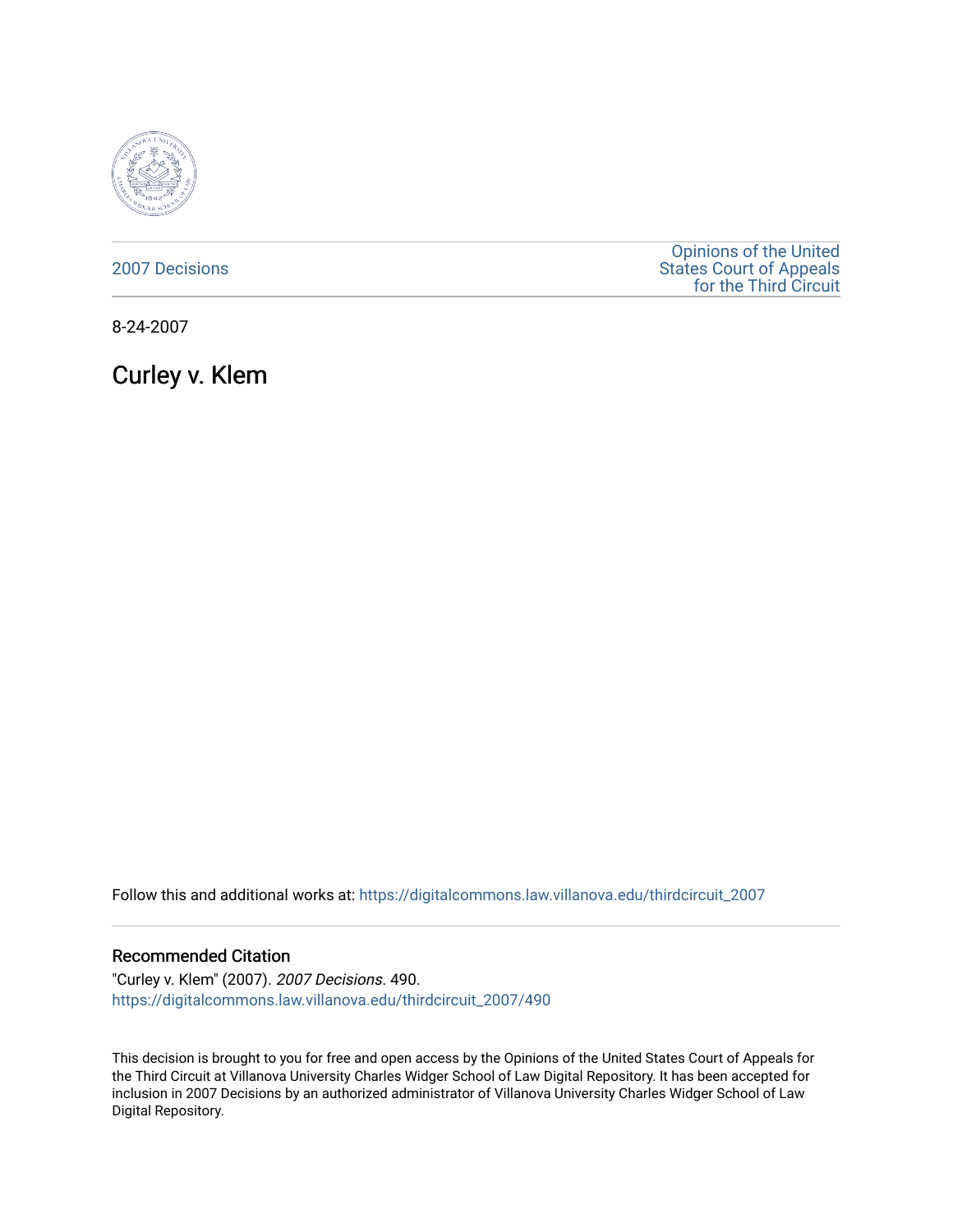### PRECEDENTIAL

## UNITED STATES COURT OF APPEALS FOR THE THIRD CIRCUIT

\_\_\_\_\_\_\_\_\_\_\_\_\_\_\_

No. 05-4701 \_\_\_\_\_\_\_\_\_\_\_\_\_\_\_

## CORVET CURLEY; ELAINE CURLEY

v.

RONALD KLEM, a Police Officer, SUED IN HIS INDIVIDUAL CAPACITY; JOHN DOE; BILL DOE, two currently unknown Police Officers also sued in their individual capacities

Corvet Curley,

Appellant

On Appeal from the United States District Court for the District of New Jersey (D.C. No. 98-cv-05256) District Judge: Honorable Katharine S. Hayden \_\_\_\_\_\_\_\_\_\_\_\_\_\_\_

\_\_\_\_\_\_\_\_\_\_\_\_\_\_\_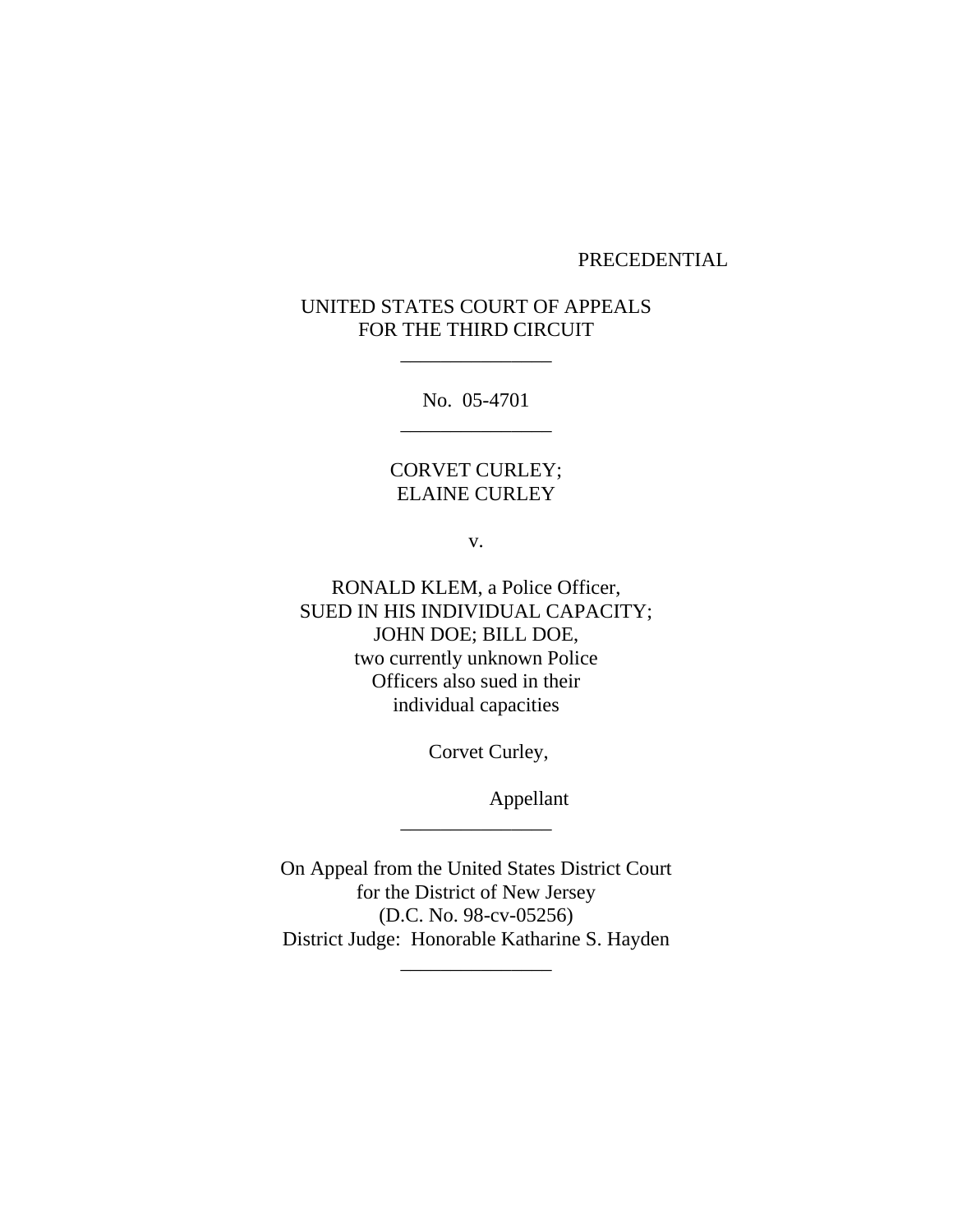Argued March 27, 2007

Before: FISHER, JORDAN and ROTH, *Circuit Judges*

(Filed: August 24, 2007) \_\_\_\_\_\_\_\_\_\_\_\_\_\_\_

David S. Gould **[ARGUED]** Steven L. Salzman Richard L. Huffman David S. Gould, P.C. 61 Broadway - Suite 2820 New York, NY 10006 *Counsel for Appellant*

Jeffrey M. Kadish, Esq. **[ARGUED]** Morgan Melhuish Abrutyn 651 West Mount Pleasant Avenue - # 200 Livingston, NJ 07039-1673 *Counsel for Appellees*

## OPINION OF THE COURT \_\_\_\_\_\_\_\_\_\_\_\_\_\_\_

\_\_\_\_\_\_\_\_\_\_\_\_\_\_\_

JORDAN, *Circuit Judge*.

This civil rights suit, after a long and difficult history, is before us for the second time. Plaintiff Corvet Curley ("Curley"), an officer with the Port Authority of New York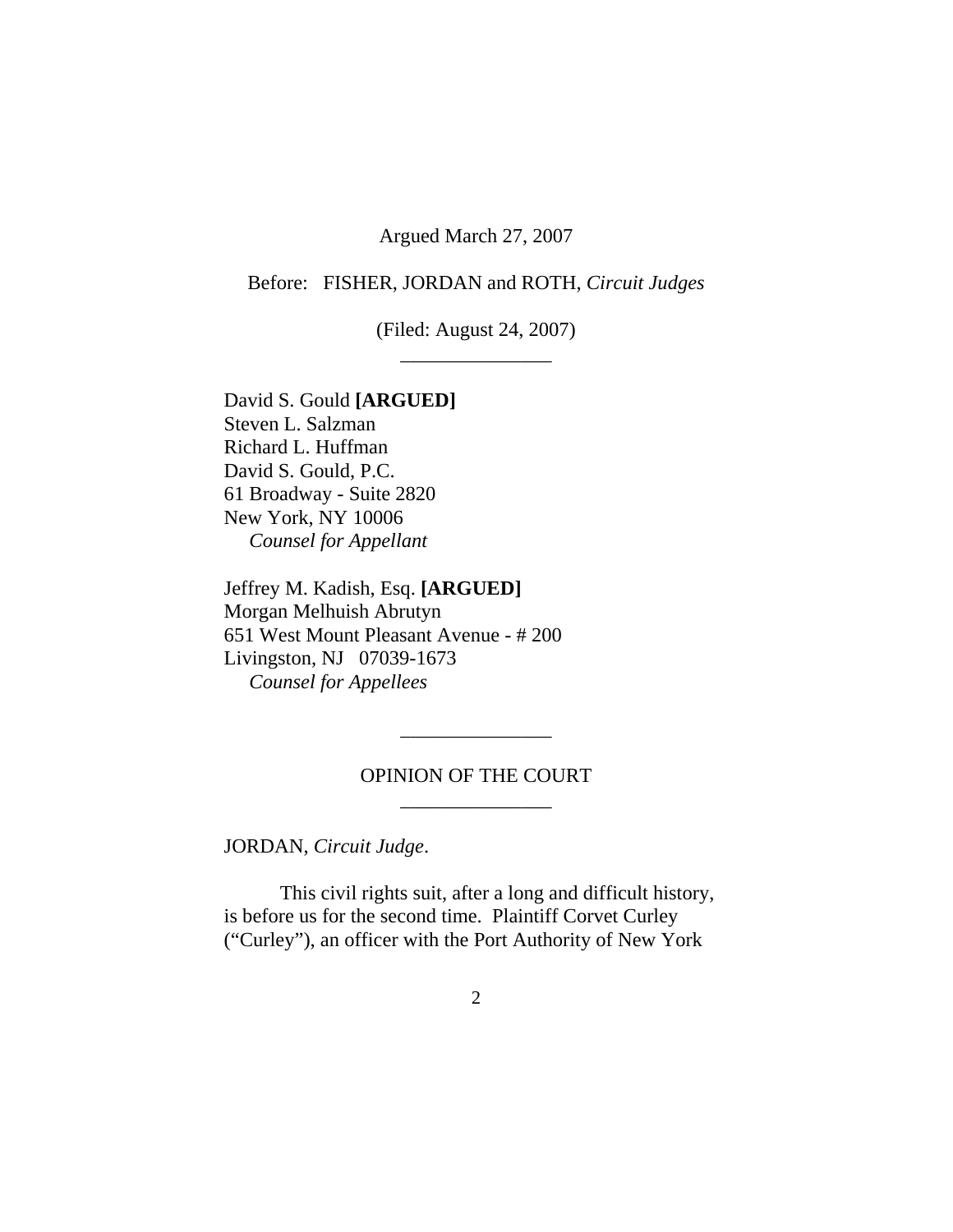and New Jersey, and his wife, Elaine, sued defendant Ronald Klem ("Klem"), a New Jersey State Trooper, under 42 U.S.C. § 1983, alleging that Klem violated Curley's constitutional rights by shooting him while both Curley and Klem were responding to a police emergency at the George Washington Bridge. The Curleys appeal from a judgment order of the United States District Court for the District of New Jersey, entered after a jury trial. The jury made various findings of fact through special interrogatories, and stated by a verdict sheet its conclusion that Trooper Klem had not acted unreasonably under the circumstances. Based on those findings, the District Court entered judgment in favor of Klem on the basis of qualified immunity. For the reasons that follow, we will affirm, albeit on different grounds.

I.

#### A. Factual Background

On the evening of November 20, 1997, at approximately 8:45 p.m., Trooper Klem was on duty and learned that a suspect, Deon Bailey ("Bailey"), had shot and killed a Long Branch police officer and stolen a police car. A follow-up radio transmission informed Klem that Bailey was on the Garden State Parkway and had fired shots at a another police car. Shortly after 9:00 p.m., Klem received another transmission, this one saying that Bailey was now in a green Toyota Camry he had stolen from a woman at a gas station. A few minutes later, a further radio transmission described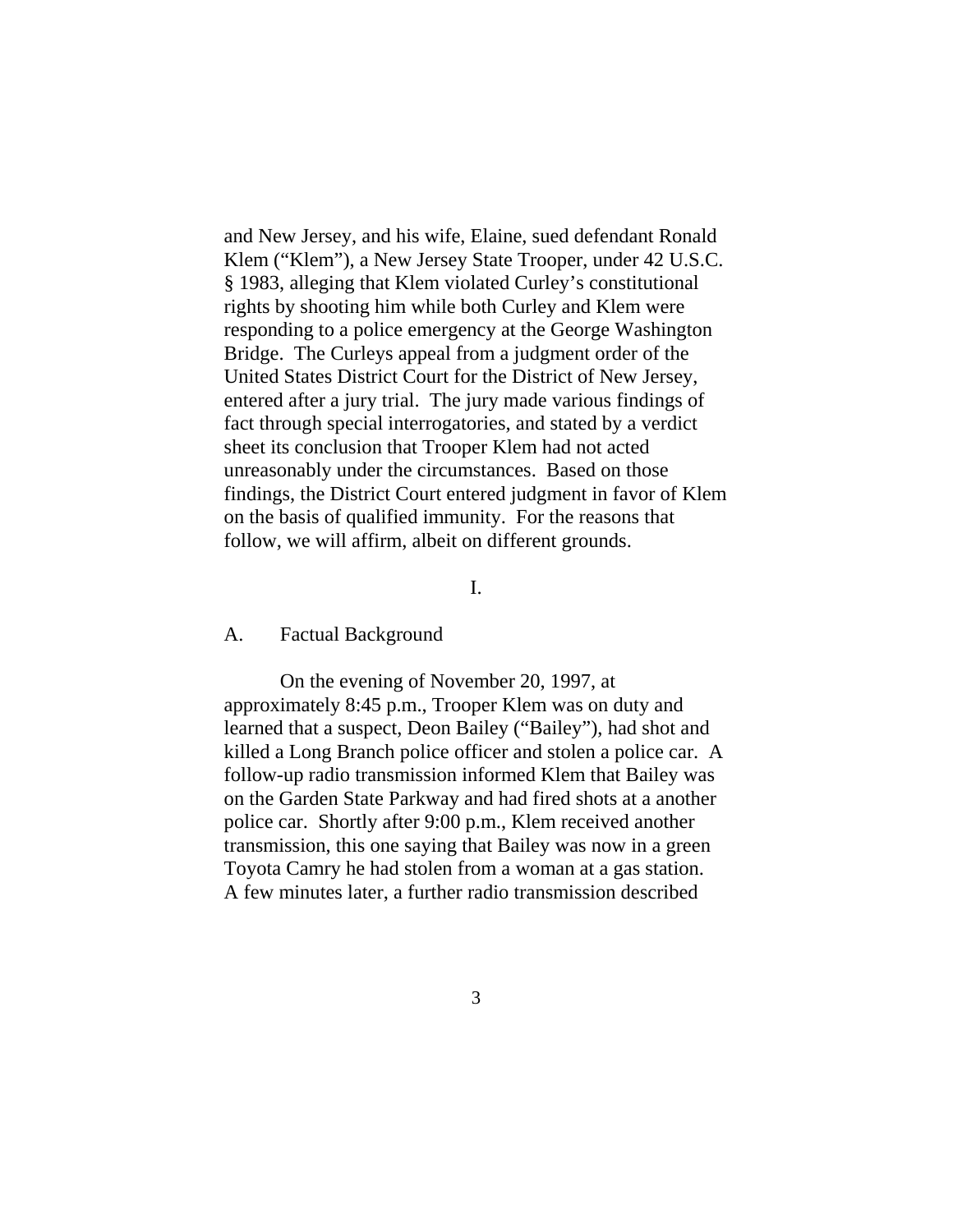Bailey as a "tall, black male"<sup>1</sup> and stated that he was headed north in the Camry on the New Jersey Turnpike. Klem and several other troopers found Bailey on the Turnpike and began chasing him, while Bailey shot at them. One of the troopers in the chase was shot in the arm, and Klem's windshield was struck by a bullet.

During the chase, Klem ended up as the nearest trooper behind Bailey. He followed Bailey to the toll plaza at the George Washington Bridge, where, according to his testimony, he briefly lost sight of the Camry. He then saw the Camry stopped on the far left side of the plaza. Klem stopped his car about thirty yards back, and approached the Camry at a jog. He testified that he was unaware of any other police officers on the scene at that time, and that he did not wait for back-up.

Klem did not know that Bailey, upon arriving at the toll plaza, had crashed the Camry at high speed into a Nissan Pathfinder that was waiting in a toll lane. The crash sent the Pathfinder spinning out into the toll plaza some thirty feet from where the Camry had stopped. Immediately after the crash, Bailey shot himself in the head. According to a toll

<sup>&</sup>lt;sup>1</sup> At the summary judgment stage of the case, Klem claimed that the radio transmission described Bailey as a "thin, black male" rather than a "tall, black male." *See Curley v. Klem*, 298 F.3d 271, 274 (3d Cir. 2002) ("*Curley I*"). However, at trial, Klem stated that the transmission had described the suspect as a "tall black male" and that he had misheard it as "thin black male."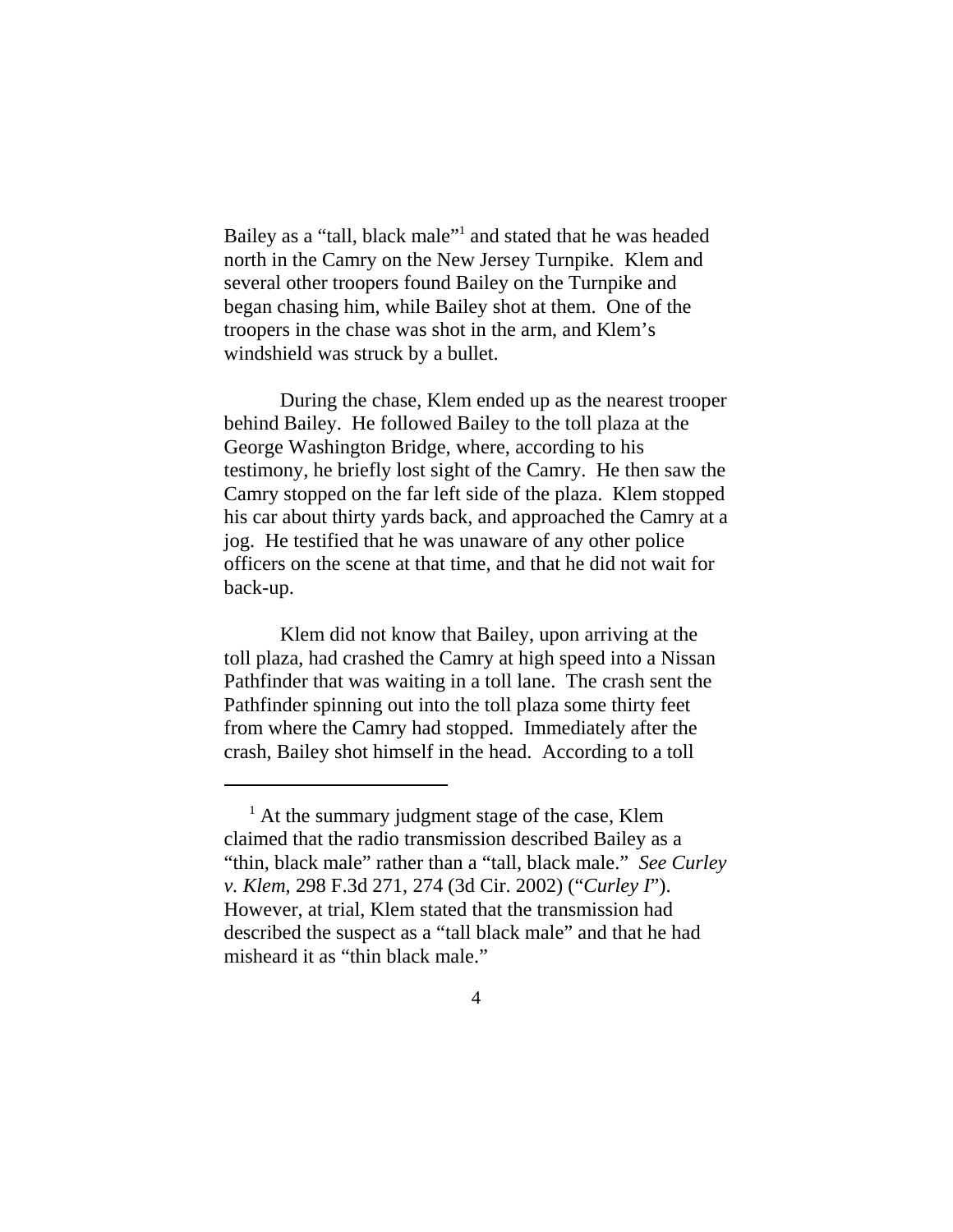booth attendant and another law enforcement officer, Bailey was sprawled across the passenger seat of the Camry. The toll booth attendant stated that he had no trouble seeing the body. That same attendant next saw the two principal parties in this dispute, Curley and Klem, approaching the ill-fated scene.

Curley was on duty that evening at the bridge. He was in his Port Authority police uniform, although not wearing his hat. He too had received a radio transmission stating that a black male in a stolen vehicle was being pursued by the New Jersey State Police, and was heading toward the bridge. By now it was nearing 9:30 p.m. Curley went to the New York side of the toll plaza in his marked police car, with both the lights and sirens on. After reaching the plaza, he turned his sirens off but left the lights on. He then saw a vehicle, which he later learned was the stolen Camry, headed toward the toll plaza at a high rate of speed, and he heard it crash into the Pathfinder.

Curley drove his car toward the Pathfinder and stopped next to it. He looked over at the Camry, but had trouble seeing inside of it because the front end was smashed. He unholstered his gun, told the driver of the Pathfinder to stay in his vehicle, and moved toward the Camry. Curley testified that, at this point, he had his gun pointed toward the Camry. Realizing that he did not have cover, Curley pointed his gun at the ground, turned and began to move back toward his own car.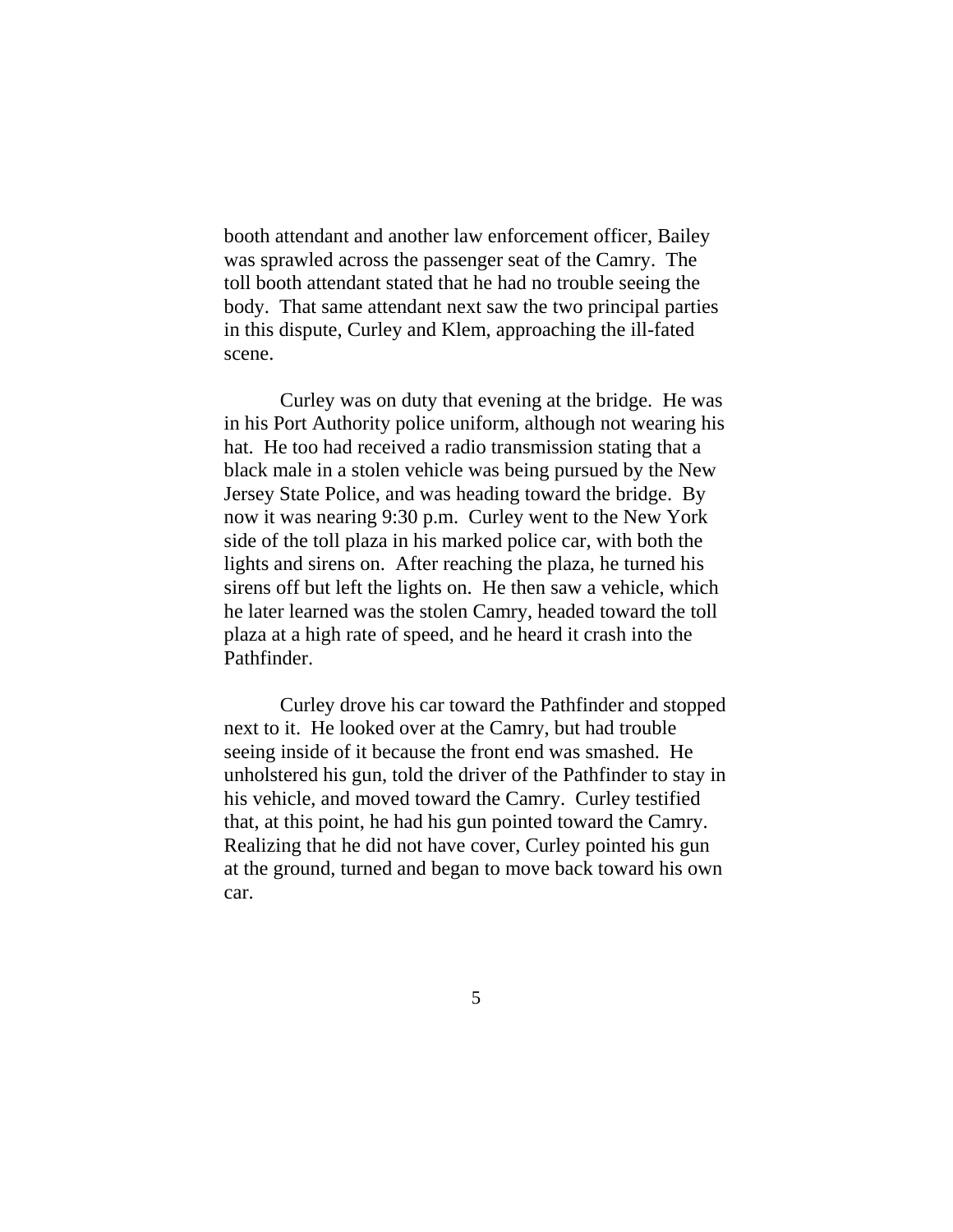At approximately the same time that Curley was investigating the scene, Klem approached the back of the Camry with a shotgun in hand. He saw a toll collector pointing toward the center of the toll plaza. Klem testified that he had not heard any shots, and that all of the doors on the Camry were closed. Klem approached the Camry from the back right, and stopped by the right front passenger door, close enough to the Camry to be able to touch it. He testified that, as he approached the Camry, he looked into the rear seat of the vehicle and into the front seat of the vehicle; he testified that the air bags had deployed, and that the interior of the Camry was filled with dust from the air bags. Klem stated that, at that time, he did not see a body in the Camry and did not see blood on the air bags or seat.

Klem turned in the direction that the toll collector had been pointing and saw a black male with a gun in his hand. According to Klem, the man had both hands on the gun and was pointing it directly at him. Klem testified that he shouted three times for the man with the gun, who was, in reality, Curley, to drop his gun. He also testified that Curley raised and lowered his gun to point at Klem three times while backpedaling away from Klem. Klem hesitated briefly, then fired his shotgun,<sup>2</sup> hitting Curley in the leg. Immediately after he fired, someone screamed to him that he had just shot a cop. Klem then looked into the Camry and saw Bailey's body.

<sup>&</sup>lt;sup>2</sup> At his deposition, Klem testified that about thirty seconds passed between the time he first saw Curley and the time he fired his shotgun. At trial, he testified that only ten to fifteen seconds had passed.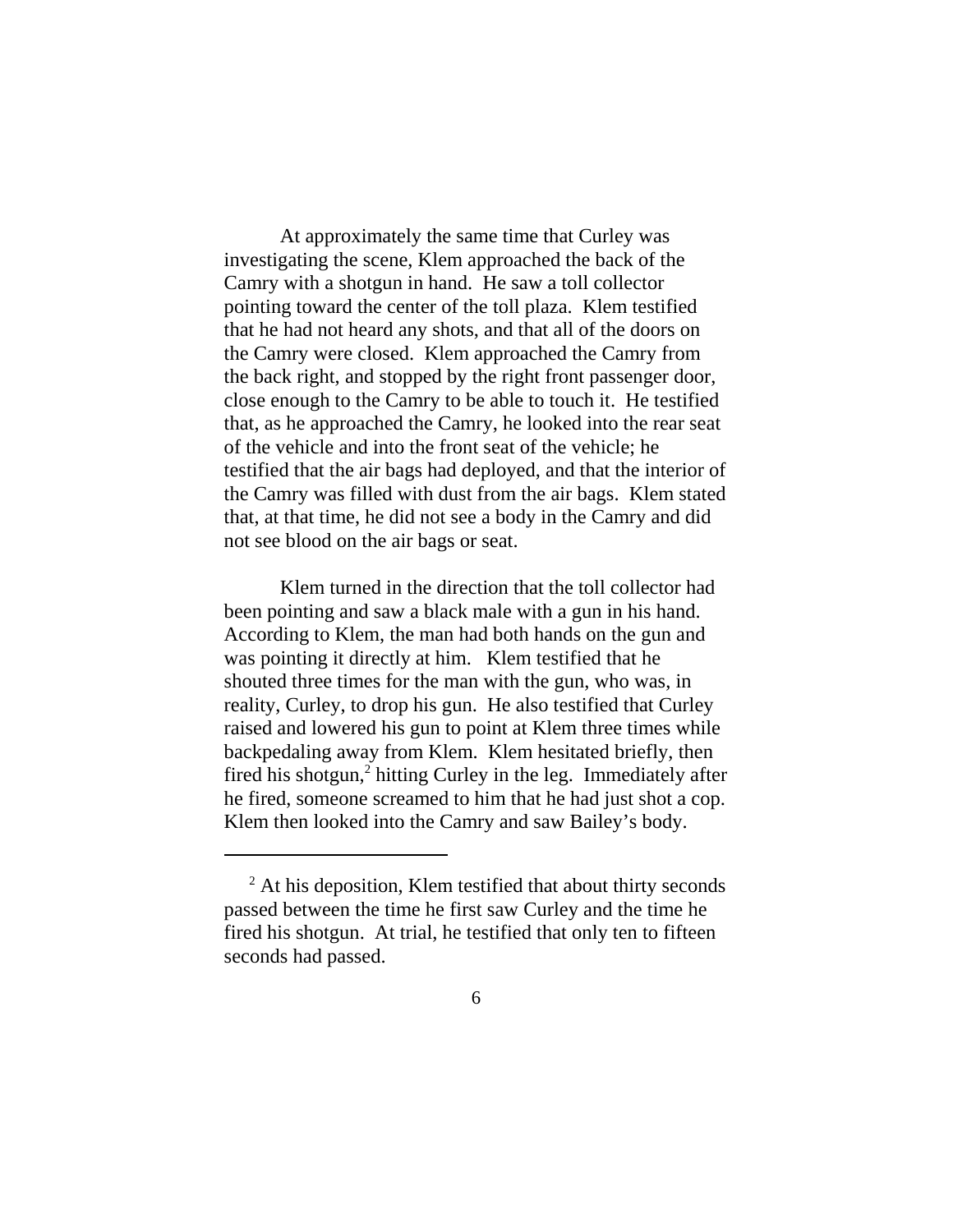Klem testified that, had he earlier seen the body in the Camry, he never would have shot Curley.<sup>3</sup> Curley testified that he never saw Klem and that he never heard anyone tell him to drop his gun.

### B. Procedural Background

Curley filed suit under 42 U.S.C. § 1983, alleging that Klem used excessive force against him, in violation of the Fourth Amendment.<sup>4</sup> Curley's wife joined in the complaint, alleging loss of consortium. After discovery, the District Court granted summary judgment in favor of Klem. It held that Klem's conduct was objectively reasonable and that he was thus shielded by qualified immunity. *See Curley I*, 298

 4 "To state a claim for excessive force as an unreasonable seizure under the Fourth Amendment, a plaintiff must show that a 'seizure' occurred and that it was unreasonable." *Abraham v. Raso*, 183 F.3d 279, 288 (3d Cir. 1999) (citing *Brower v. County of Inyo*, 489 U.S. 593, 599 (1989)). An officer seizes a person whenever he "restrains the freedom of a person to walk away[.]" *Tennessee v. Garner*, 471 U.S. 1, 7 (1985). Thus, there is "no question" that a shooting constitutes a seizure under the Fourth Amendment. *Id*. ("[T]here can be no question that apprehension by the use of deadly force is a seizure subject to the reasonableness requirement of the Fourth Amendment."). The question that remains is whether the shooting was reasonable.

<sup>&</sup>lt;sup>3</sup> It is undisputed that Bailey had been alone, and that Klem knew that.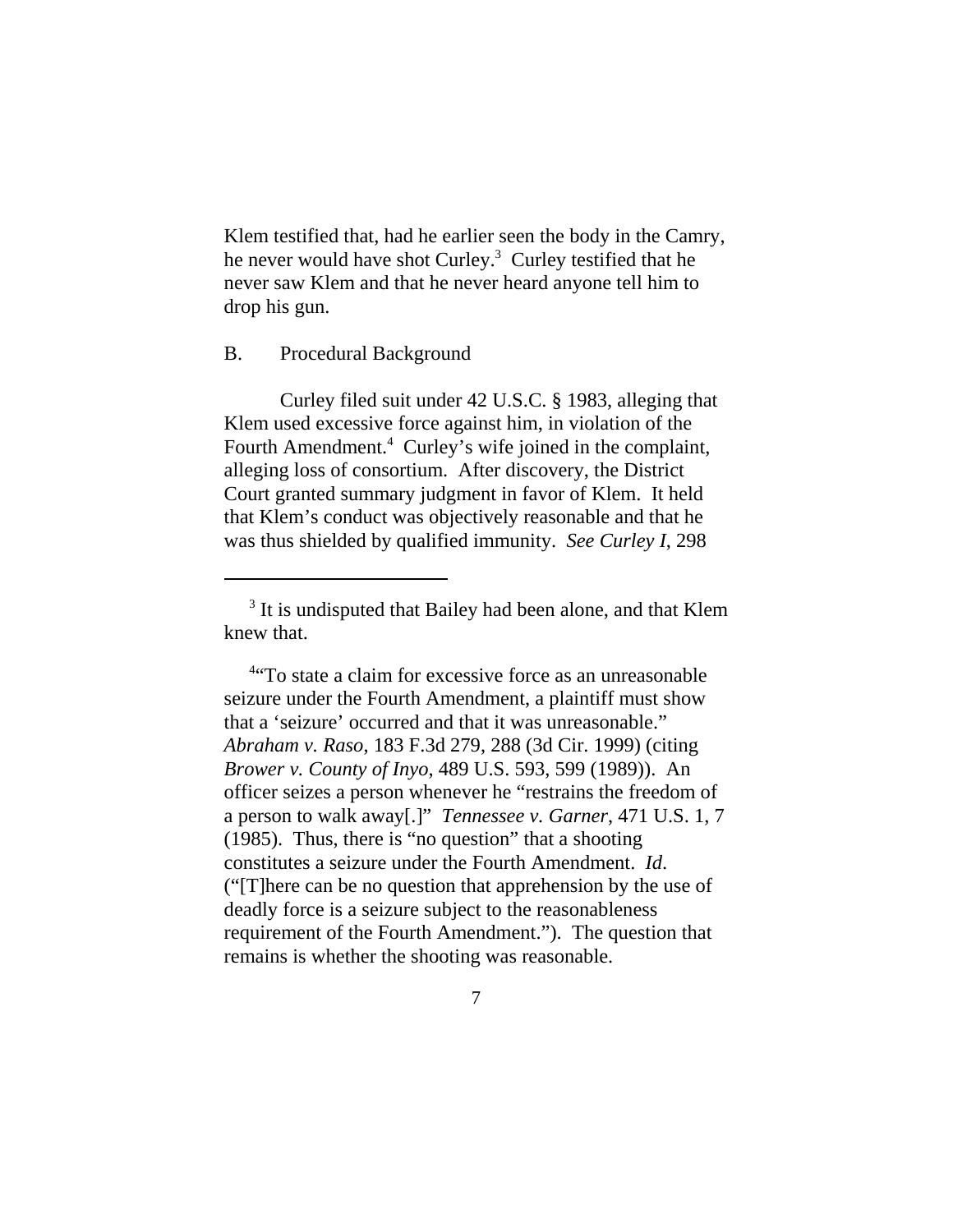F.3d at 276 (recounting procedural history). Curley appealed, and we reversed the summary judgment. *See id*. at 273-74. In that opinion, we analyzed both the question of whether Klem's conduct had violated Curley's constitutional rights, and whether Klem was entitled to qualified immunity. We did so recognizing – indeed we reiterated it no less than four times in different ways – that, because we were reviewing a decision on a summary judgment motion, we were required to take the facts as Curley, the non-movant, had alleged them and to view every fact and inference in the light most favorable to Curley. *See id.* at 276-77; 279-80; 282-83. Given that procedural perspective, we determined that Klem's actions would constitute an unreasonable seizure. *Id*. at 280.

Next, we decided that, in the District Court's qualified immunity analysis, the Court had not recognized factual disputes that precluded a grant of summary judgment. *Id*. at 281. Specifically, we noted that a number of facts, including whether Klem looked inside the Camry and how Curley behaved during the confrontation between him and Klem, were disputed and required resolution by a jury. *Id*. at 281- 83. Thus, we remanded the case to the District Court for resolution of the disputed facts by a jury. *Id*. at 283.

On remand, the District Court held a jury trial and submitted both special interrogatories and a liability verdict sheet to the jury. In answer to the special interrogatories, the jury found that, when Klem approached the Camry, Bailey's body was on the front seat of the car, not on the floorboards, and that Klem did not look into the window of the car. Furthermore, the jury found that Bailey's body should have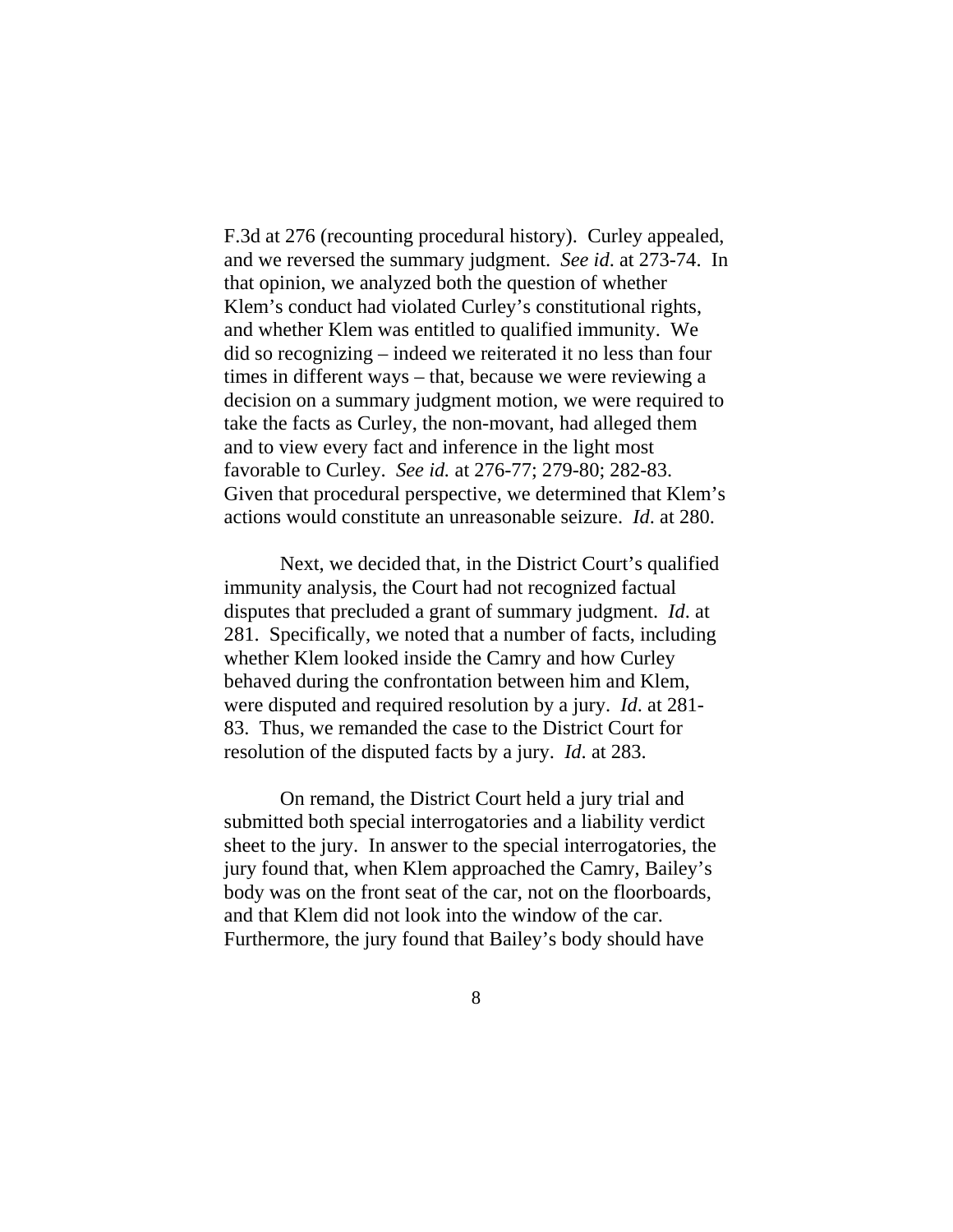been visible to someone standing in Klem's position but that Klem had not made an objectively reasonable effort to look into the Camry. The jury also found that it was objectively reasonable for Klem to believe that the toll collector was signaling to the center of the plaza. Additionally, the jury found that Curley did not repeatedly point his gun at Klem, and that, when Curley was shot, he was not raising his gun to point it at Klem. Finally, the jury could not reach a unanimous decision and so did not answer whether Curley's police uniform was visible to someone in Klem's position or whether it was reasonable for Klem to believe that Curley was in civilian clothing.

In addition to the special interrogatories, the District Court submitted to the jury a liability verdict sheet asking whether Klem's conduct was objectively reasonable. *See Curley v. Klem*, 2006 WL 414093, at \*2 (D.N.J. Feb. 21, 2006) ("*Post-trial Opinion*"). More precisely, the liability verdict sheet contained four questions, three of which the jury answered. Question One asked the jury whether "Trooper Ron Klem's failure to act in an objectively reasonable manner in observing the Camry prevent[ed] him from seeing the perpetrator's body in the Camry?" Question Two asked "Did Trooper Ron Klem act in an objectively reasonable manner in shooting Officer Curley during the confrontation?" Question Three asked "Was Trooper Ron Klem's mistake in firing his weapon objectively reasonable?" The fourth question, left unanswered by the jury, asked whether "the plaintiff suffer[ed] damages that were proximately caused by Trooper Ron Klem's conduct?"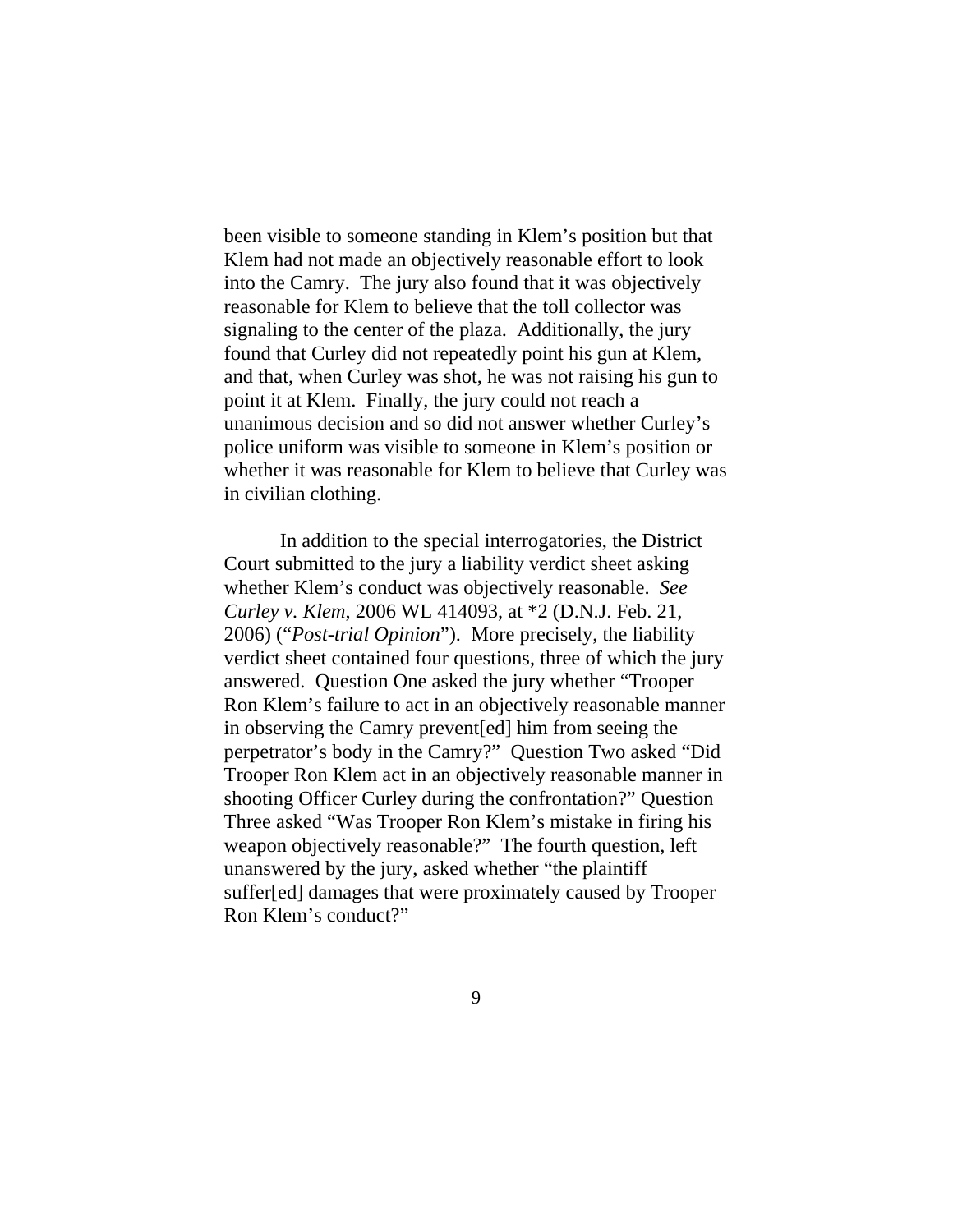The jury answered yes to Question One, thus finding that Klem's failure to look in the Camry was not objectively reasonable. However, the jury also found, in response to Question Two, that Klem did act in an objectively reasonable manner during the confrontation with Curley. Finally, in response to Question Three, the jury found that Klem's mistake in firing his weapon was objectively reasonable. Based on these findings, and with no separate analysis, the District Court entered judgment for Klem, stating that Klem was entitled to qualified immunity based on the jury's answer to Question Three, and also noting the jury's answer to Question Two.

Curley moved for judgment as a matter of law or a new trial.<sup>5</sup> In its opinion addressing those post-trial motions, the District Court stated that the parties had agreed early in the case "that the jury would decide the issue of qualified immunity, and not the Court." *Id*. at \*4. On appeal, however, Curley points to several places in the record where he objected to the inclusion of Question Three on the liability verdict sheet and where he argued that a determination of qualified immunity was a question of law for the Court, not the jury. *See* Joint Appendix at A125 ("A jury can contribute fact finding to a qualified immunity question but not law finding"); Trial Transcript at T113 ("[Counsel for Klem] wants the jury to decide objectionable [sic] reasonableness

<sup>&</sup>lt;sup>5</sup>For purposes of the following discussion, when we speak of Officer Curley taking certain legal positions, it should be understood that his wife and co-plaintiff has also taken those positions.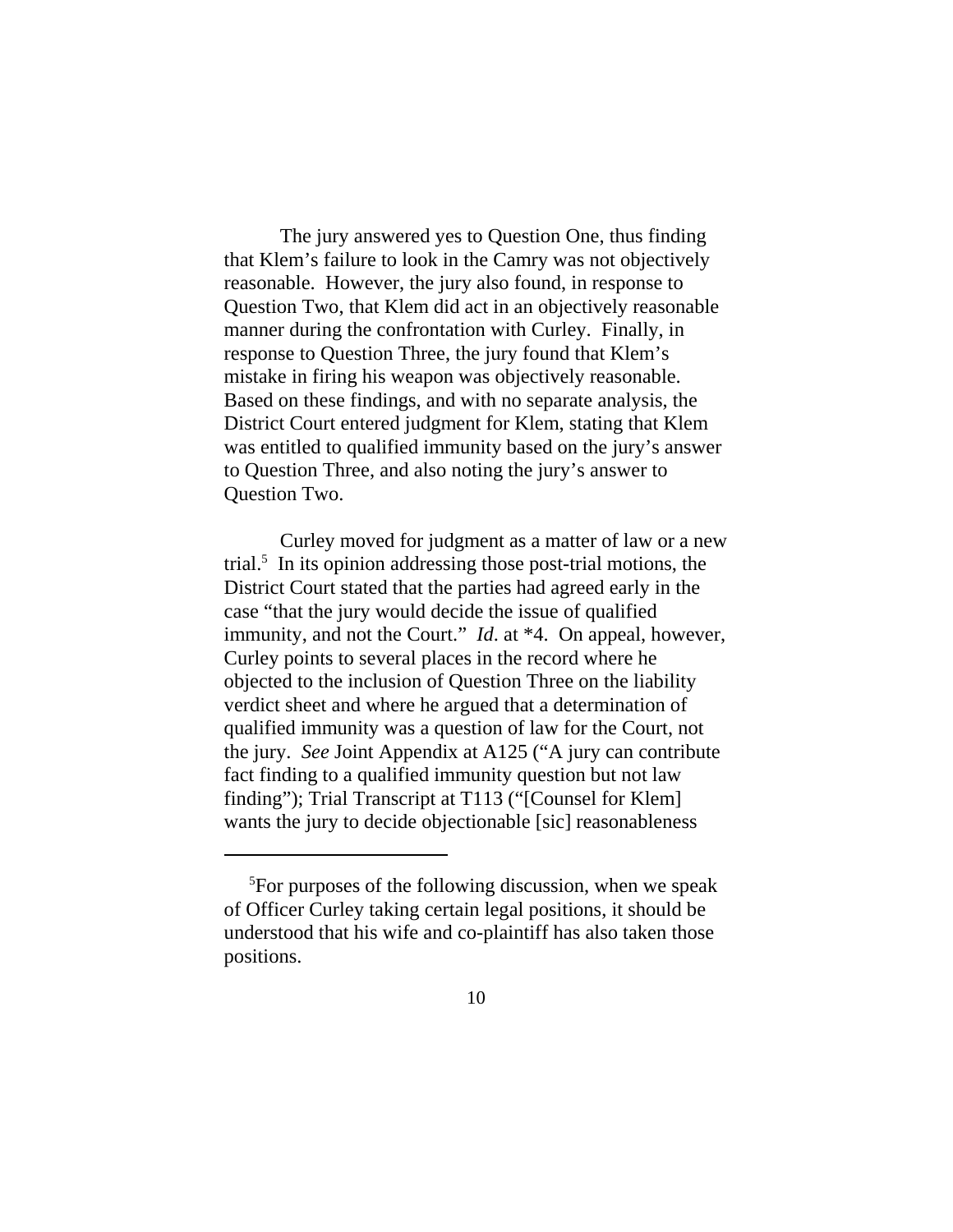and then to decide whether there was a violation of the state of the law. Which you called the second prong on qualified immunity. And what is very clear is that no case ever did or could submit that to the jury."). Whether the District Court misunderstood Curley's position or Curley failed to make it clear during the framing of the special interrogatories and the verdict sheet, the objective reasonableness of Klem's actions was put to the jury.

In support of his post-trial motions, Curley argued that the jury's general liability verdict was not supported by the facts the jury had found in the special interrogatories and that the verdict should therefore be overridden. He also argued that the verdict could not stand because it was internally inconsistent, since it faulted Klem's action in not looking in the Camry and yet stated that Klem's behavior, including the mistaken shooting, was reasonable. The District Court found that the jury's verdict was not inconsistent, and that the facts found by the jury in the special interrogatories did not warrant overturning the jury's verdict for Klem. *Post-trial Opinion*, 2006 WL 414093, at \*2-5.

The District Court reasoned that Curley was attempting to reduce the case "down to a handful of seconds in the continuum of events." *Id*. at \*2. Rejecting that effort, the District Court found that the relevant events spanned a lengthy period, beginning at the time that Klem received the first radio transmission about Bailey. *Id*. Thus, the Court stated, although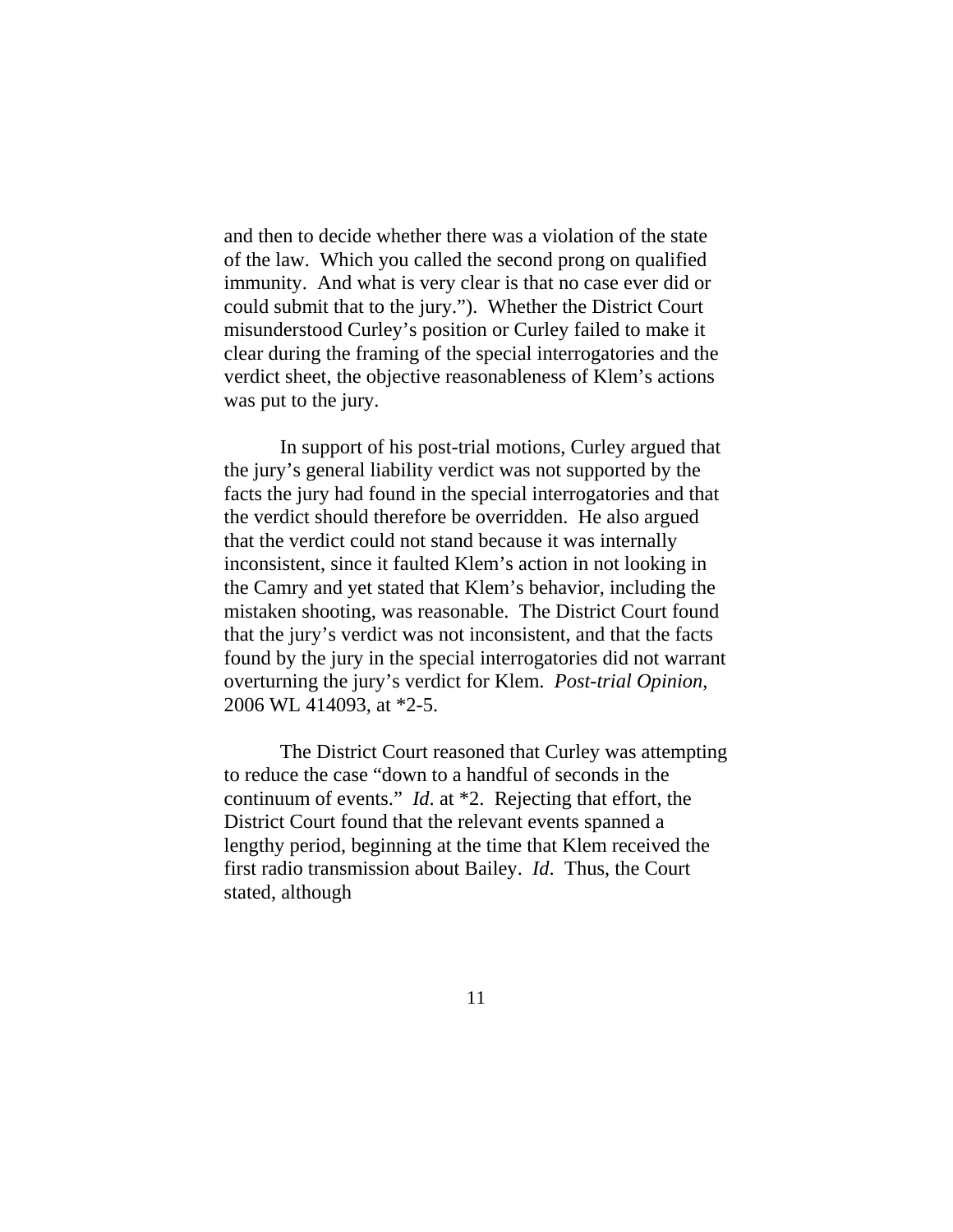those seconds discussed by the Third Circuit are important, still they were singled out not because they were "the case," but because this [District] Court erroneously saw them as unfolding only one way. That the jury decided otherwise, that it viewed some of the preshooting events contrary to Trooper Klem's account, does not necessarily drive a determination that he acted unreasonably when he mistakenly shot Officer Curley.

*Id*. The District Court therefore found that there was no inconsistency or tension between the jury's answers to the Special Interrogatories and its answers on the Liability Verdict Sheet. *Id*. Characterizing Questions One and Two as "General Liability" questions, the District Court held that those questions did not present alternative theories of liability. *Id.* at \*5. The Court also held that the jury had decided in Question Three that Klem was entitled to qualified immunity. *Id.* at \*3-5. Accordingly, the Court denied Curley's motion for judgment as a matter of law or a new trial. *Id*. at \*5.

Curley then filed this appeal. He raises five questions, some of which are conceptually overlapping: (1) Whether the District Court erred in putting to the jury the question of the objective reasonableness of Klem's mistake in shooting Curley; (2) Whether the District Court erred in refusing to treat the jury's answers to special interrogatories as requiring a verdict for Curley; (3) Whether the District Court likewise erred in refusing to treat the jury's answer to the first question on the verdict sheet, which dealt with Klem's failure to see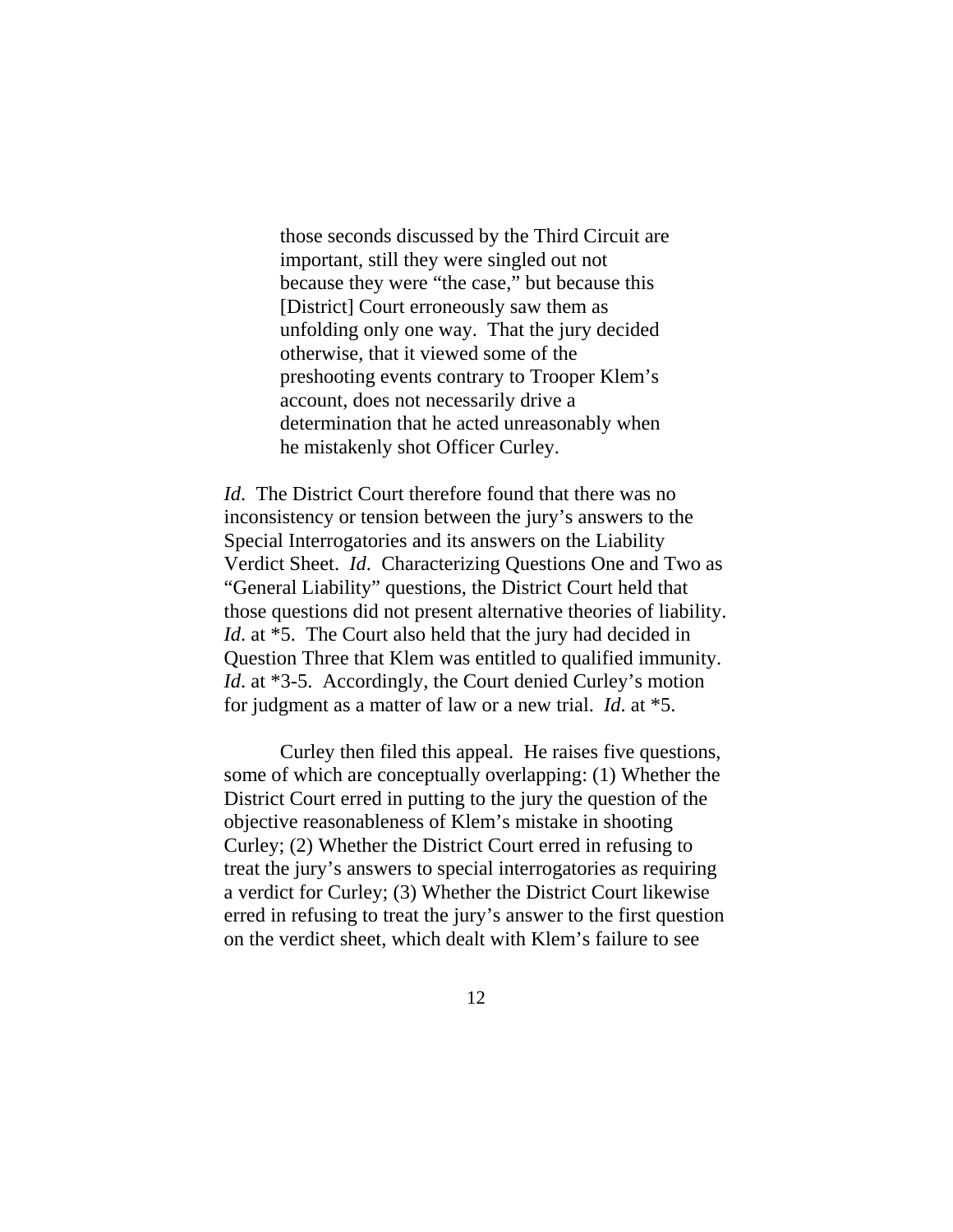Bailey's body in the Camry, as requiring a verdict for Curley (Curley calls this his "first theory of liability"); (4) Whether the District Court erred in refusing to enter a verdict for Curley or to order a new trial based on Klem's actions in the confrontation and shooting (Curley's "liability theory number two"); and (5) Whether the District Court erred in refusing to treat Curley's two liability theories as alternatives that necessitated a verdict for Curley if the jury agreed with either.

### II.

The District Court had jurisdiction over this case under 28 U.S.C. §§ 1331 and 1343, and entered final judgment on September 29, 2005. This Court has jurisdiction over final judgments of the District Court under 28 U.S.C. § 1291.

The standard of review for a motion for judgment as a matter of law is plenary. *Lightning Lube, Inc. v. Witco Corp.*, 4 F.3d 1153, 1166 (3d Cir. 1993) ("We exercise plenary review of an order granting or denying a motion for judgment as a matter of law and apply the same standard as the district court."). The standard of review on a motion for a new trial is "abuse of discretion unless the court's denial of the motion is based on application of a legal precept, in which case our review is plenary." *Honeywell, Inc. v. American Standards Testing Bureau, Inc.*, 851 F.2d 652, 655 (3d Cir. 1988).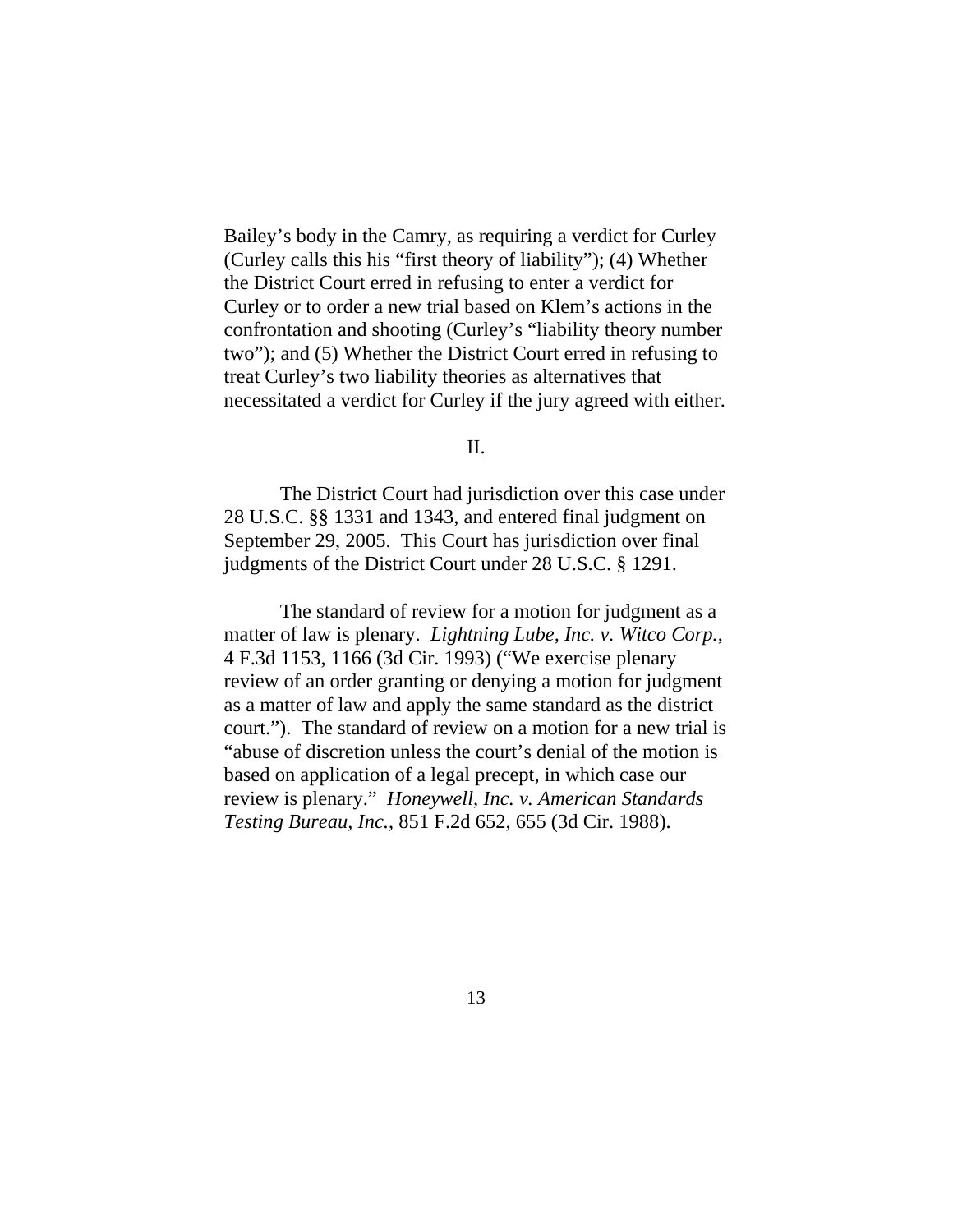### III.

### A. The *Saucier* Test for Qualified Immunity

As we noted in *Curley I*, the claim here arises under 42 U.S.C. § 1983, which "provides a cause of action for any person who has been deprived of rights secured by the Constitution or laws of the United States by a person acting under color of law." 298 F.3d at 277. Police officers, embodying the authority of the state, are liable under § 1983 when they violate someone's constitutional rights, unless they are protected by qualified immunity. Qualified immunity is "the best attainable accommodation of competing values ... ." *Harlow v. Fitzgerald*, 457 U.S. 800, 814 (1982). Since public officials exercising discretionary powers may sometimes abuse their discretion, the immunity is qualified, rather than absolute, so that civil damages can serve as a restraint. At the same time, the immunity incorporates a recognition that "claims frequently run against the innocent as well as the guilty – at a cost not only to the defendant officials, but to society as a whole." *Id.* While unproductive societal costs may be unavoidable in a system that relies on private litigation as one means to enforce our constitutional norms, the aim of qualified immunity is to limit those costs to the greatest practical degree. We do not want to let the threat of litigation and personal liability "deter[] ... able citizens from acceptance of public office[,]" nor do we want to "dampen the ardor of all but the most resolute, or the most irresponsible public officials, in the unflinching discharge of their duties." *Id.* (internal quotation marks, brackets, and citation omitted). Hence, "[t]his immunity is broad in scope and protects 'all but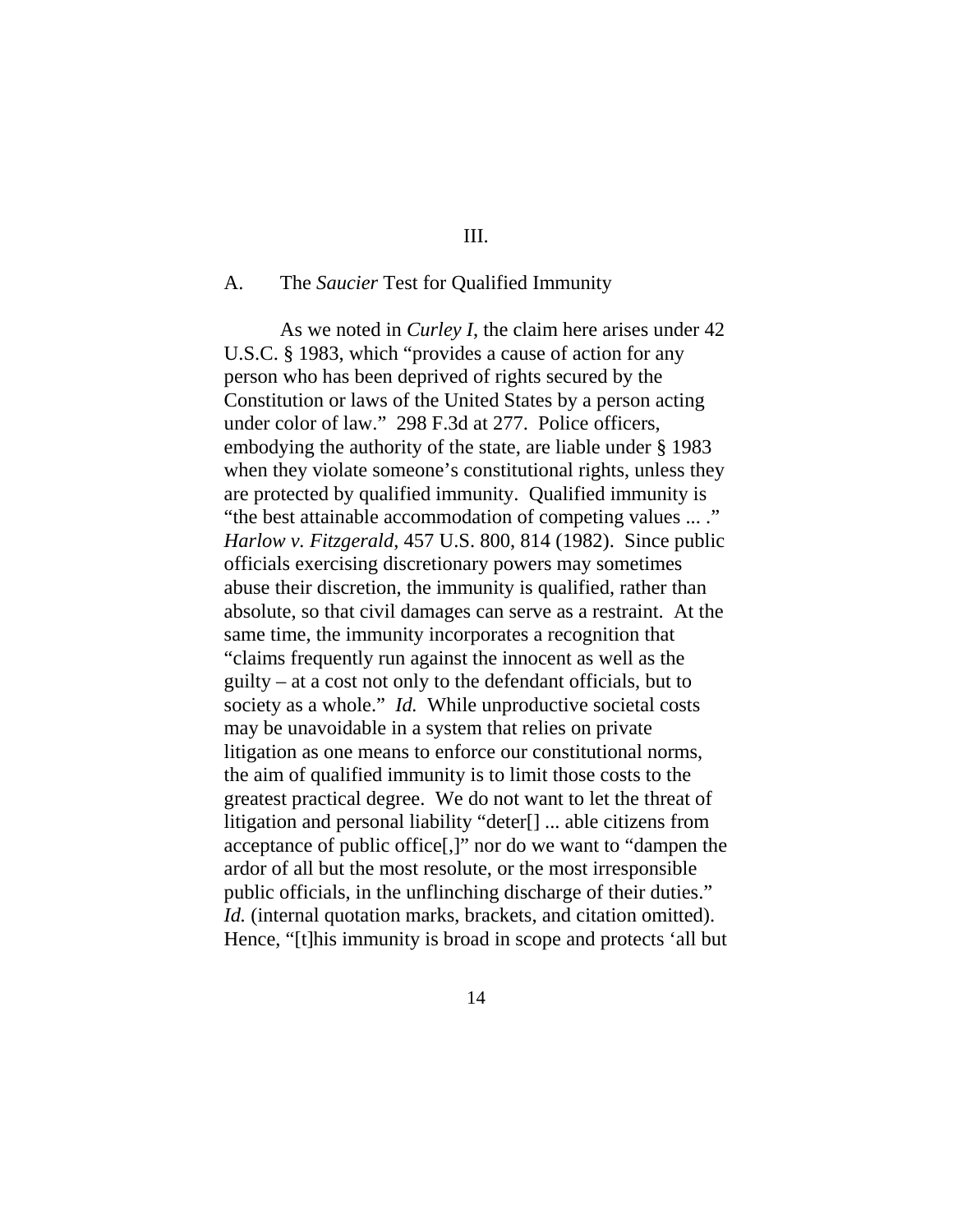the plainly incompetent or those who knowingly violate the law.'" *Couden v. Duffy*, 446 F.3d 483, 501 (3d Cir. 2006) (Weis, J., dissenting) (quoting *Malley v. Briggs,* 475 U.S. 335, 341 (1986)).

In *Saucier v. Katz*, 533 U.S. 194 (2001), the Supreme Court articulated a two step test for determining whether a government official, such as a police officer, is entitled to qualified immunity.<sup>6</sup> In the first step, a court must address whether "the officer's conduct violated a constitutional right[.]" *Id.* at 201. In an excessive force case, whether there is a constitutional violation is "properly analyzed under the Fourth Amendment's 'objective reasonableness' standard[.]" *Graham v. Connor*, 490 U.S. 386, 388 (1989). The relevant inquiry is "the reasonableness of the officer's belief as to the appropriate level of force[,]" which "should be judged from [the officer's] on-scene perspective," and not in the "20/20" vision of hindsight." *Saucier*, 533 U.S. at 205 (internal citations and quotation marks removed).

<sup>&</sup>lt;sup>6</sup>Saucier was not the first time the Court had framed the analysis in two parts, *see Siegert v. Gilley*, 500 U.S. 226, 232 (1991) ("A necessary concomitant to the determination of whether the constitutional right asserted by a plaintiff is 'clearly established' at the time the defendant acted is the determination of whether the plaintiff has asserted a violation of a constitutional right at all."), but it is the decision that has become synonymous with the current approach to qualified immunity analysis.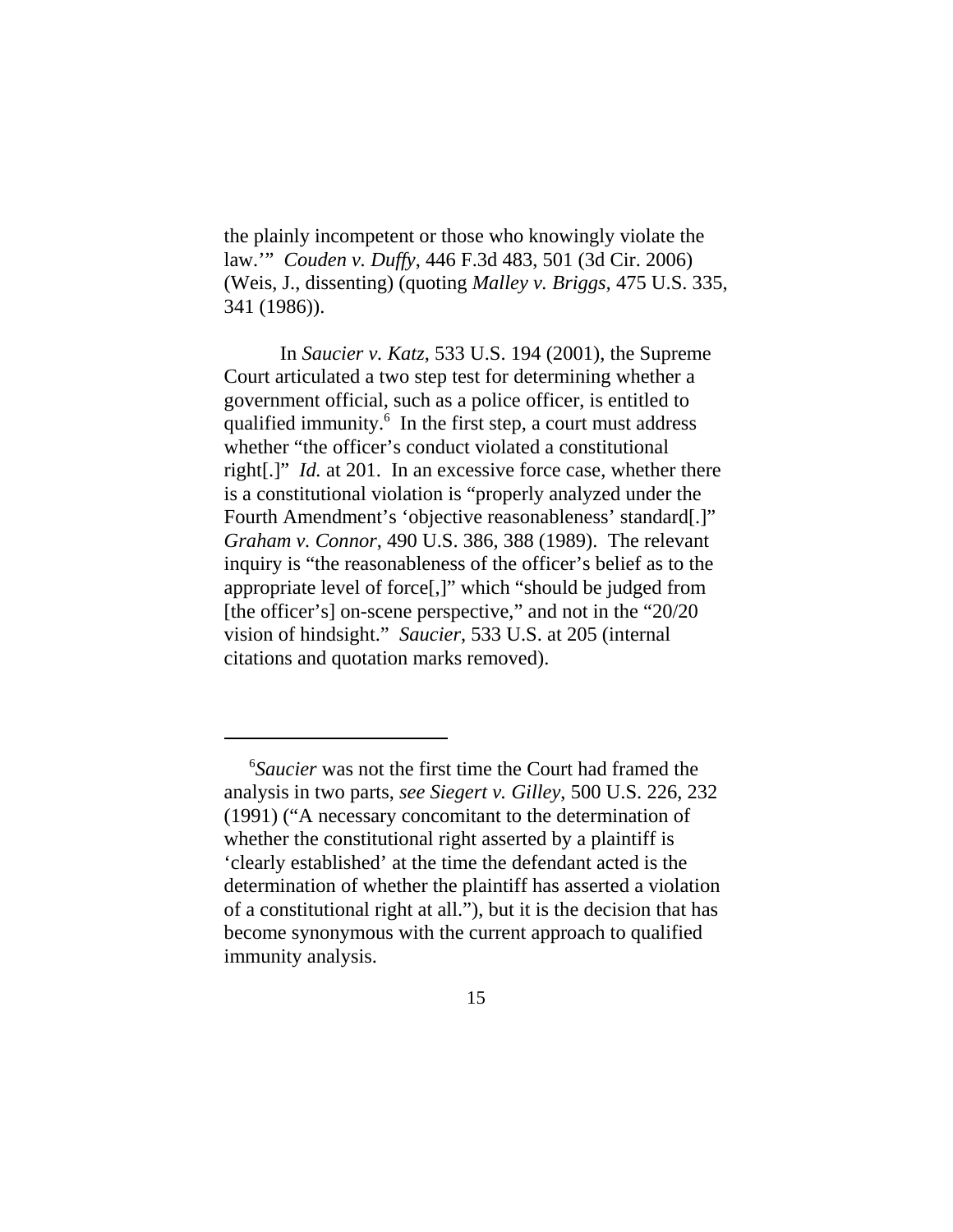That reasonableness inquiry requires "careful attention to the facts and circumstances of each particular case, including the severity of the crime at issue, whether the suspect poses an immediate threat to the safety of the officers or others, and whether he is actively resisting arrest or attempting to evade arrest by flight." *Graham*, 490 U.S. at 396. The analysis "requires a careful balancing of the nature and quality of the intrusion on the individual's Fourth Amendment interests against the countervailing governmental interests at stake." *Id*. (citations and internal quotation marks omitted). The balancing must be conducted in light of the facts that were available to the officer. *See Maryland v. Garrison*, 480 U.S. 79, 85 (1987) ("[W]e must judge the constitutionality of [the officers'] conduct in light of the information available to them at the time they acted."). It is, in other words, a "totality of the circumstances" analysis. *See Curley I*, 298 F.3d at 279 (assessing objective reasonableness of defendant's actions on basis of totality of the circumstances); *cf. Graham*, 490 U.S. at 396 (proper application of reasonableness test used to analyze a claimed violation of Fourth Amendment right against unreasonable seizure "requires careful attention to the facts and circumstances of each particular case"); *Abraham*, 183 F.3d at 289 ("How much force is permissible to effectuate an arrest ... is determined based on the 'totality of the circumstances.'").

 "If, and only if, the court finds a violation of a constitutional right," *Scott v. Harris*, 127 S. Ct. 1769, 1774 (2007), the court moves to the second step of the analysis and asks whether immunity should nevertheless shield the officer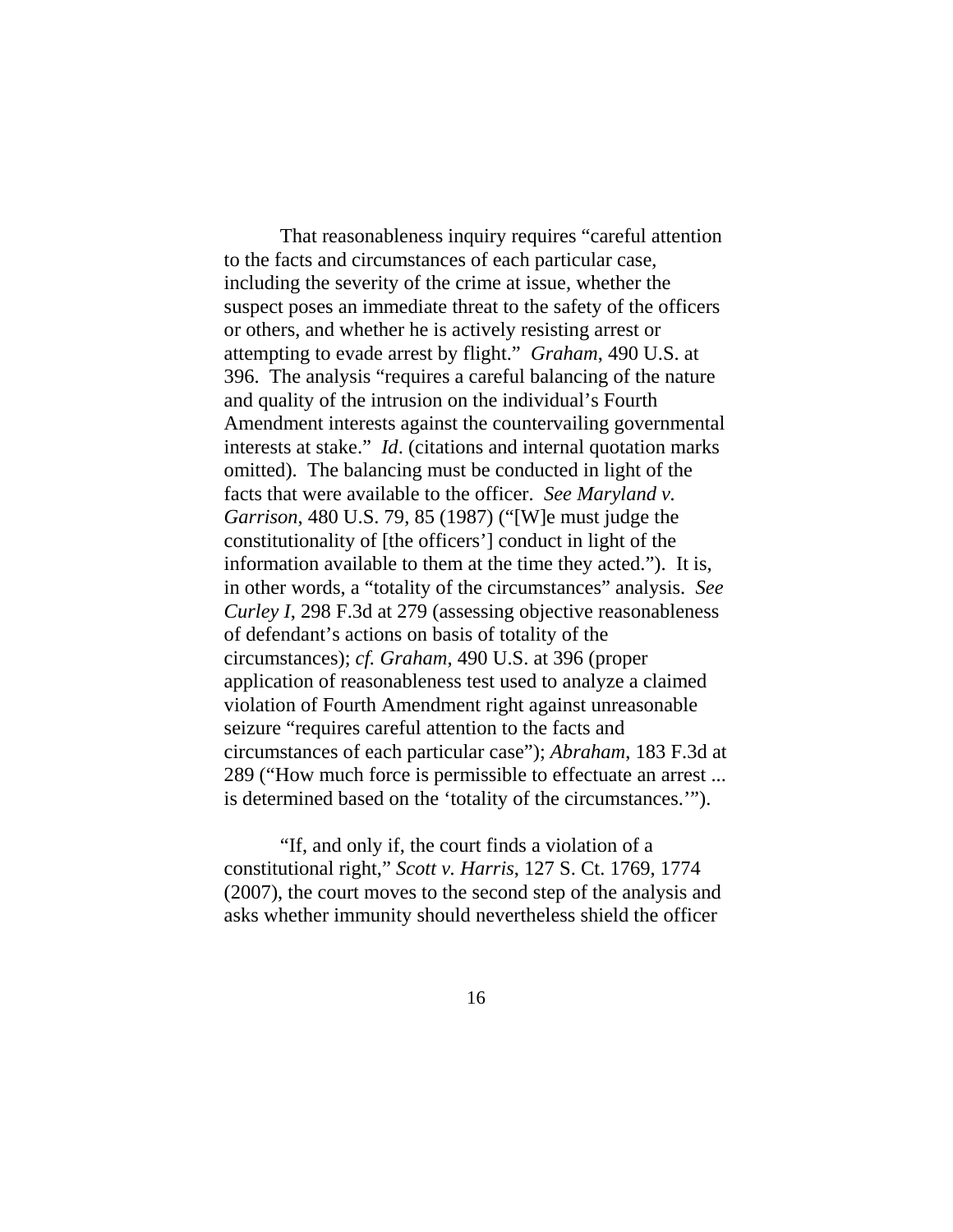from liability.<sup>7</sup> The question at this second step is whether the right that was violated was clearly established, or, in other words, "whether it would be clear to a reasonable officer that his conduct was unlawful in the situation he confronted." *Saucier*, 533 U.S. at 202. The Court explained that, again, "this inquiry ... must be undertaken in light of the specific context of the case, not as a broad general proposition." *Id*. at 201. The Court went on to emphasize that even where reasonableness is a part of the inquiry for both the constitutional question and for qualified immunity, as it is in an excessive force case, the inquiries remain distinct. *Id*. at 204-05. "The concern of the immunity inquiry is to acknowledge that reasonable mistakes can be made as to the legal constraints on particular police conduct." *Id*. at 205.

Thus, the first step of the analysis addresses whether the force used by the officer was excessive, and therefore violative of the plaintiff's constitutional rights, or whether it was reasonable in light of the facts and circumstances available to the officer at the time. This is not a question of immunity at all, but is instead the underlying question of whether there is even a wrong to be addressed in an analysis of immunity. The second step is the immunity analysis and addresses whether, if there was a wrong, such as the use of excessive force, the officer made a reasonable mistake about the legal constraints on his actions and should therefore be protected against suit

<sup>&</sup>lt;sup>7</sup>As further explained herein, *infra* at sections IV.B and IV.C, we do not have occasion to reach that second step here, because no constitutional violation occurred in this case.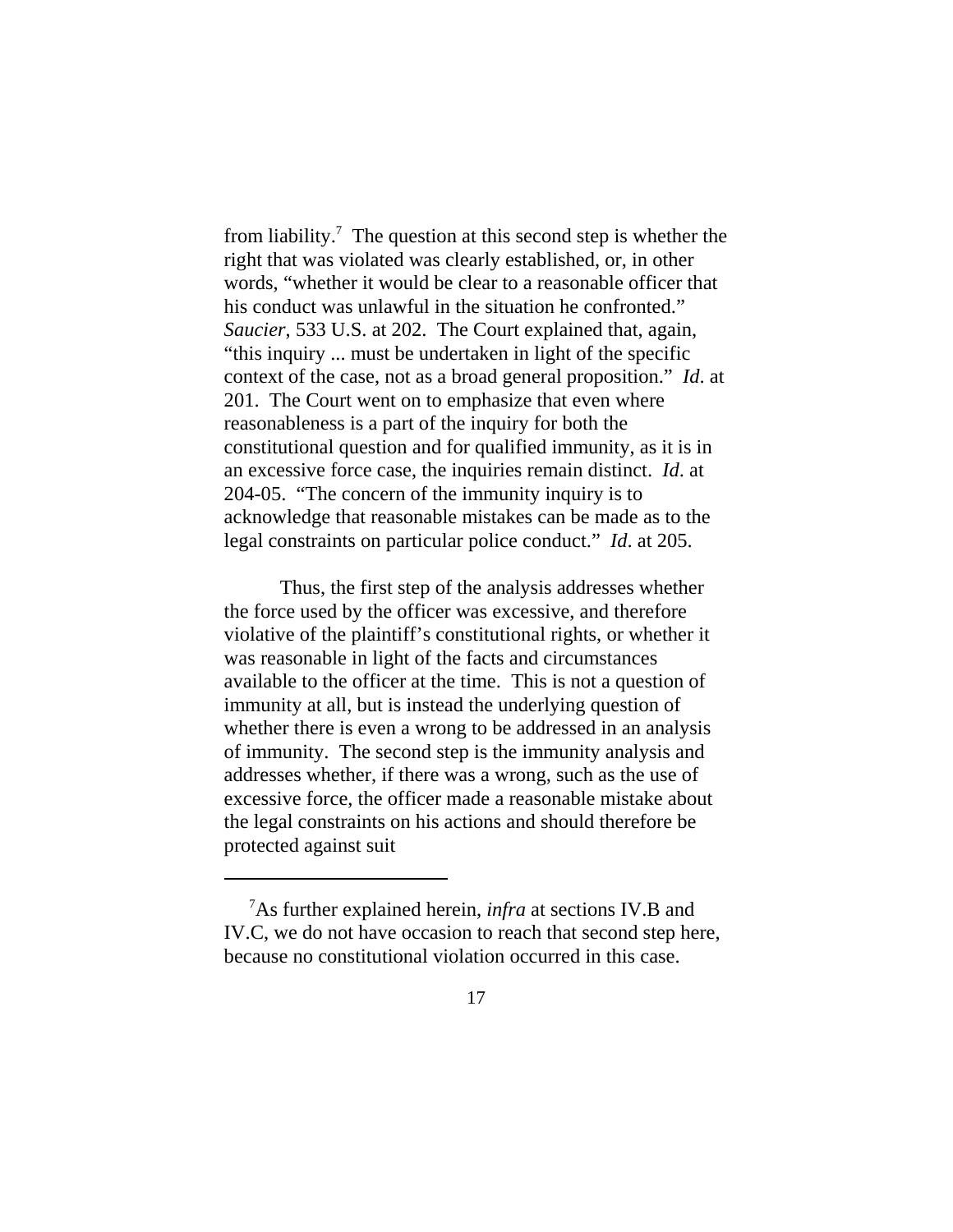While the *Saucier* analytical approach has been criticized for being unduly rigid and demanding resolution of constitutional issues when cases could be more simply disposed of on other grounds, *see, e.g., Los Angeles County, California v. Rettele*, 127 S. Ct. 1989, 1994 (2007) (Stevens, J., dissenting) (discussing the "unwise practice of deciding constitutional questions in advance of the necessity for doing so."); *Scott*, 127 S. Ct. at 1774 n.4 (recounting criticisms of *Saucier*); P. Leval, *Judging Under the Constitution*, 81 NYU L. Rev. 1249, 1275-81 (2006) (describing *Saucier* as requiring courts to engage in "a puzzling misadventure in constitutional dictum"), its order of inquiry nevertheless remains mandatory. *Scott*, 127 S. Ct. at 1774 n.4 (declining to "address the wisdom of *Saucier*").

#### B. Evolving Approaches to Applying the Test

 The length of the foregoing review notwithstanding, the two-step *Saucier* test can be stated simply. Its application, however, presents perplexing logical and practical problems. The point of immunity is to protect someone from the burden imposed by litigation itself. It is supposed to be "an *immunity from suit* rather than a mere defense to liability ... ." *Mitchell v. Forsyth*, 472 U.S. 511, 526 (1985) (original emphasis). Hence, the Supreme Court has instructed that "[i]mmunity ordinarily should be decided by the court long before trial." *Hunter v. Bryant*, 502 U.S. 224, 228, (1991). That is well and good when there are no factual issues in a case, but often the facts are intensely disputed, and our precedent makes clear that such disputes must be resolved by a jury after a trial. *E.g., Estate of Smith v. Marasco*, 430 F.3d 140, 152-53 (3d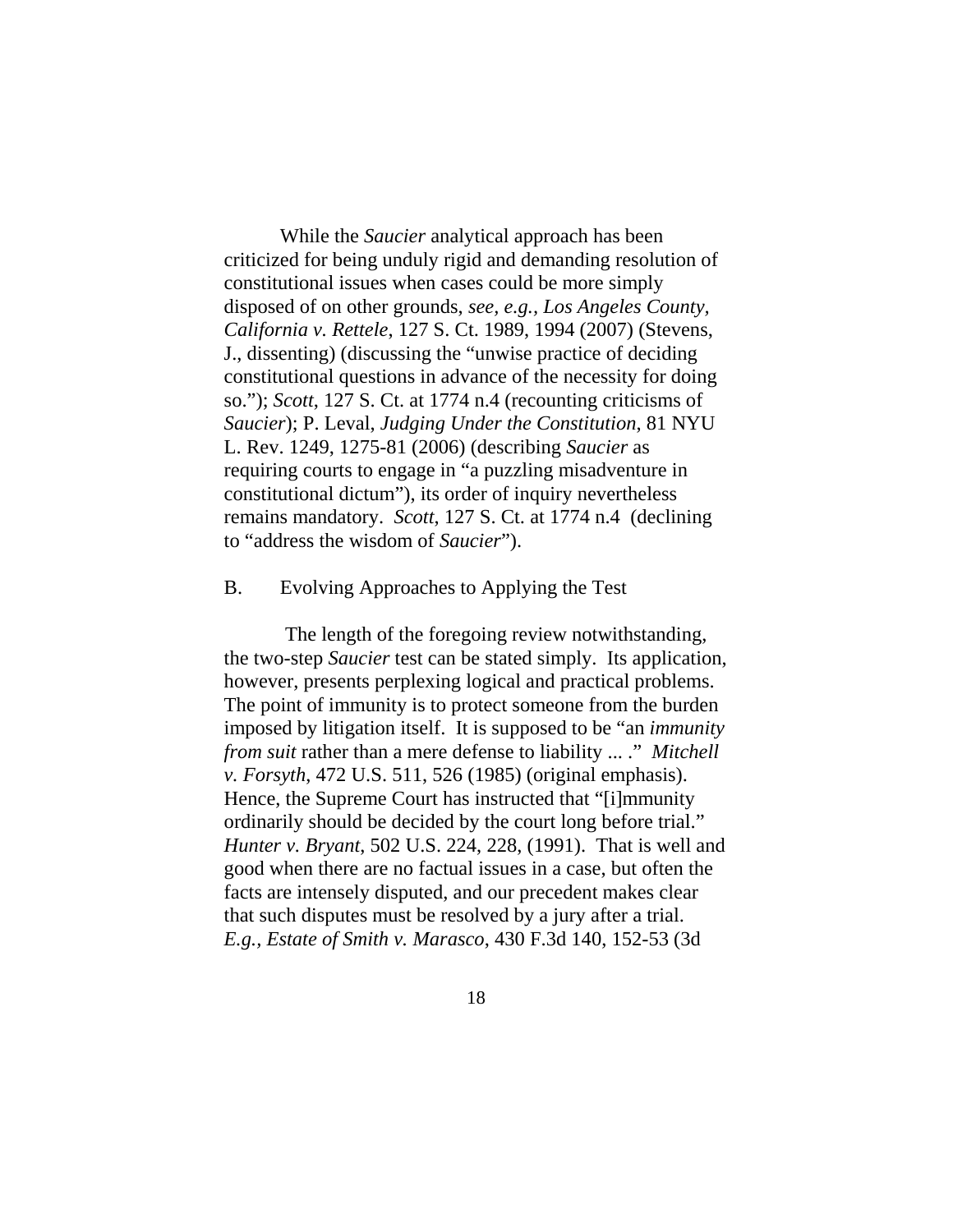Cir. 2005); *Curley I*, 298 F.3d at 278; *Reitz v. County of Bucks*, 125 F.3d 139, 147 (3d Cir. 1997). As a practical matter, then, in such cases the immunity becomes no more than a mere defense, *Sloman v. Tadlock*, 21 F.3d 1462, 1468 n.6 (9th Cir. 1994), and a sometimes challenging one to establish at that.

The fundamental challenge lies in the nature of the questions that compose the test. Since they are mixed questions of law and fact, one is left to ask who should answer them. As we noted in *Curley I*, "[a] disparity of opinion exists among our sister circuits as to whether a judge or jury should make the ultimate immunity determination." 298 F.3d at 278 n.3. The First, Fourth, Seventh, and Eleventh Circuits have all indicated that qualified immunity is a question of law reserved for the court.<sup>8</sup> The Fifth, Sixth,

 <sup>8</sup> *See Rodriguez-Marin v. Rivera-Gonzalez*, 438 F.3d 72, 83 (1st Cir. 2006) ("While preliminary factual questions regarding qualified immunity are sent to the jury, the legal question of the availability of qualified immunity is ultimately committed to the court's judgment.") (internal quotation marks omitted); *Willingham v. Crooke*, 412 F.3d 553, 560 (4th Cir. 2005) ("The issue having now come before us, we hold that the legal question of a defendant's entitlement to qualified immunity under a particular set of facts should be decided by the court, not by the jury."); *Riccardo v. Rausch*, 375 F.3d 521, 526 (7th Cir. 2004) ("Immunity, however, is a matter of law for the court, to be decided without deference to the jury's resolution-and preferably before the case goes to the jury."); *Johnson v. Breeden*, 280 F.3d 1308, 1318 (11th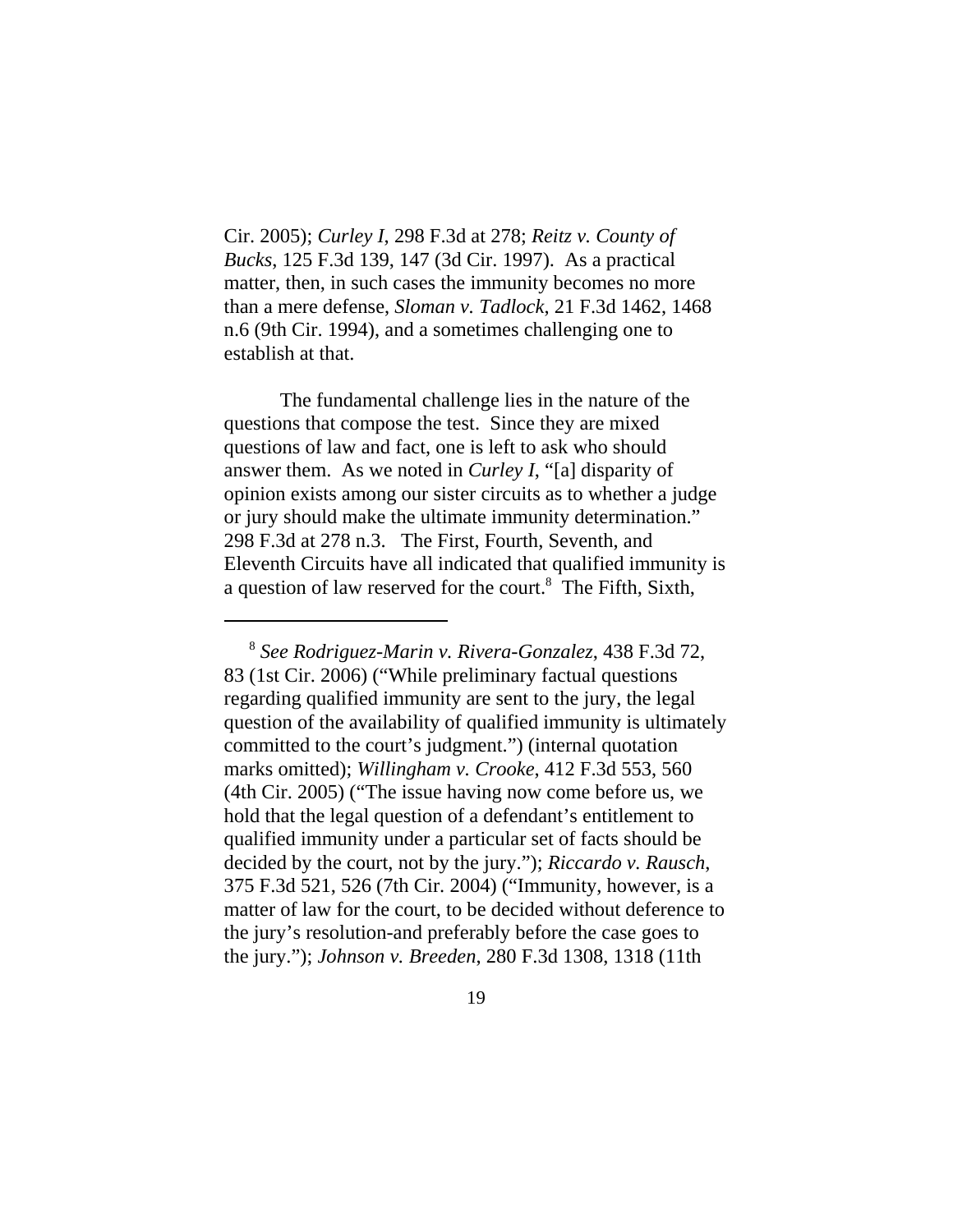Ninth, and Tenth Circuits have permitted the question to go to juries.<sup>9</sup> Precedent from the Second and Eighth Circuits can be

<sup>9</sup> See McCoy v. Hernandez, 203 F.3d 371, 376 (5th Cir. 2000) ("while qualified immunity ordinarily should be decided by the court long before trial, if the issue is not decided until trial the defense goes to the jury which must then determine the objective legal reasonableness of the officers' conduct."); *Champion v. Outlook Nashville, Inc.*, 380 F.3d 893, 900 (6th Cir. 2004) ("The issue of whether qualified immunity is applicable to an official's actions is a question of law. However, where the legal question of qualified immunity turns upon which version of the facts one accepts, the jury, not the judge, must determine liability.") (internal citations and quotation marks omitted); *Ortega v. O'Connor*, 146 F.3d 1149, 1156 (9th Cir. 1998) (finding no error in "the district court's 'extra' reasonableness test, which ... constituted an appropriate and proper instruction to the jury on the second prong of the defendants' qualified immunity defense-whether a reasonable state official could have believed his conduct was lawful-the prong as to which the existence of factual disputes requires the jury's determination."); *Maestas v. Lujan*, 351 F.3d 1001, 1010 (10th Cir. 2003) ("In short, the disputed issues of material fact concerning the objective reasonableness of Mr. Lujan's

Cir. 2002) ("When the case goes to trial, the jury itself decides the issues of historical fact that are determinative of the qualified immunity defense, but the jury does not apply the law relating to qualified immunity to those historical facts it finds; that is the court's duty.").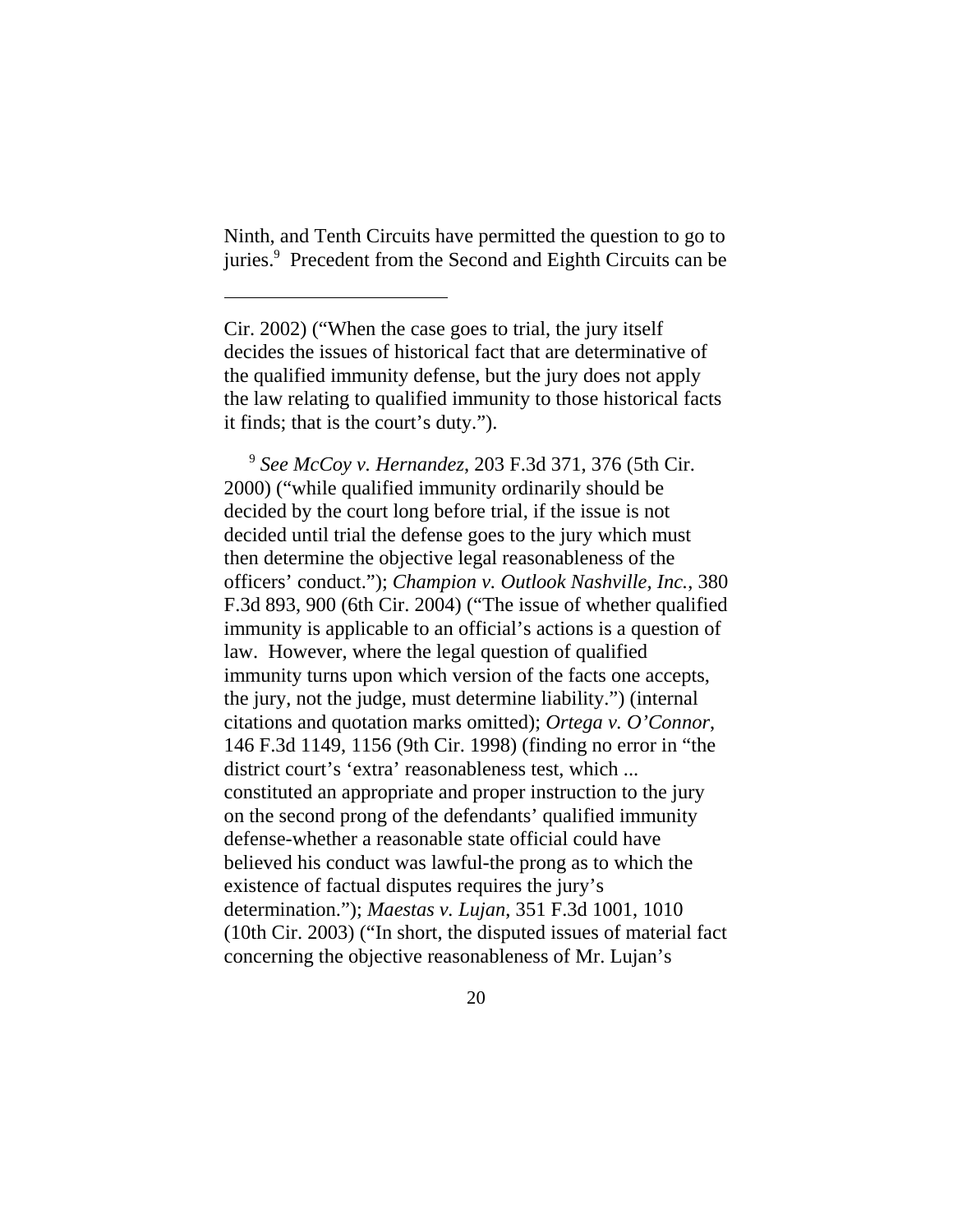viewed as being on both sides of the issue, with the evolution being toward reserving the question for the court.<sup>10</sup>

actions are dispositive of the qualified immunity issue. Further, as stated above, Mr. Lujan retained the defense of immunity from liability even though the jury was needed to resolve issues of objective legal reasonableness. Therefore, the district court properly presented the reasonableness element of the qualified immunity analysis to the jury.").

 10 *Compare Stephenson v. Doe*, 332 F.3d 68, 81 (2d Cir. 2003) ("We believe that use of special interrogatories in this case resolves the difficulty of requiring the jury to decide 'what the facts were that the officer faced or perceived' and requiring the court to make the ultimate legal determination of whether qualified immunity attaches on those facts.") with *Oliveira v. Mayer*, 23 F.3d 642, 650 (2d Cir. 1994) ("The District Court should have let the jury (a) resolve these factual disputes and (b) based on its findings, decide whether it was objectively reasonable for the defendants to believe that they were acting within the bounds of the law when they detained the plaintiffs."); *see also Kerman v. City of New York*, 374 F.3d 93, 109 (2d Cir. 2004) (discussing roles of judge and jury in qualified immunity analysis, and citing both *Stephenson* and *Oliveira*). *Compare Littrell v. Franklin*, 388 F.3d 578, 585 (8th Cir. 2004) ("Where, as in this case, factual questions prevent a district court from ruling on the issue of qualified immunity, it is appropriate to tailor special interrogatories specific to the facts of the case. This practice allows the jury to make any requisite factual findings that the district court may then rely upon to make its own qualified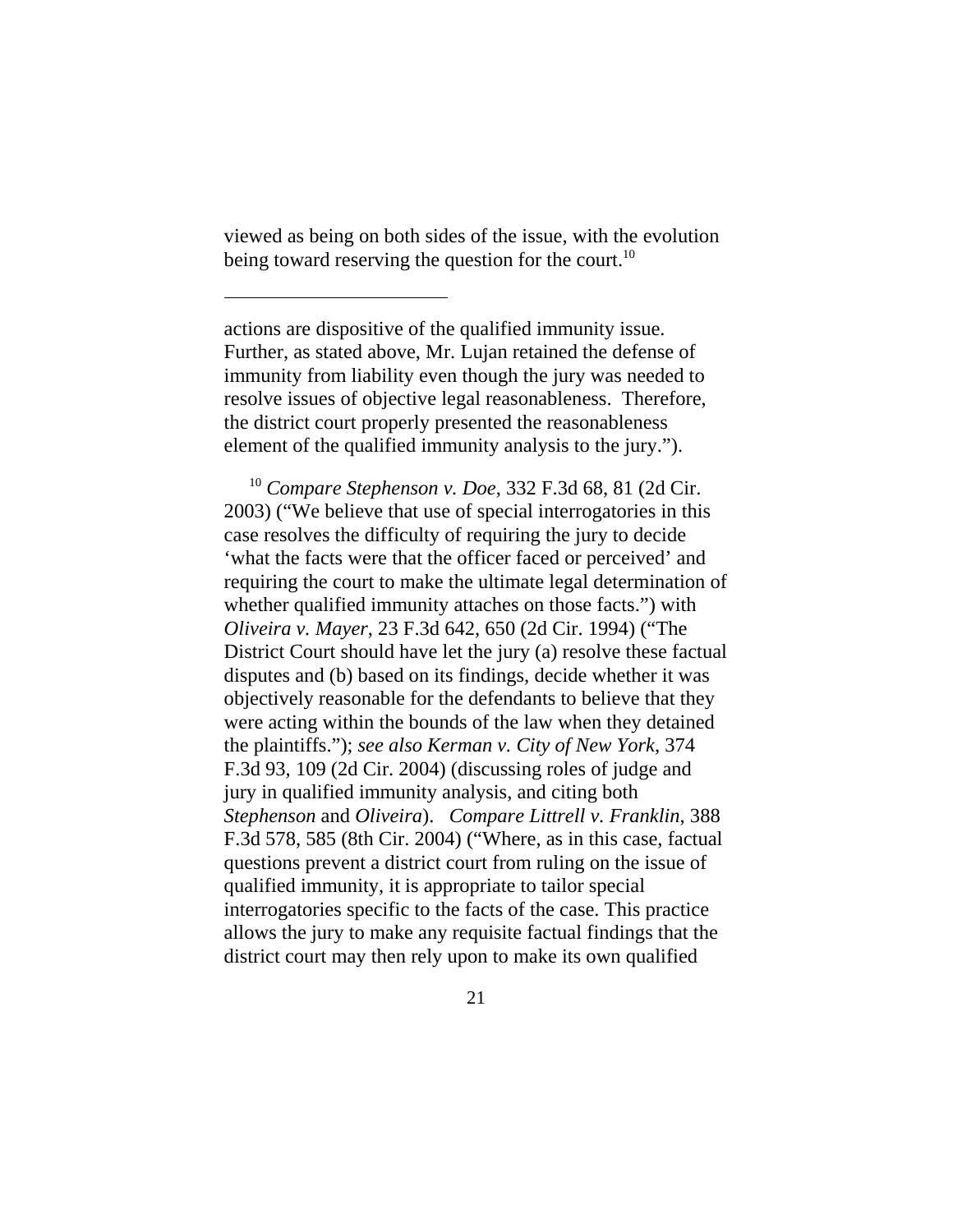Our precedents too have evolved. Our recent precedents say that the court, not a jury, should decide whether there is immunity in any given case. *E.g., Harvey v. Plains Twp. Police Dept*., 421 F.3d 185, 194 n.12 (3d Cir. 2005); *Carswell v. Borough of Homestead*, 381 F.3d 235, 242 (3d Cir. 2004); *Doe v. Groody*, 361 F.3d 232, 238 (3d Cir. 2004). But that was not always our counsel. We had previously permitted the jury to answer the key immunity question of whether the challenged behavior of a government official was objectively reasonable. In *Sharrar v. Felsing*, 128 F.3d 810, 830-31 (3d Cir. 1997), we referred with approval to our earlier decision in *Karnes v. Skrutski*, 62 F.3d 485 (3d Cir. 1995), characterizing it as holding that, "a factual dispute relating to qualified immunity must be sent to the jury, and suggest[ing] that, at the same time, the jury would decide the issue of objective reasonableness." *Sharrar*, 128 F.3d 830-31.

immunity ruling. Special interrogatories related to the qualified immunity defense are not improper per se, but they must be carefully crafted so that the fact-finder's role is limited to determining whether the underlying facts are as the plaintiff has alleged or proved.") (internal citations and quotation marks omitted) *with Turner v. Arkansas Ins. Dept.*, 297 F.3d 751, 754 (8th Cir. 2002) (in discussing an official's burden to come forward with "undisputed and material facts that demonstrate that his actions were reasonable under the circumstances[,]" the Court stated that "[i]f such facts are undisputed, then that is a question of law to be reviewed by a court; if not, then it is a question for a jury and summary judgment is improper.")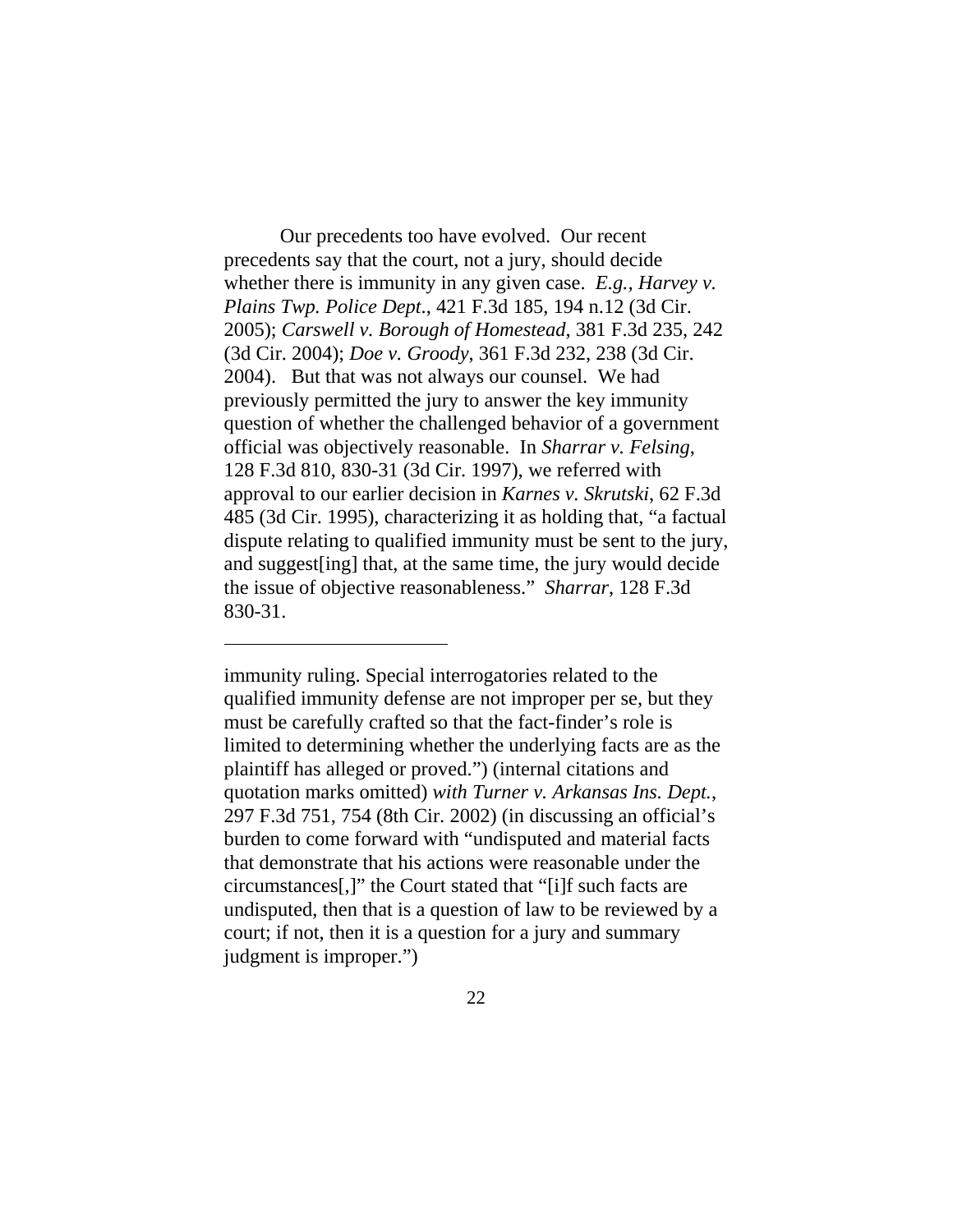Later, in *Curley I*, we cited *Sharrar* for the proposition "that a jury can evaluate objective reasonableness when relevant factual issues are in dispute."11 298 F.3d at 279. We also went on to say, however, that it would not be inappropriate "for a judge to decide the objective reasonableness issue once all the historical facts are no longer in dispute[,]" and we suggested the use of special interrogatories as a means to that end. *Id*.

Finally, in a line of cases beginning with *Doe v. Groody*, we began highlighting that "qualified immunity is an objective question to be decided by the court as a matter of law." *Carswell*, 381 F.3d at 242 (citing *Doe*, 361 F.3d at 238). In *Carswell*, we elaborated on that point. We explained that the jury "determines disputed historical facts material to the qualified immunity question[,]" and we again suggested that "District Courts may use special interrogatories to allow juries to perform this function," *id*. (citing *Curley I*, 298 F.3d at 279). We emphasized that "[t]he court must make the ultimate determination on the availability of qualified immunity as a matter of law." *Id*. That emphasis reemerged in *Harvey*, when we cited *Carswell* and *Doe* for the

 $11$  We are not suggesting that the objective reasonableness of an officer's view of the law may be submitted to the jury. Rather, we are recognizing that, when material issues of fact are in dispute, our past precedents, in particular *Karnes*, *Sharrar*, and *Curley I*, have allowed the jury to resolve those disputes and also to determine the objective reasonableness of the officer's conduct in light of the facts.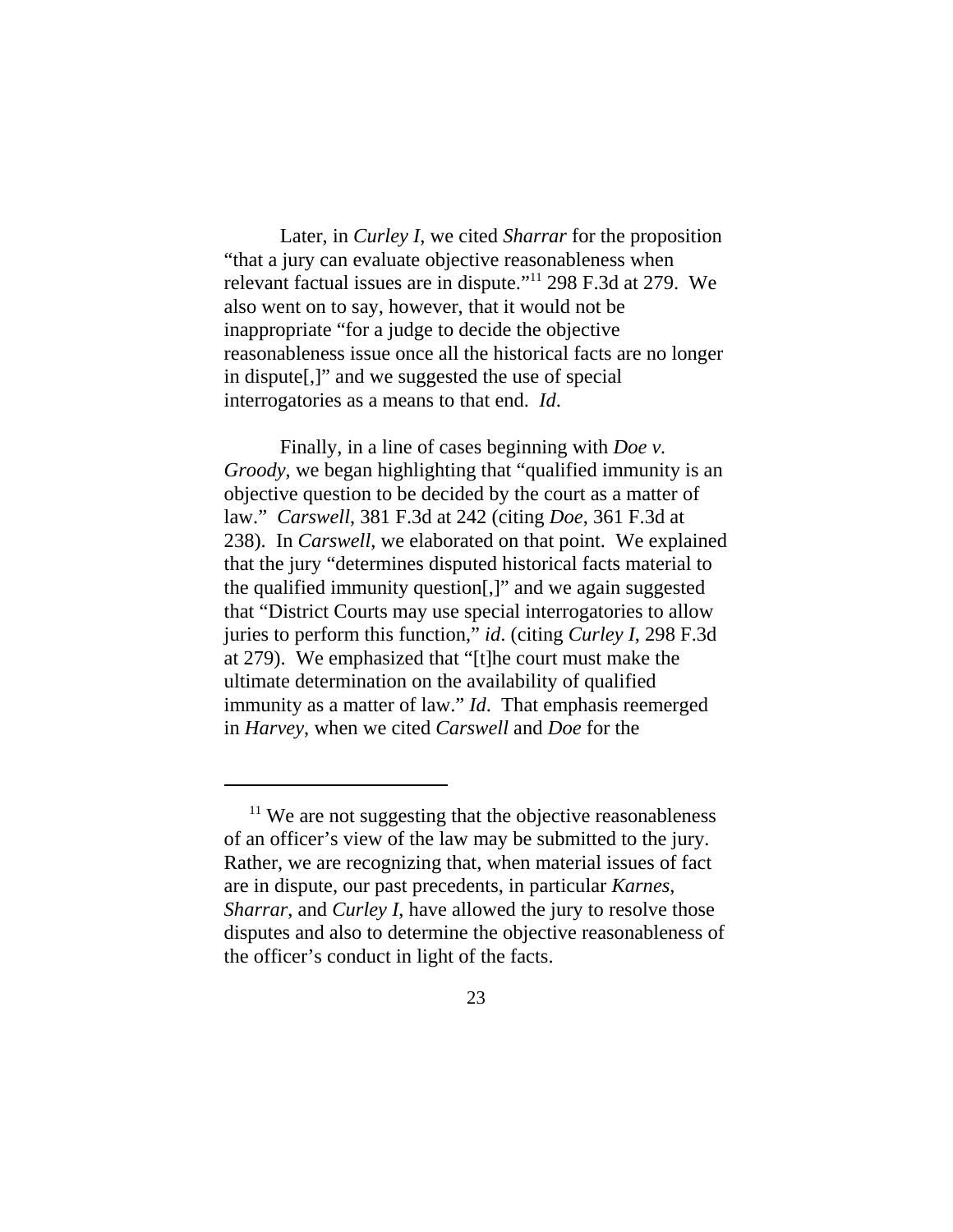proposition that qualified immunity is purely a question of law to be answered by the court. 421 F.3d at 194 n.12.

It appears that much of the discussion in *Carswell* was dicta, since we were actually affirming in that case the grant of judgment for the defendant as a matter of law, following the presentation of the plaintiff's case at trial. 381 F.3d at 239, 245. In a technical sense, then, the dicta is not binding. *See Abdelfattah v. United States Dept. of Homeland Security*, 488 F.3d 178, 185 (3d Cir. 2007) ("While '[i]t is the tradition of this court that the holding of a panel in a precedential opinion is binding on subsequent panels,' Internal Operating Procedure 9.1, it is also well established that we are not bound by dictum in an earlier opinion.") (citing *Mariana v. Fisher*, 338 F.3d 189, 201 (3d Cir. 2003)). It has nevertheless been repeated and understood as a definitive direction on the respective roles of judge and jury when a qualified immunity defense is raised. *See, e.g., Johnson v. Anhorn*, 416 F. Supp. 2d 338, 361 (E.D. Pa. 2006) ("[Q]ualified immunity is an objective question to be decided by the court as a matter of law... . The jury, however, determines disputed historical facts material to the qualified immunity question.") (quoting *Carswell,* 381 F.3d at 242); *Iwanejko v. Cohen & Grigsby, P.C.*, 2006 WL 2659109, at \*9 (W.D. Pa. Sept. 15, 2006) (quoting *Carswell* and stating, "in the Third Circuit 'qualified immunity is an objective question to be decided by the Court as a matter of law.'"); *Brown v. City of Camden*, 2006 WL 2177320, at \*7 (D.N.J. July 27, 2006) (citing *Carswell* and saying "In this Circuit, the Court must make the ultimate determination on the availability of qualified immunity as a matter of law.").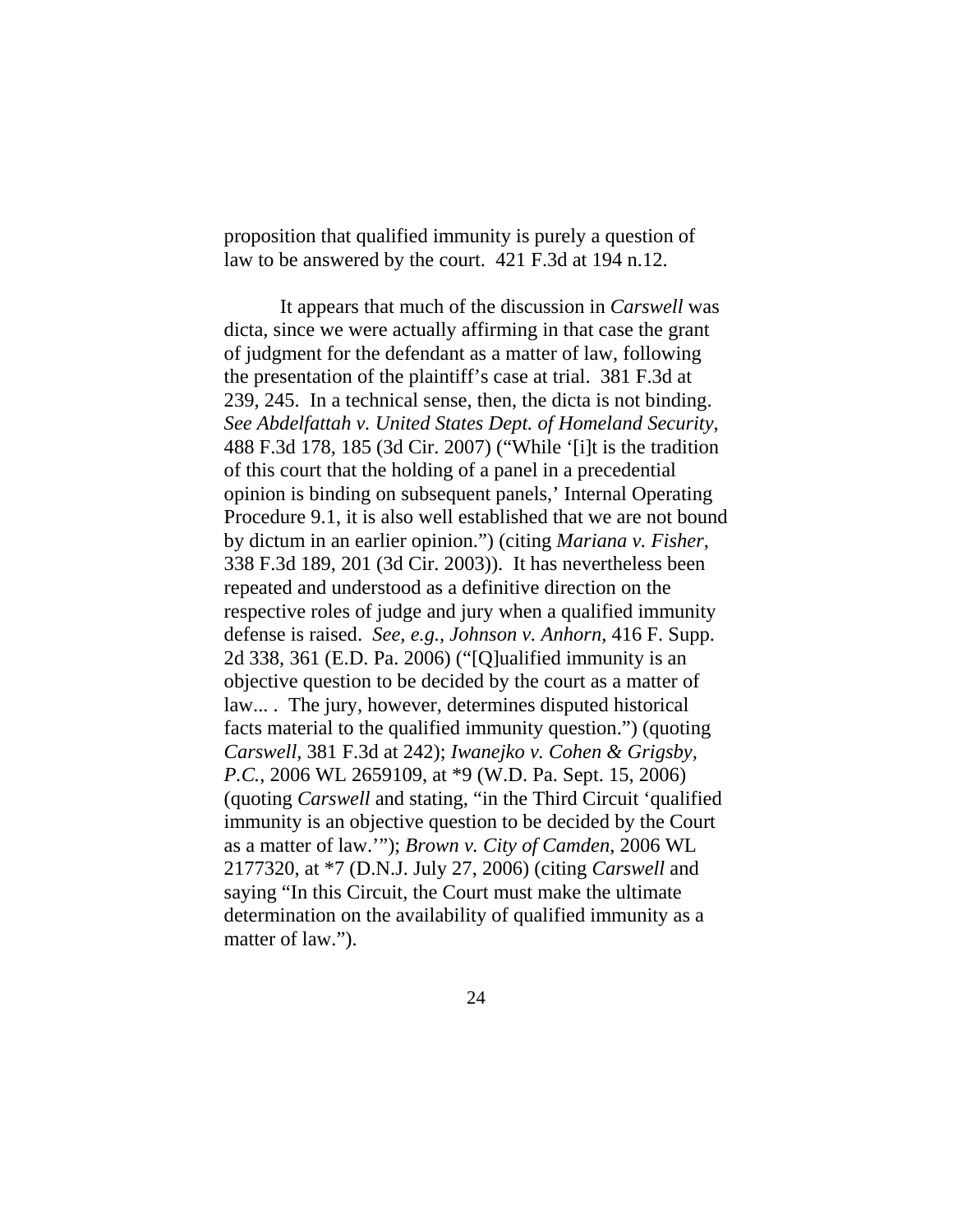There is some irony in this, since *Carswell* relied on *Curley I* and *Sharrar*, correctly citing them as support for the proposition that objective reasonableness is a question of law. But neither *Curley I* nor *Sharrar* stand for the related proposition that the question of objective reasonableness cannot be presented to a jury. Indeed they both teach "that a jury can evaluate objective reasonableness when relevant factual issues are in dispute." *Curley I*, 298 F.3d at 279; *see also Sharrar,* 128 F.3d at 830-31.

Nevertheless, the *Carswell* approach, despite its limitations, *see infra* at section III. C., appears to have taken root and to represent the pattern and practice both in our Circuit and much of the rest of the country. We therefore take the opportunity to reiterate and clarify a central message from that case: whether an officer made a reasonable mistake of law and is thus entitled to qualified immunity is a question of law that is properly answered by the court, not a jury. *Carswell*, 381 F.3d at 242. When a district court submits that question of law to a jury, it commits reversible error.

Question Three on the liability verdict sheet was evidently intended to reach the question of qualified immunity.<sup>12</sup> However, as we discuss further below, the

 <sup>12</sup>We acknowledge again that our language in *Curley I* left open the possibility of giving that question to the jury. Discussing "the procedure for deciding the immunity question when the existence of disputed issues of fact precludes disposition on summary judgment," 298 F.3d at 278, we stated: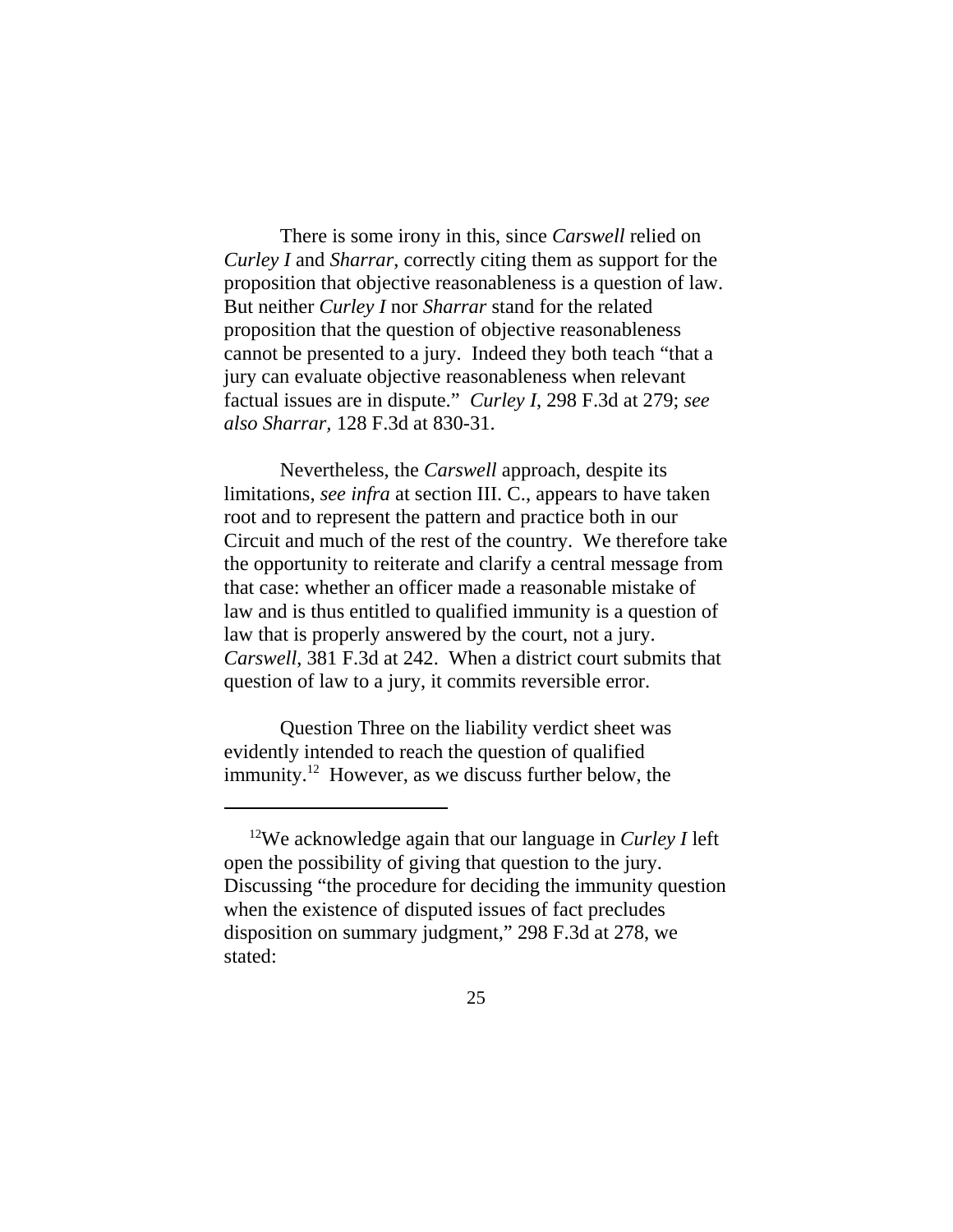We addressed the issue in *Sharrar*, in which we observed that the "reasonableness of the officers' beliefs or actions is not a jury question," 128 F.3d at 828, but qualified that observation by later noting that a jury can evaluate objective reasonableness when relevant factual issues are in dispute, *id.* at 830-31. This is not to say, however, that it would be inappropriate for a judge to decide the objective reasonableness issue once all the historical facts are no longer in dispute. A judge may use special jury interrogatories, for instance, to permit the jury to resolve the disputed facts upon which the court can then determine, as a matter of law, the ultimate question of qualified immunity.

*Id.* at 279. We cannot fault the District Court for following our instructions on remand. Unlike our dissenting colleague, we do not view *Curley I* as making "clear the respective roles of the judge and jury in cases such as this," post at 18. To the extent *Curley I* can be read as allowing the District Court to submit the question of qualified immunity to the jury we are hard pressed to say the District Court erred in doing so. We hope, however, that it will now be clear that the second step in the *Saucier* analysis, i.e., whether an officer made a reasonable mistake about the legal constraints on police action and is entitled to qualified immunity, is a question of law that is exclusively for the court. When the ultimate question of the objective reasonableness of an officer's behavior involves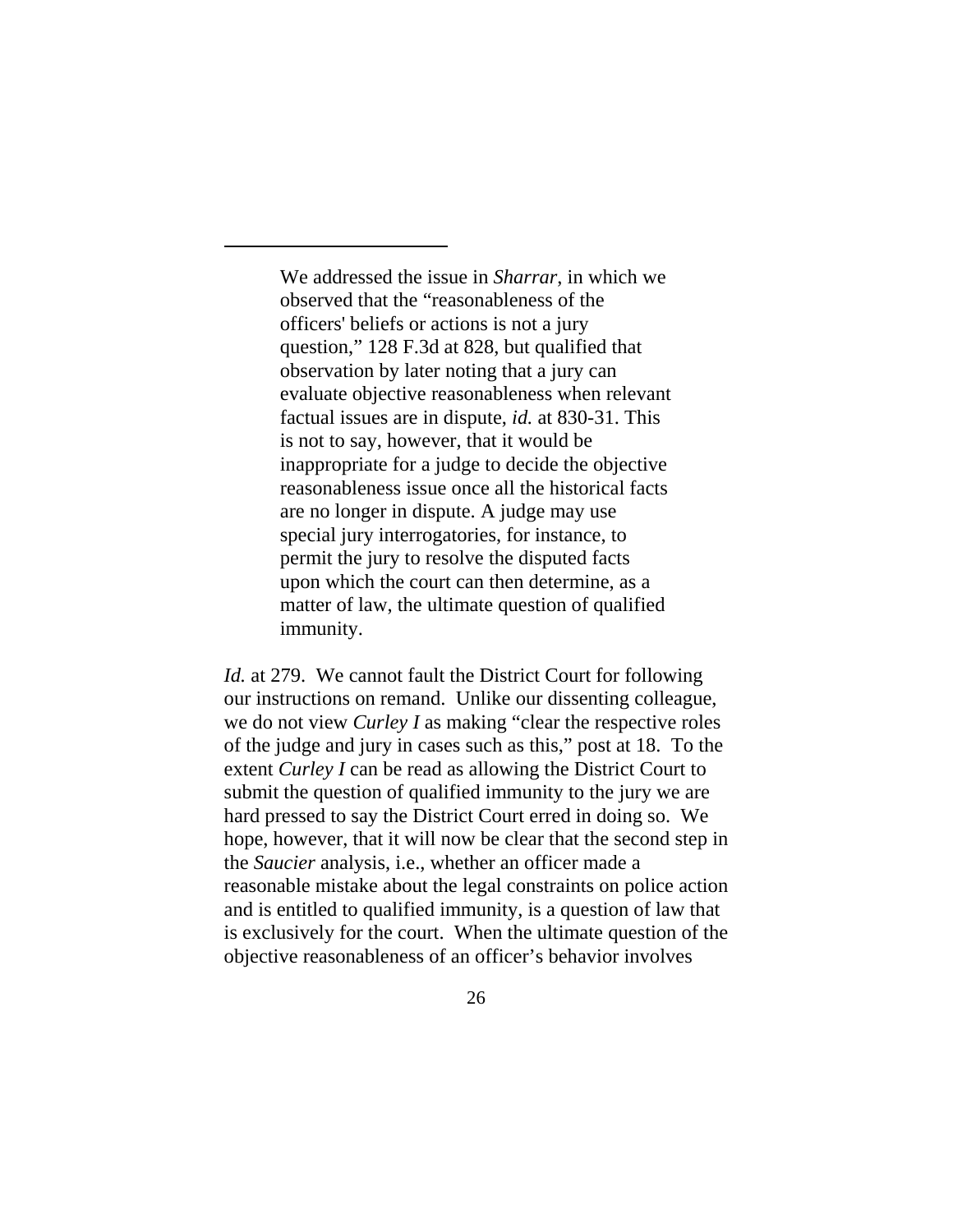question as framed actually pertains to whether there was any constitutional violation at all. Since it properly presented an essentially factual question regarding the constitutional violation, it was not error for the jury to consider it.

C. The Challenge of Preserving "Totality of Circumstances" Review

As this case demonstrates, trying to separate the ultimate from the underlying questions is no easy matter and can have a disturbing, unintended consequence. It can undermine the basic principle that both the threshold constitutional question and the immunity question are to be decided on the totality of the circumstances.

Fundamental fairness dictates a totality-of-thecircumstances review, since the test for reasonableness "is not capable of precise definition or mechanical application," *Bell v. Wolfish*, 441 U.S. 520, 559 (1979). It depends on all of the chaotic details that emerge in real time in real life.13 Yet the

 $13$  We have here a fundamental parting of the ways with the dissent. While our colleague sees this case as coming down to, to use her analogy, one domino in the sequence of events, post at 12, we feel compelled to recognize that reality is a

tightly intertwined issues of fact and law, it may be permissible to utilize a jury in an advisory capacity, *see infra* at sec. III.C., but responsibility for answering that ultimate question remains with the court.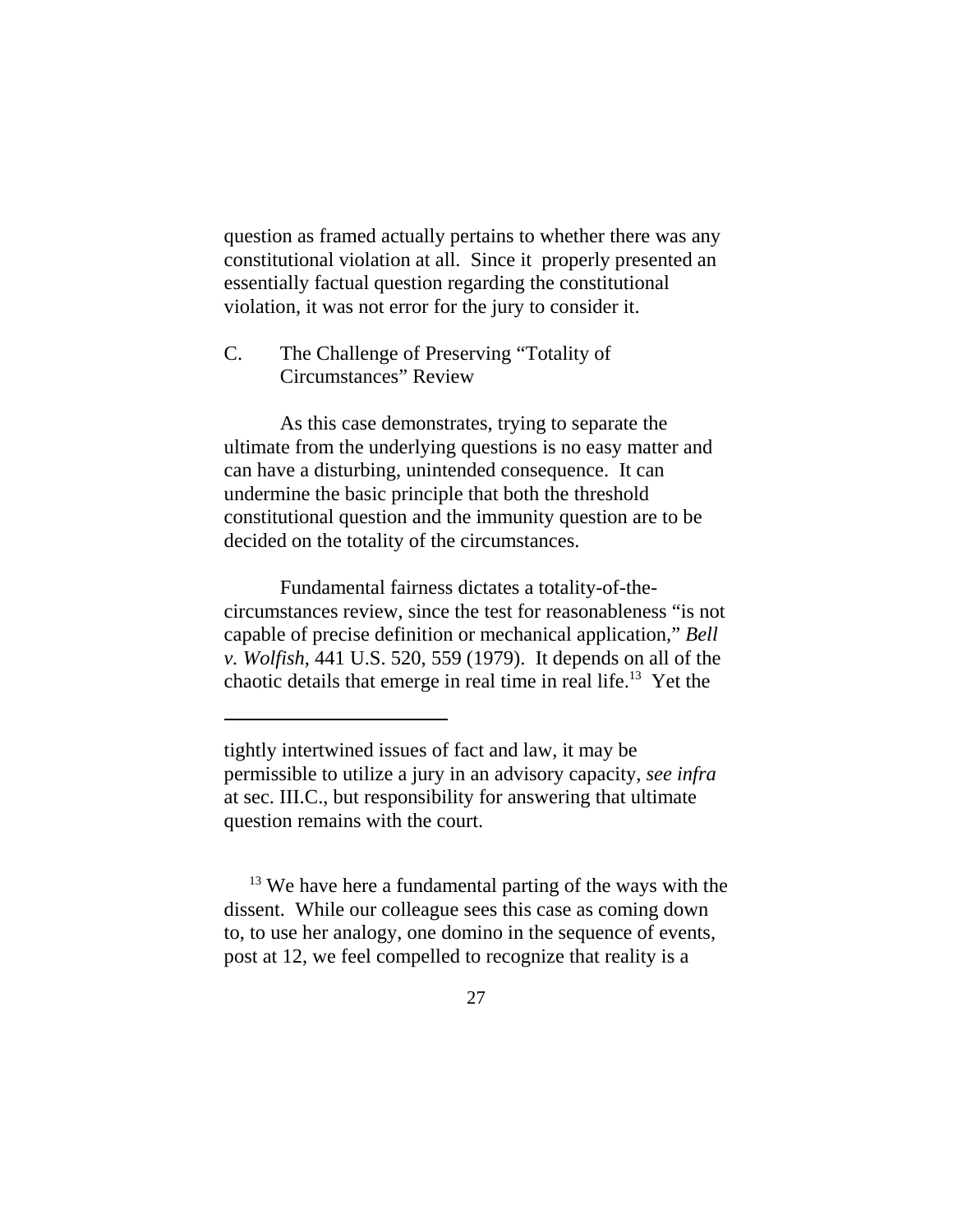method that we and many other courts have taken to address the mixed legal and factual questions posed by the *Saucier* test cannot easily, perhaps cannot ever, capture those circumstances in their totality. When one picks and chooses a few questions to pose to a jury to ferret out historical facts, staying away from asking the broader question of what constitutes reasonable behavior under those facts, one cannot help but focus attention on some events to the diminution or exclusion of others. In short, a totality-of-the-circumstances test is replaced by a test focusing on those few circumstances featured in the questions a court is able and willing to articulate.

The District Court clearly saw that problem in this case. As quoted before, the judge observed that the analysis in this case could not properly be shrunk into the few moments immediately before Klem shot Curley, but instead must be decided in light of all the events which had taken place over the course of the entire evening. *Post-trial Opinion*, 2006 WL 414093, at \*2. The desire to avoid the kind of difficulty presented here is perhaps what has motivated other courts to sanction the alternative approach of permitting the question of objective reasonableness to go to juries. *See Sloman*, 21 F.3d at 1468 ("[S]ending the factual issues to the jury but reserving to the judge the ultimate 'reasonable officer' determination leads to serious logistical difficulties. Special jury verdicts would unnecessarily

good deal more complicated than the simple causality evident in falling dominoes.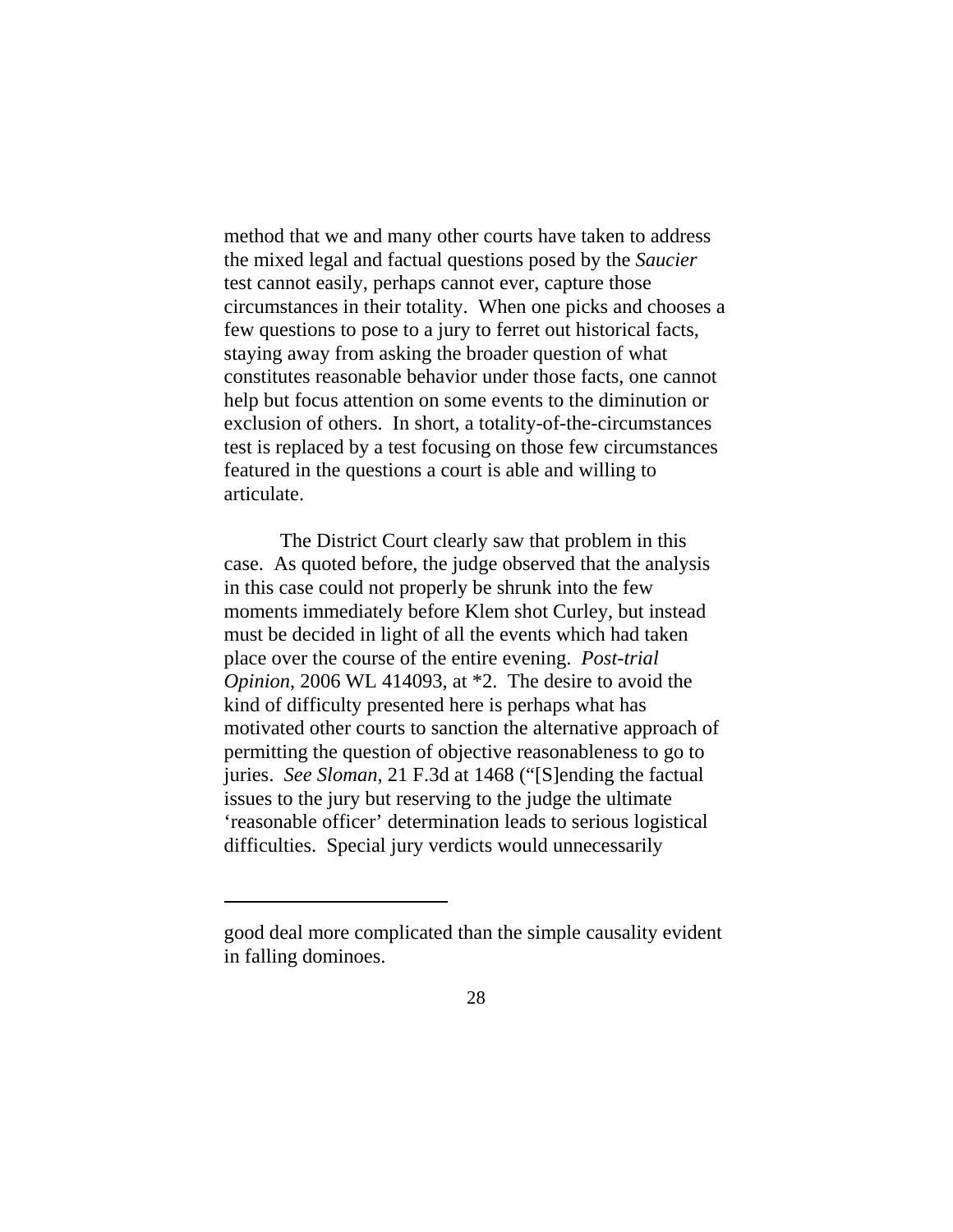complicate easy cases, and might be unworkable in complicated ones.").

In spite of the foregoing problem inherent in articulating specific questions to address factual issues, our most current precedent counsels that course.<sup>14</sup> However, while the judge must make the ultimate determination regarding the objective reasonableness of challenged behavior, that does not mean that the use of an advisory jury is foreclosed. We need not consider the propriety of such a step under the circumstances presented here, though, because the jury in this case was not acting in an advisory capacity. The Court put to the jury the question of the objective reasonableness of Klem's actions, and the Court upheld the verdict rendered.

 $14$ We note that in the Supreme Court's recent decision in *Scott*, 127 S. Ct. 1769 (2007), the Court stated that, because the case "was decided on summary judgment, there [had] not yet been factual findings by *a judge* or jury ... ." *Id.* at 1774 (emphasis added). Without wanting to read too much into that statement, since it may refer to nothing more than a case in which the parties waive any right to a jury, it appears the Court at least contemplated a circumstance where a judge may resolve factual issues. Certainly the dissent in *Scott* was concerned about judicial fact finding. *See id.* at 1781 (Stevens, J., dissenting) ("Relying on a *de novo* review of a videotape ..., eight of the jurors on this Court reach a verdict that differs from the views of the judges on both the District Court and the Court of Appeals who are surely more familiar with the hazards of driving on Georgia roads than we are.").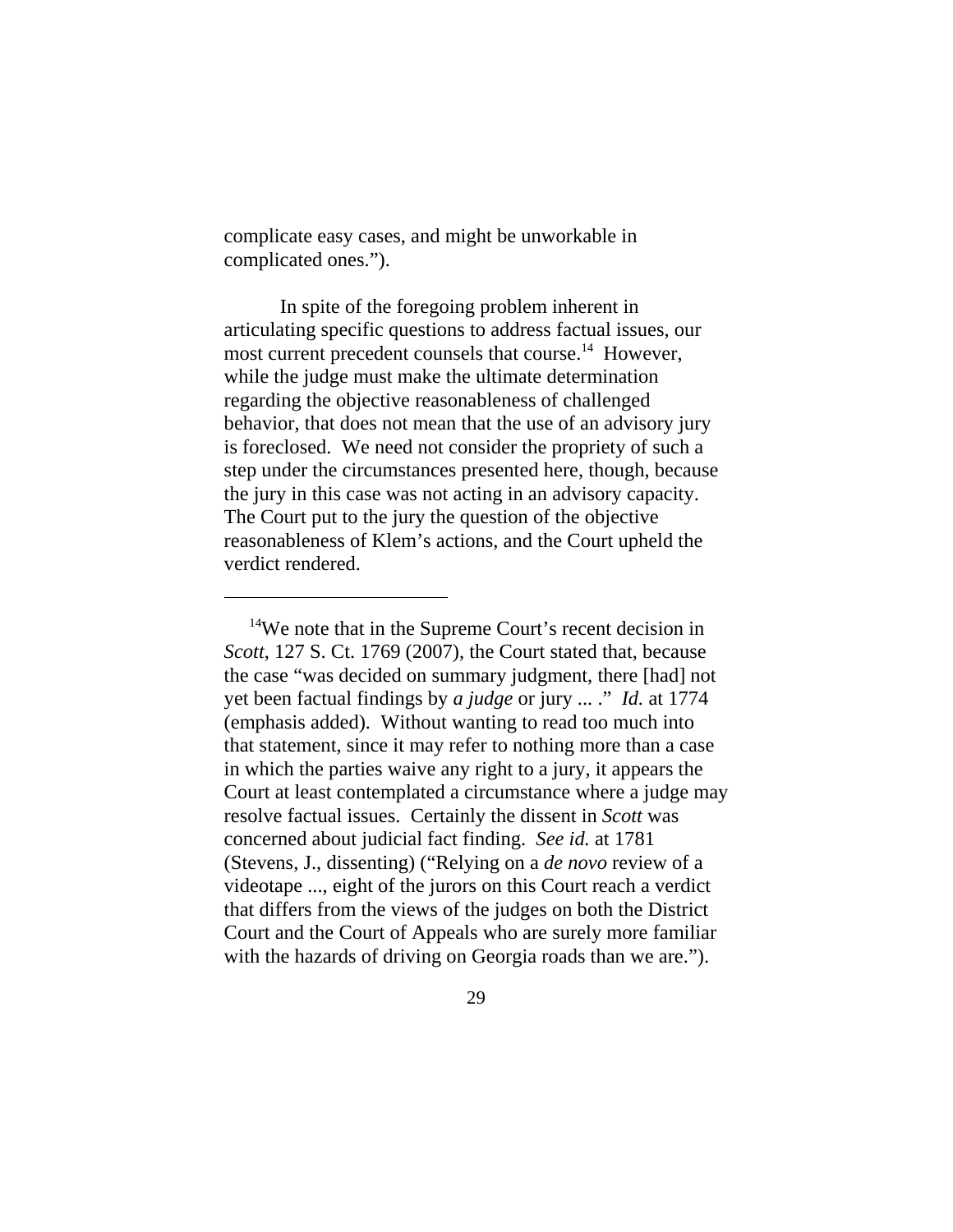### IV.

## A. The Jury Was Not Choosing Between Alternative Theories of Liability

The jury was not facing a choice of alternative liability theories driven by "outcome-determinative facts," as Curley would have it. *See Post-trial Opinion*, 2006 WL 414093, at \*4. The District Court rightly rejected that view. We did not, in *Curley I*, presume to set forth any theories of liablilty, let alone the strict alternatives Curley characterizes our opinion as requiring. We simply identified "disputed issues of material fact with regard to at least two key events – the inspection of the suspect's vehicle and the actual confrontation between Klem and Curley." 298 F.3d at 281. As Curley sees it, resolution of the factual issues in his favor was not merely a necessary condition for him to prevail, it was an entirely sufficient condition. But that was never so. Our pointing to "*at least* two key events[,]" *id.* (emphasis added), accurately implied that there were more facts on the table than the two areas of dispute we singled out for discussion. Consistent with our own cases and with precedent from the Supreme Court, we could not have directed the District Court to ignore the totality of the circumstances and to focus instead on those two areas.

Even if those specifically identified factual areas were the only ones to be considered, it is an unwarranted leap to say that the jury's responses to selected yes-or-no questions means that only one set of inferences and conclusions can be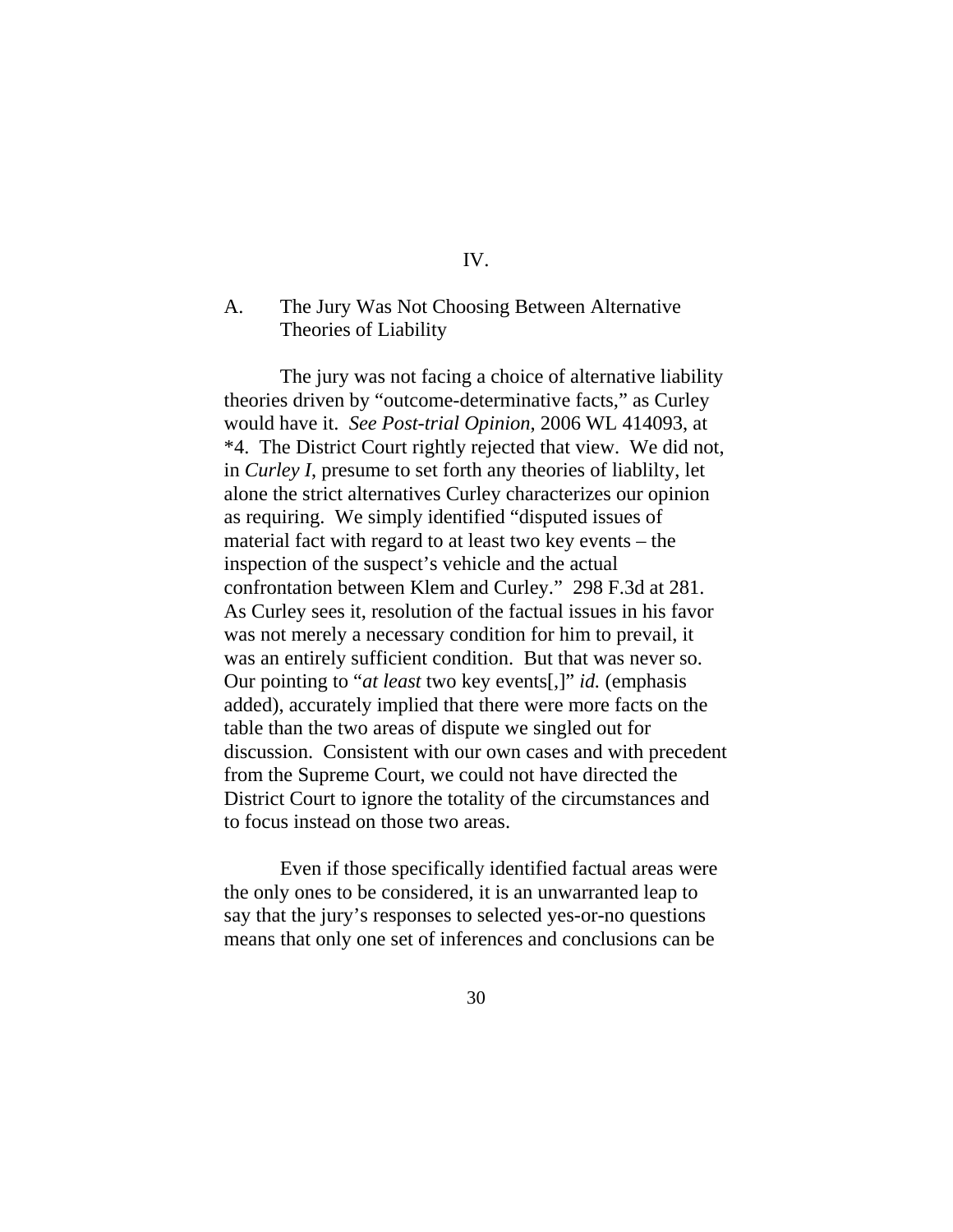drawn from those responses. For example, the jury's answer of "no" to the question of whether "Officer Curley raise[d] his gun to point directly at Trooper Ron Klem several times during 'the confrontation'" might mean that the jury decided that Curley had raised his gun to point at Klem only once or twice, rather than "several times," as the question asks.<sup>15</sup> One need not draw the inference that Curley demands. Indeed, we cannot. Though multiple inferences are possible, we must draw all inferences in Klem's favor, rather than Curley's, since we are reviewing a verdict for Klem. *See McGreevy v. Stroup*, 413 F.3d 359, 364 (3d. Cir. 2005) (on a motion for judgment as a matter of law under Federal Rule 50(a), evidence must be viewed "in the light most favorable to the nonmoving party"). In short, any ambiguity in the interrogatories and the answers to them must, at this stage, be interpreted against Curley. The District Court therefore did not err in rejecting Curley's "alternative theories of liability" view of the verdict sheet.

# B. The Focus Should Have Been on the Threshold **Question**

Where the District Court did go astray was in assuming that a constitutional violation had occurred and then applying its efforts to answering the question of immunity. The Court's confusion appears to have been the product both of

<sup>&</sup>lt;sup>15</sup>Given that Curley acknowledged pointing the gun in the direction of the Camry and that Klem was standing next to the car, it is not fanciful to believe that the jury could have interpreted the question as described.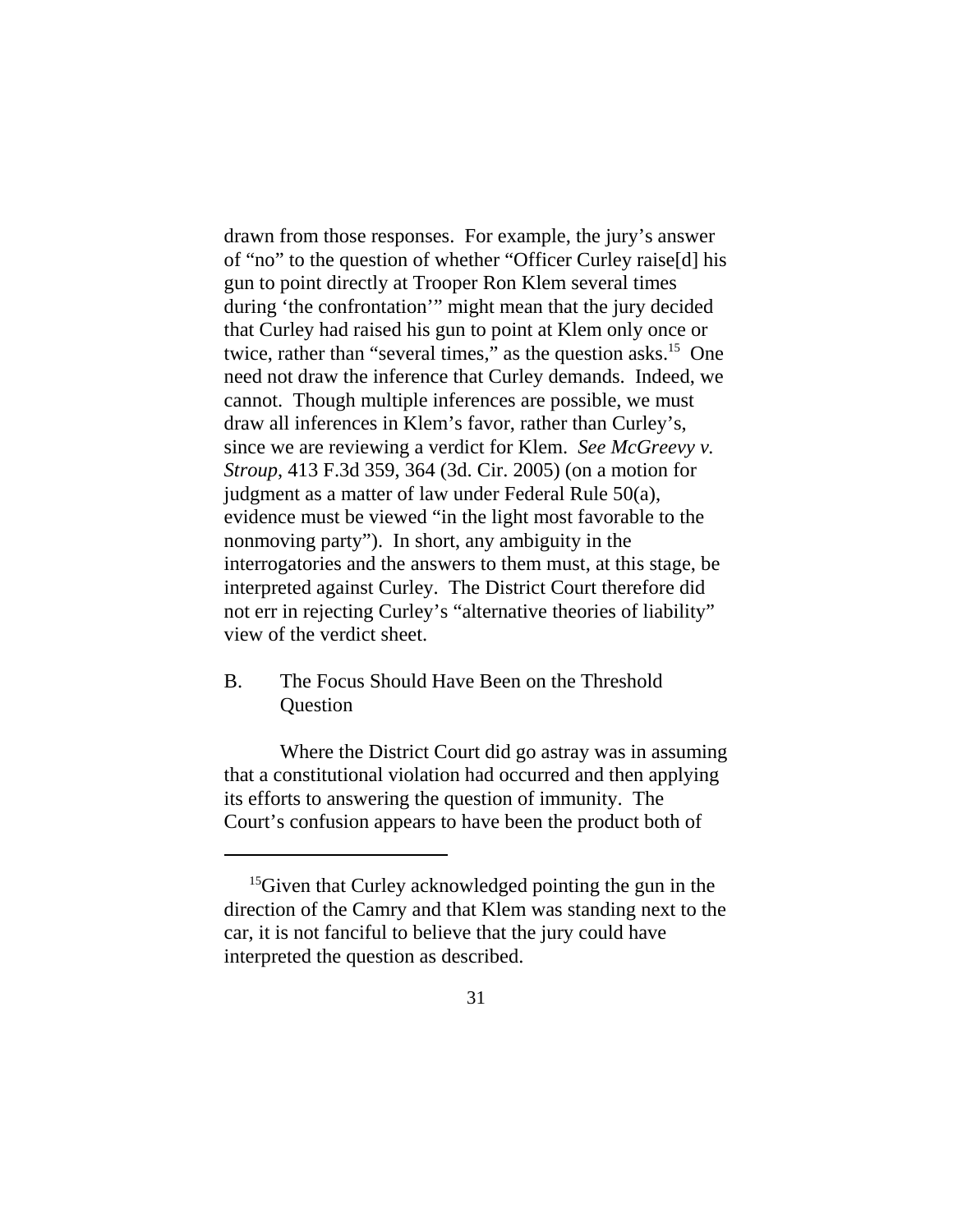language in our *Curley I* opinion and of the intertwined questions of objective reasonableness posed by the two prongs of the *Saucier* test when applied to this case.

The panel in *Curley I* addressed the question of whether Klem's conduct violated Curley's constitutional rights in the summary judgment context, and thus "consider[ed] only the facts alleged by Curley, taken in the light most favorable to him." *Curley I*, 298 F.3d at 280. In determining that, under Curley's version of the facts, he had established a violation of his constitutional rights, we said:

> [T]hese facts, *viewed in the light most favorable to Curley*, are sufficient to support the claim that Klem's shooting of Curley constituted an unreasonable seizure, violative of Curley's rights under the Fourth Amendment. ... [W]e find that *under Curley's account of events*, it was unreasonable for Klem to fire at Curley based on his unfounded, mistaken conclusion that Curley was the suspect in question.

*Id.* at 280 (emphasis added). The District Court apparently read our opinion as establishing that Curley's constitutional rights were violated. In its ruling on post-trial motions, the District Court stated that "there was a constitutional violation in that Officer Curley had a right not to be shot by Trooper Klem." 2006 WL 414093, at  $*$  1. That, however, is an oversimplification and a misreading of *Curley I*. Whether Klem committed a constitutional tort turns not on the simple fact that he shot the wrong man. That would end the inquiry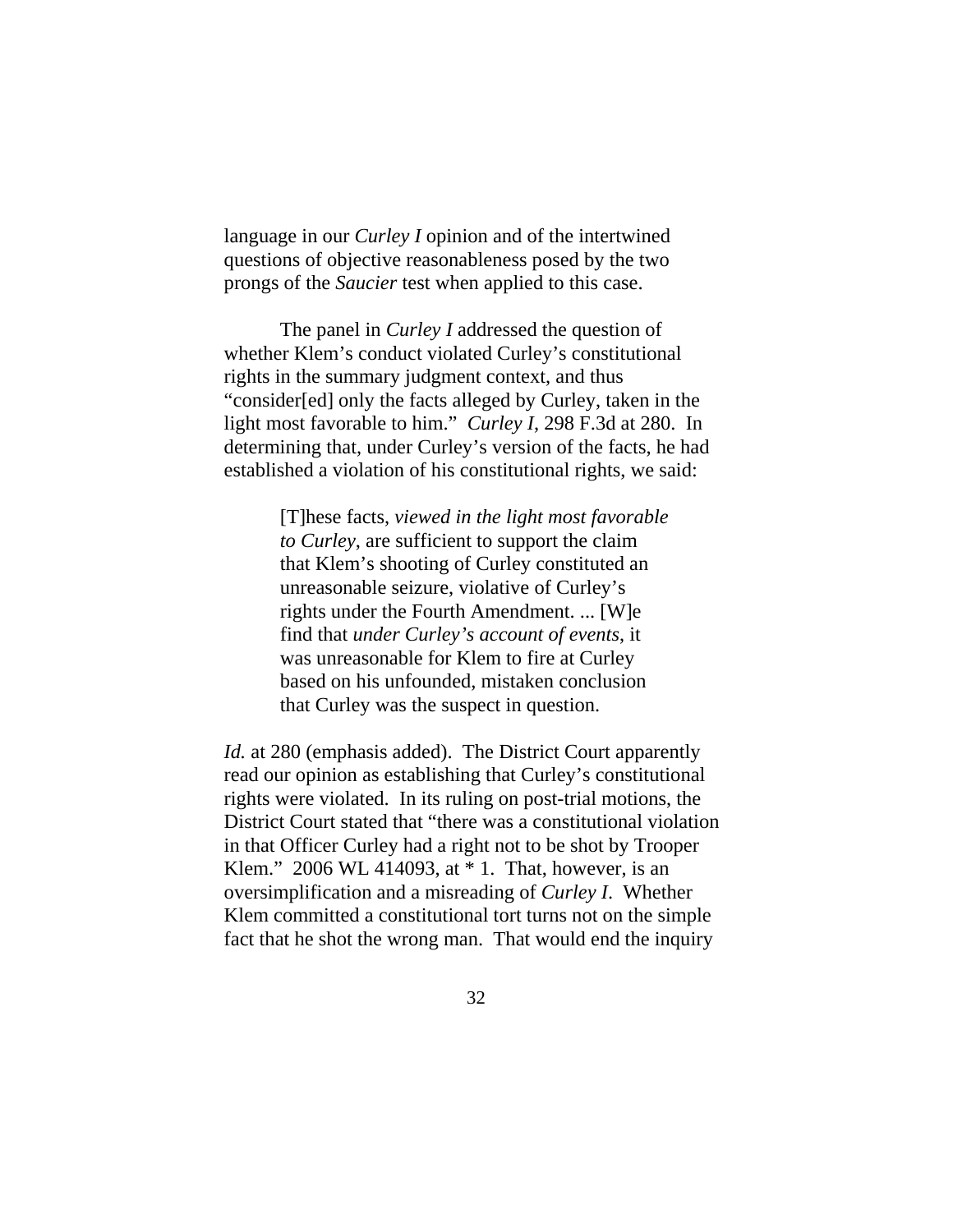before it began. The question is whether Klem's use of force, even though mistakenly directed, was objectively reasonable in light of the totality of the circumstances. That question had yet to be answered when *Curley I* was decided, since a trial was required. There is no substitute for "slosh[ing one's] way through the factbound morass of 'reasonableness.'" *Scott*, 127 S. Ct. at 1778.

Thus, our earlier opinion was not a decision on whether, under all of the facts and circumstances of the case, Klem's conduct violated Curley's constitutional rights. The jury was not bound at trial, and the District Court was not bound post-trial, by our earlier statements involving a hypothetical set of facts favoring Curley, since the facts and inferences actually found by the jury were clearly different than those which we were required to posit in *Curley I* when considering the summary judgment order.<sup>16</sup>

 <sup>16</sup> The procedural posture of *Curley I* provides another key reason why we cannot agree with the dissent. Our colleague takes as a given that *Curley I* established alternative theories of liability based on a "simple syllogism," post at 13-14, but *Curley I* was in a procedural posture that required every inference to be drawn for Curley. It thus did not present an opportunity to frame a set of factual questions to constrain the jury's fresh look at the evidence. The jury was not constrained by the *Curley I* opinion's necessarily biased view of the facts, and the jury was therefore free to consider the entire set of facts facing Klem when determining whether Klem's conduct violated Curley's constitutional rights.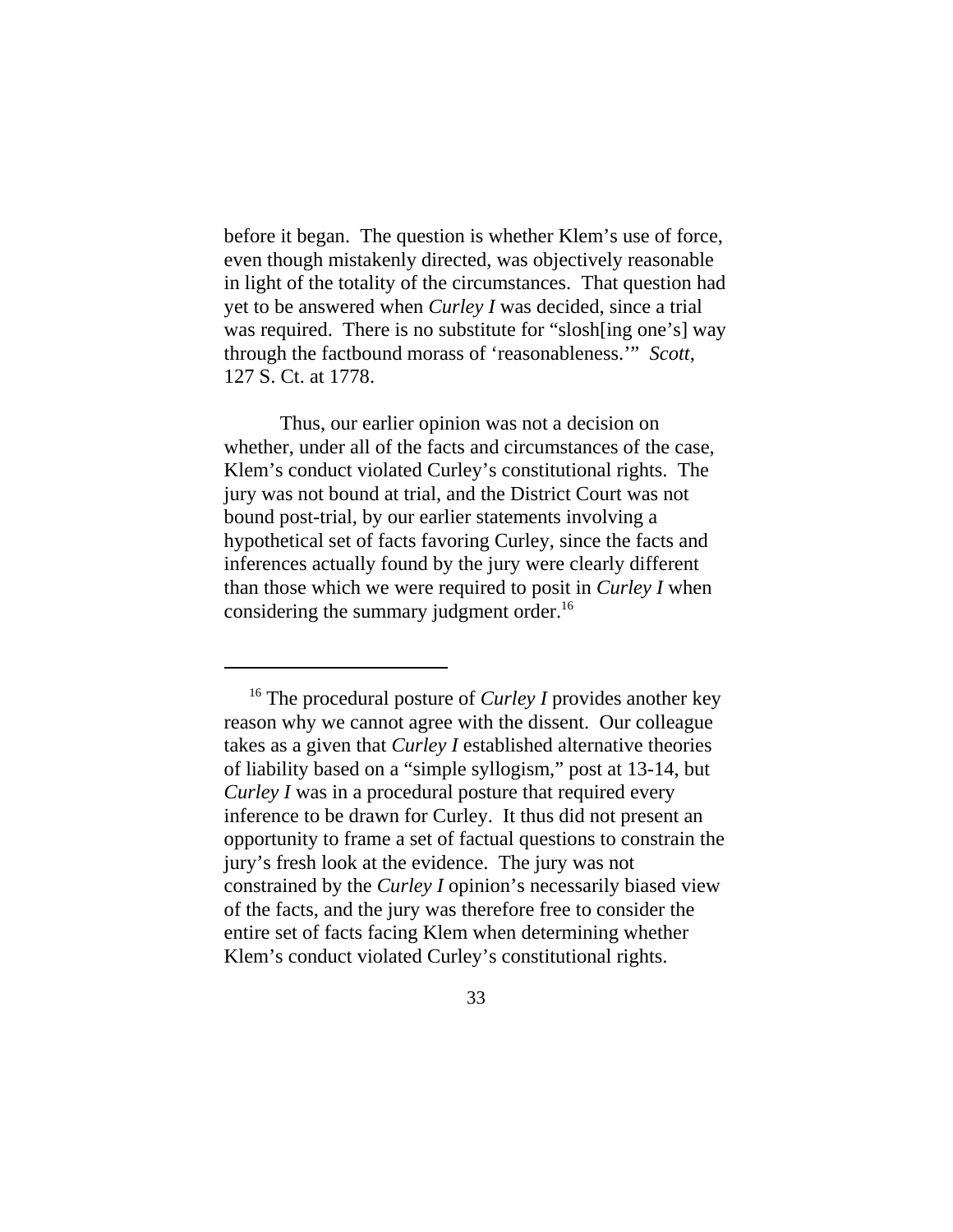Confusion between the threshold constitutional inquiry and the immunity inquiry is also understandable given the difficulty courts have had in elucidating the difference between those two analytical steps.<sup>17</sup> At the risk of understating the challenges inherent in a qualified immunity analysis, we think the most helpful approach is to consider the constitutional question as being whether the officer made a reasonable mistake of fact, while the qualified immunity question is whether the officer was reasonably mistaken about the state of the law.

With that in mind, we turn to the questions presented to the jury in this case. The constitutional liability question posed to the jury, Question Two on the verdict sheet, was "Did Trooper Ron Klem act in an objectively reasonable manner in shooting Officer Curley during the confrontation?" Question Three, designed as the immunity question, was posed as, "Was Trooper Ron Klem's mistake in firing his weapon objectively reasonable?" The difference between those two questions is essentially semantic, the only difference being that Question Three makes explicit what was

<sup>&</sup>lt;sup>17</sup>The *Saucier* opinion itself was generated by the confusion inherent in such conceptually close questions. *See Saucier*, 533 U.S. at 197 ("The matter we address is whether the requisite analysis to determine qualified immunity is so intertwined with the question whether the officer used excessive force in making the arrest that qualified immunity and constitutional violation issues should be treated as one question, to be decided by the trier of fact.").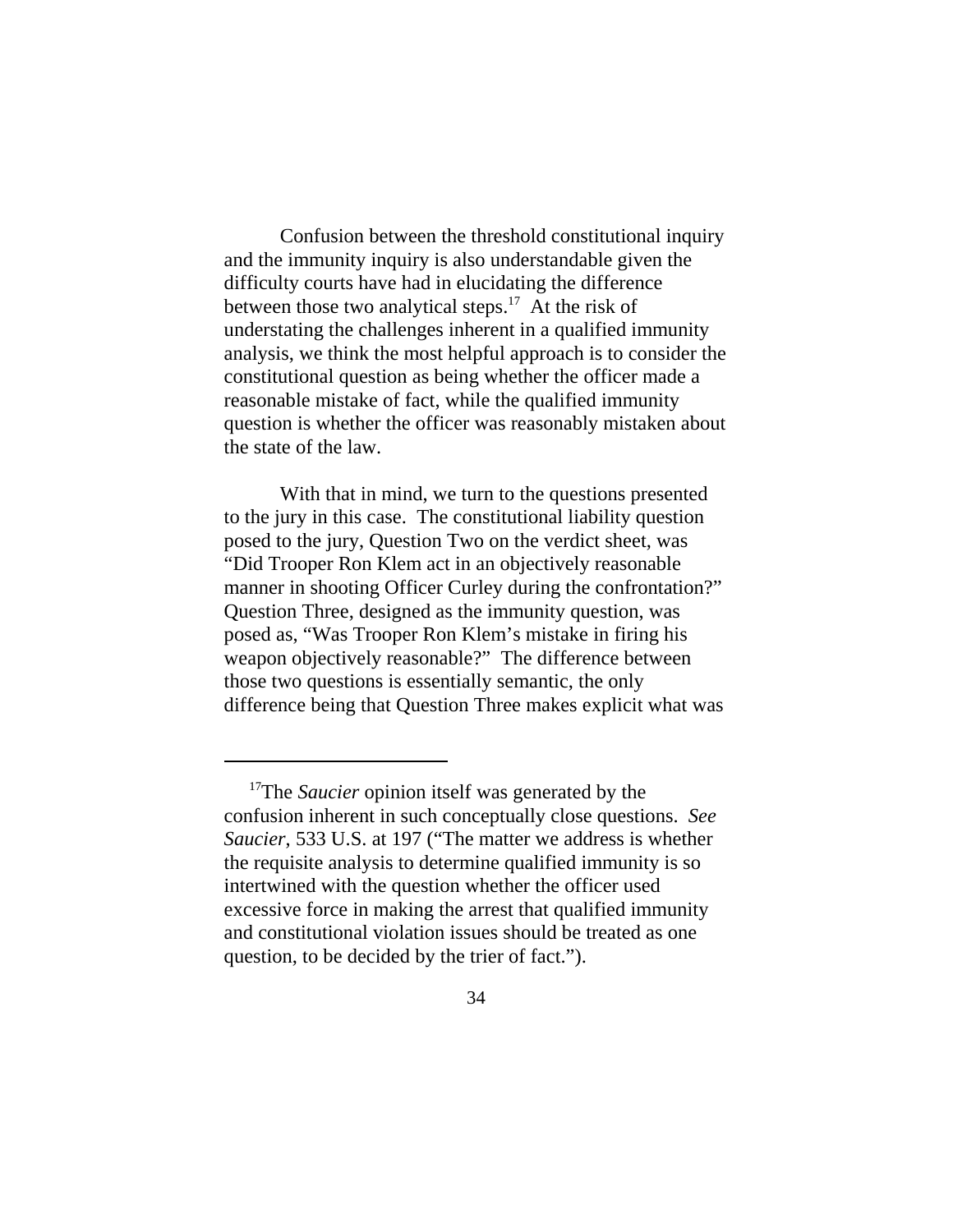already obvious and conceded in the case: that the shooting was a mistake.

For practical purposes, then, the analysis of objective reasonableness that the District Court undertook under the rubric of an immunity question actually applies better to the preliminary constitutional question. The immunity step of the *Saucier* test is typically focused on established legal standards and requires a review of relevant case law, a review a jury simply cannot undertake. *See Saucier*, 533 U.S. at 205 ("The concern of the immunity inquiry is to acknowledge that reasonable mistakes can be made as to the legal constraints on particular police conduct."). However, the constitutional analysis focuses on the factual circumstances of the incident and asks whether the officer made a reasonable mistake of fact. Question Three did exactly that. It asked not whether Trooper Klem made a mistake of law – wrongly believing that it was legal to shoot the wrong person – but whether it was reasonable for him to make the factual mistake of believing Officer Curley was the armed and dangerous Bailey. Therefore, if the jury properly determined that Klem made an objectively reasonable mistake when he shot Curley, then it found that there was no constitutional violation, and the District Court did not err in entering a verdict in favor of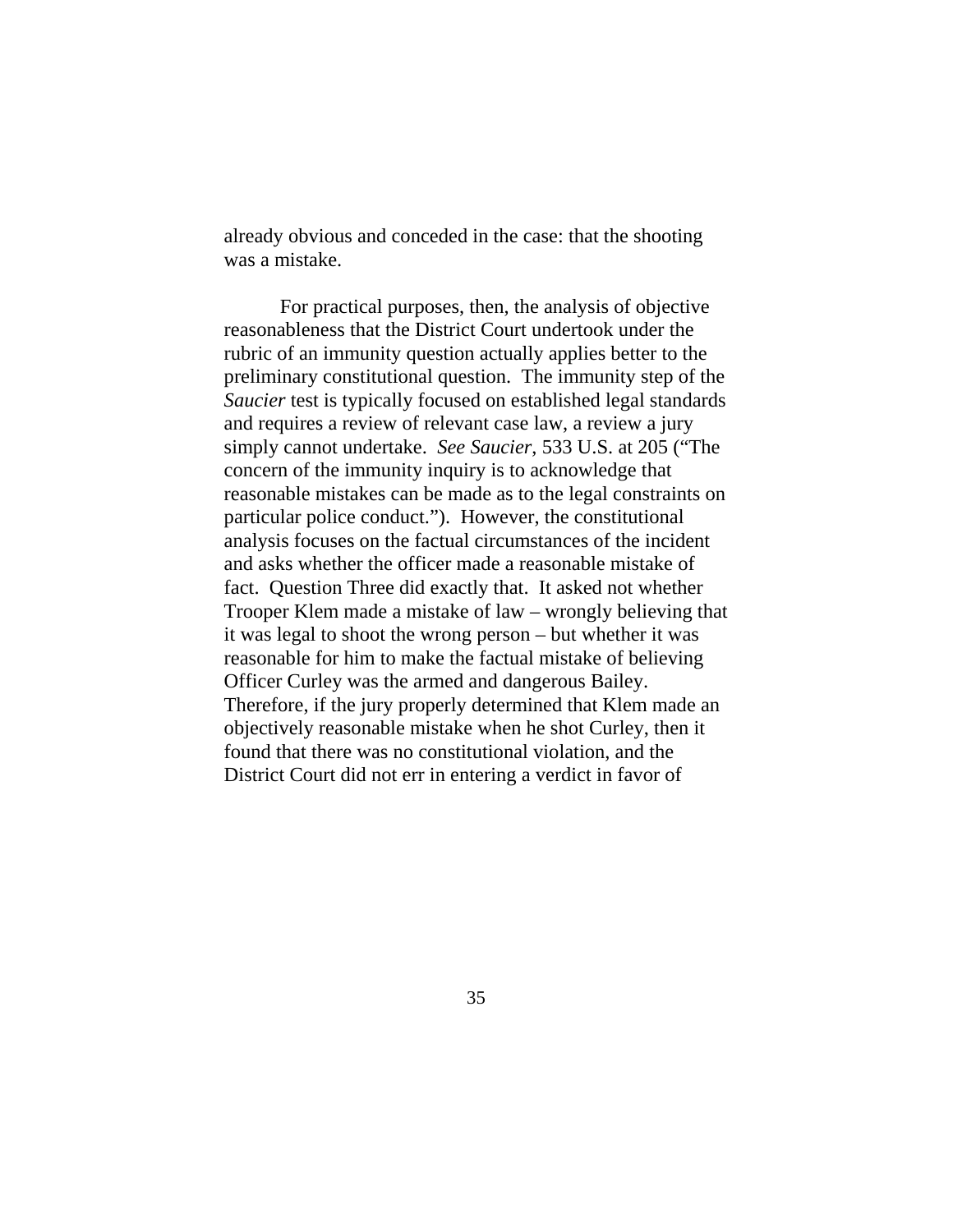Trooper Klem.18 We turn now to that question of the sufficiency of the evidence.

C. The Jury's Verdict is Supported by the Evidence

The jury's verdict on the objective reasonableness of Trooper Klem's actions is well supported by the record. There are many facts that the jury was entitled to rely on that were not in dispute, including Bailey's behavior prior to and during the high speed car chase that led to the George Washington Bridge. Bailey had shot and killed a police officer, had shot at another officer, had stolen a police car, had then carjacked the Camry from a rest stop on the New Jersey Turnpike, had launched a high speed chase on the Turnpike and, during that chase, had fired shots at Klem and other officers, wounding an officer and hitting Klem's windshield. Furthermore, whether or not Klem knew exactly what had occurred, no one disputes that he came on the scene in the immediate aftermath of Bailey's creating additional havoc by crashing into the Pathfinder. In short, no one

<sup>&</sup>lt;sup>18</sup>The fact that the District Court relied on Question Three as answering the qualified immunity question and entered a verdict based on Trooper Klem deserving qualified immunity is not reversible error. Because Trooper Klem was entitled to a verdict in his favor either if there was no constitutional violation or if he was entitled to qualified immunity, the error in the District Court's analysis was harmless. *Hill v. Laisz*, 435 F.3d 404, 411 (3d Cir. 2006) (holding that error is harmless where it is "highly probable" that the error did not affect the outcome of the case).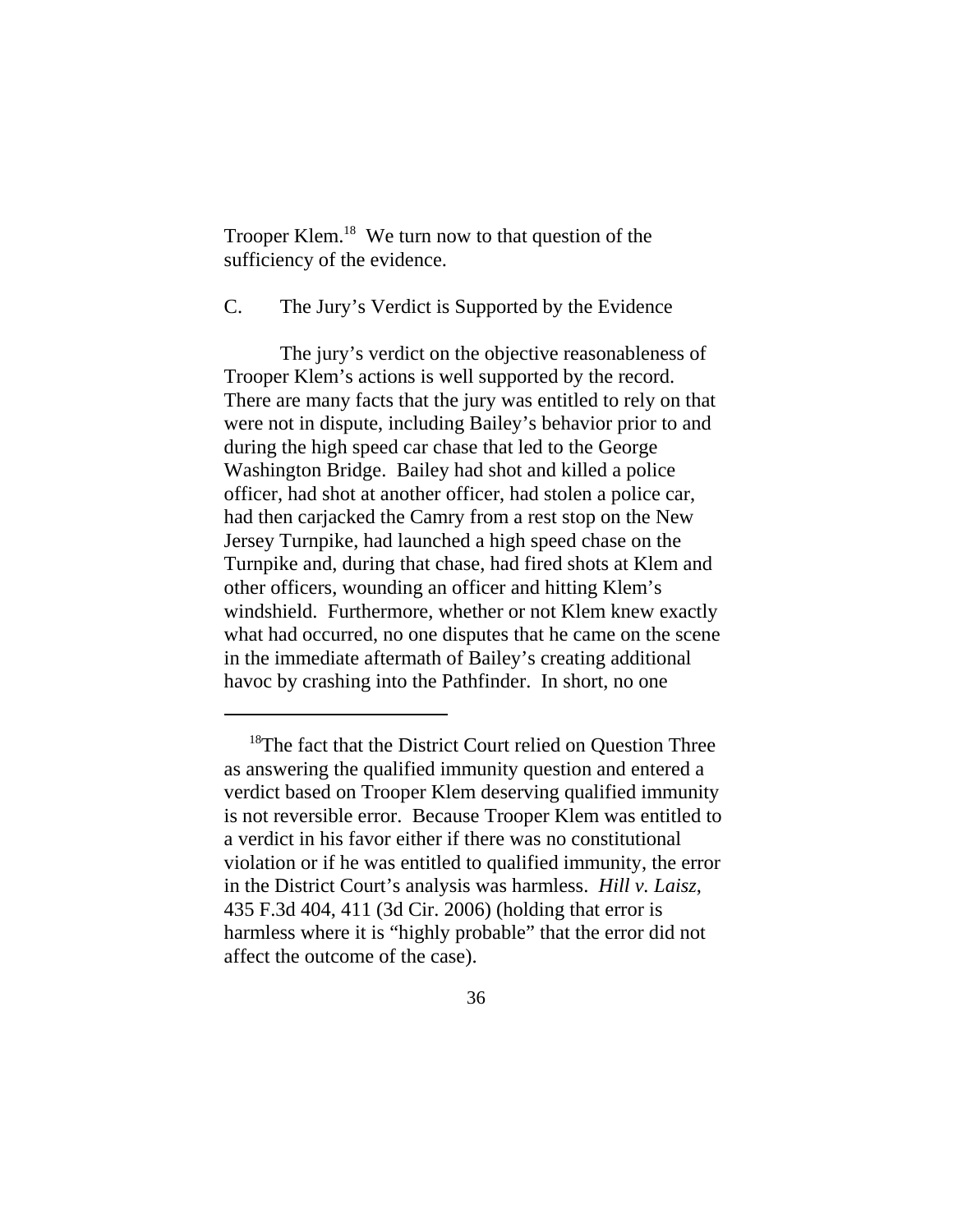disputes that Bailey was actively evading arrest after committing several severe crimes, that he posed a serious danger to both the police and public, and that Klem could properly approach the scene prepared to use deadly force. In fact, Curley himself did so. He testified that, when he began to approach the Camry, his gun was drawn.

The very real danger that both Curley and Klem perceived at the toll plaza was intensified by the presence of numerous innocent bystanders. Curley's solicitude for the safety of the driver of the Pathfinder is not just commendable; it reflects the well-founded fear that people who got out of their cars were in danger of being shot. Added to all of this is the jury's finding that, when Klem approached the wrecked Camry, he saw a toll booth attendant signaling him to look to the middle of the toll plaza. That is where Curley was standing with a gun in his hands.

In Curley's view, none of those facts is of any moment, since Klem's failure to look into the Camry is dispositive. According to Curley, had Klem looked, he would have seen Bailey's dead body and there would have been no confrontation.19 However, as we have stated several times,

 $19$  This, of course, is the dissent's view as well, post at 11-12, and we do not suggest that this is illogical, only that it is not the exclusively logical view. We stated in *Curley I* that Klem knew there was only one suspect and, "had Klem known of Bailey's suicide, it would have been clearly unreasonable for him later to confuse Curley with the suspect." 298 F.3d at 281. Hence, the question of whether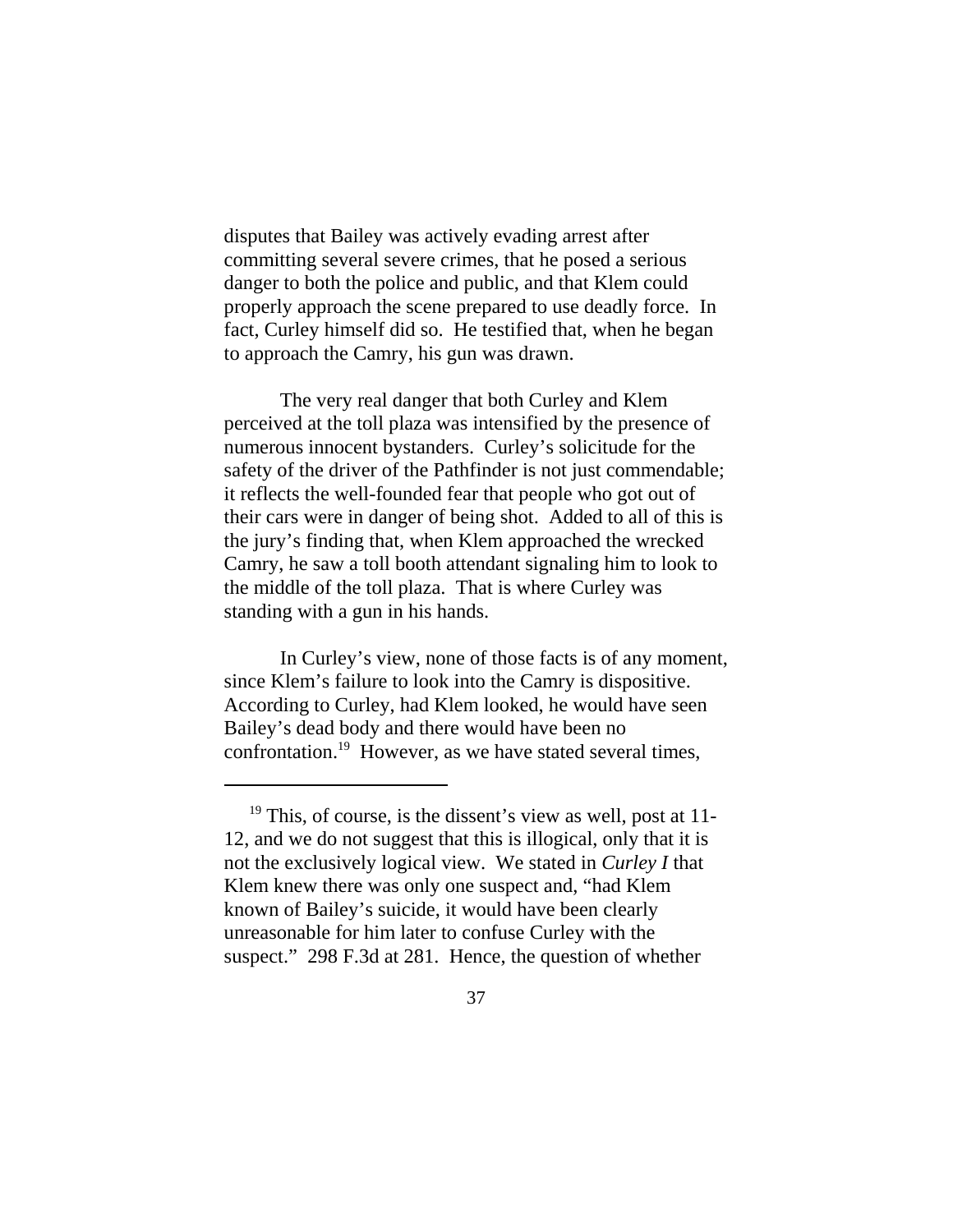the reasonableness of Klem's conduct must be examined based on the totality of the circumstances, and the inquiry cannot be collapsed into a single instant, particularly not when, at that instant, Klem's vision was being drawn by the toll booth attendant toward Curley, standing in the plaza with a gun.20 Thus, when we examine all of the facts and circumstances, the jury's verdict that Klem acted reasonably is supported by the evidence.

Klem looked in the Camry is highly relevant. But it is not outcome determinative. We did not equate looking in the Camry with knowledge of Bailey's death, since it was conceivable that a factfinder could have decided that an objectively reasonable officer could look in the Camry and still not see Bailey, no matter how obvious the body might have been to others not in that officer's unique position. It was also conceivable that a factfinder could conclude, as the jury apparently did, that despite Klem's overlooking information that could have enlightened him about the suicide, his actions in totality and under the pressure of the moment were such that his failure to look in the car did not make the shooting objectively unreasonable.

 $20$ <sup>20</sup>The jury's conclusion that Klem's failure to look into the Camry was unreasonable is not beyond dispute. Given all else that had occurred and was occurring, it can be argued that looking at the gesticulating toll booth attendant, rather than into the car, may not have been the most reasonable action but was still within the bounds of reason. However, since we are upholding the verdict on other grounds, we do not address that issue.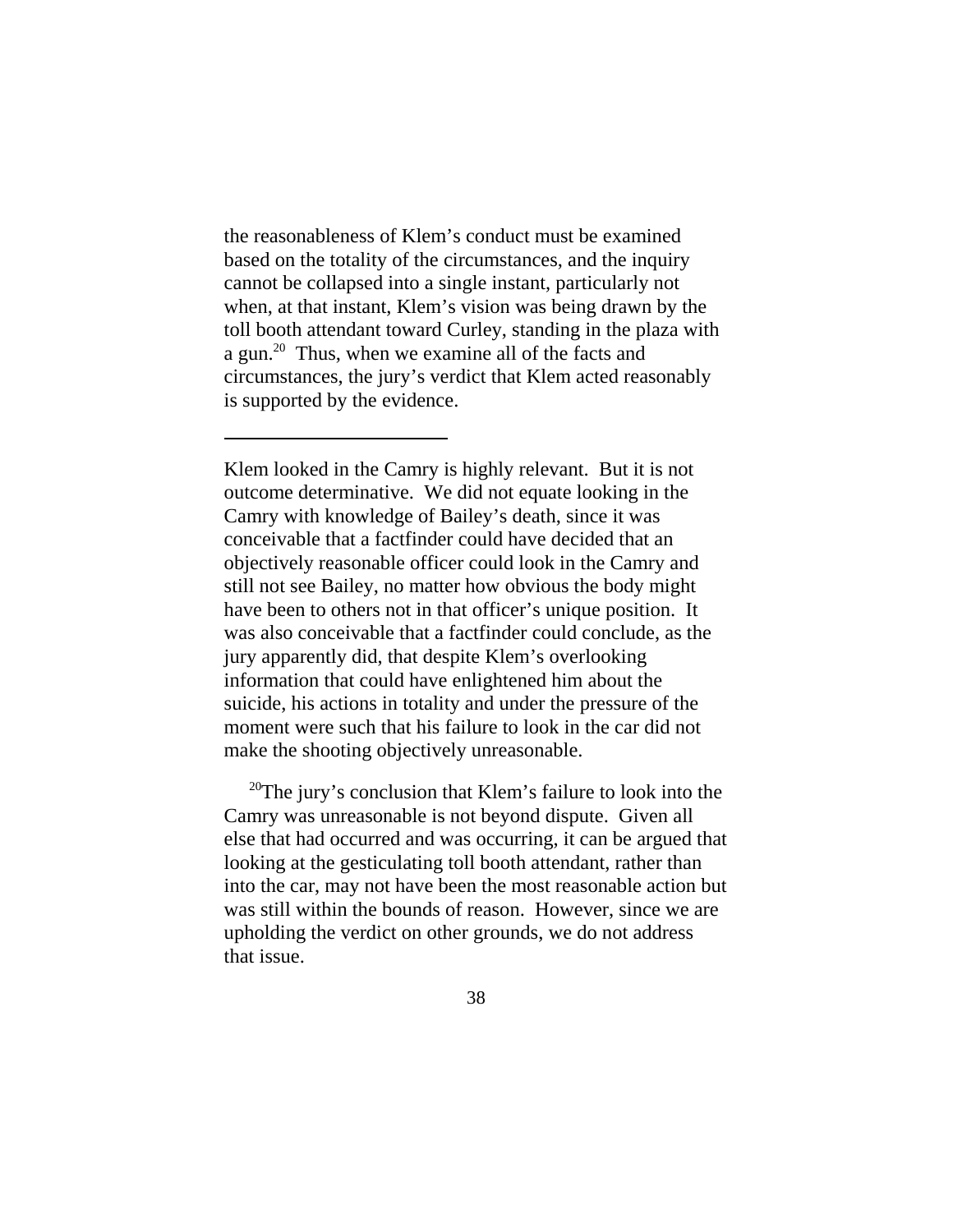The mistake Klem made has undoubtedly been terrible in its long-term consequences for Officer Curley and his family, and we do not for a moment discount the pain, sorrow, expense, and frustration that it has visited on them in their innocence. But a mistake, though it may be terrible in its effects, is not always the equivalent of a constitutional violation. In *Curley I*, we acknowledged "the great pressure and intensity inherent in a police officer's hot pursuit of a suspect known to be armed and highly dangerous ... ." 298 F.3d at 280. That would amount to little more than lip service, were we to reverse the jury's verdict and the District Court's thoughtful decision on the post-trial motions. "[P]olice officers are often forced to make split-second judgments – in circumstances that are tense, uncertain, and rapidly evolving – about the amount of force that is necessary in a particular situation." *Graham*, 490 U.S. at 397. Those were the circumstances facing both Trooper Klem and Officer Curley at the George Washington Bridge toll plaza. Viewed from that perspective, *Saucier*, 533 U.S. at 205, the seizure effected by the mistaken shooting was not unreasonable under the Fourth Amendment. It therefore was not a constitutional violation.

V.

For the foregoing reasons, we will affirm the judgment of the District Court on the ground that no constitutional violation occurred.

*CURLEY v. KLEM ("Curley II")*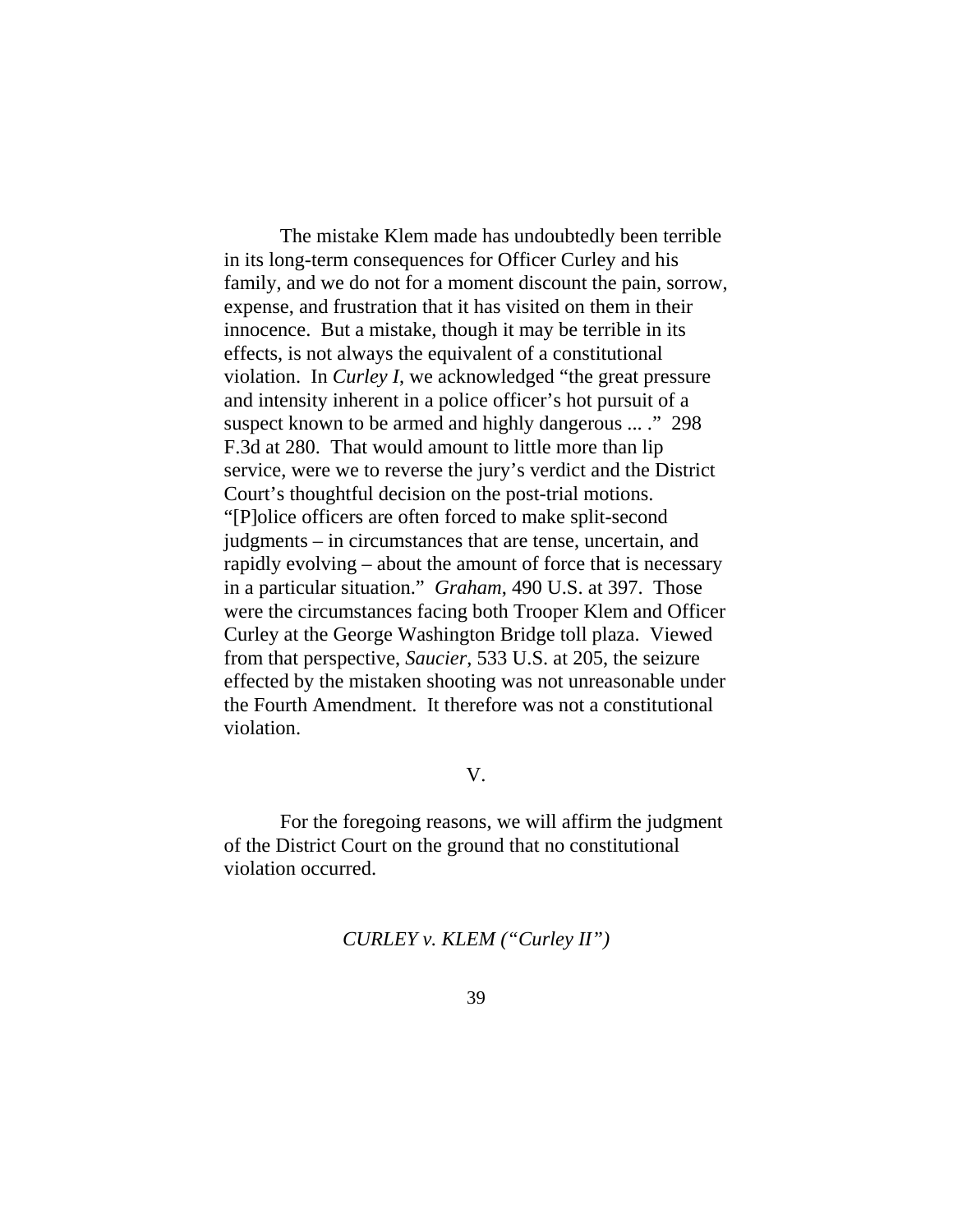#### No. 05-4701

#### **ROTH**, Circuit Judge, dissenting:

 $\overline{\phantom{a}}$ 

The jury's findings make clear that, were it not for Trooper Klem's unreasonable actions, the tragic shooting of Officer Curley would never have occurred. In the special interrogatories, the jury found that the sole perpetrator was dead and visibly sprawled across the passenger seat of the Camry at the time Klem approached it, and that Klem came within an arm's length of the Camry's passenger side window, yet failed to look into the car to check for the perpetrator's body. Klem admitted at trial that, had he looked into the Camry and seen the perpetrator lying there, Klem would not have confronted and shot Curley. Klem would have holstered or lowered his gun, thus breaking the chain reaction of events leading to the shooting, and Curley would have walked away unharmed. In Question 1 of the liability verdict sheet, the jury had to decide whether Klem's failure to break the chain reaction – by failing to look into the Camry – was an objectively reasonable mistake of fact, in light of the totality of the circumstances. The jury concluded that it was not.

Based on these facts, I cannot agree with the majority's conclusion that the jury returned a verdict for Klem. The exact opposite is true. The jury answered Question 1 in favor of Curley, which established a constitutional violation. Although the jury answered Question 3 in favor of Klem, this question should never have been posed, as it asked the ultimate question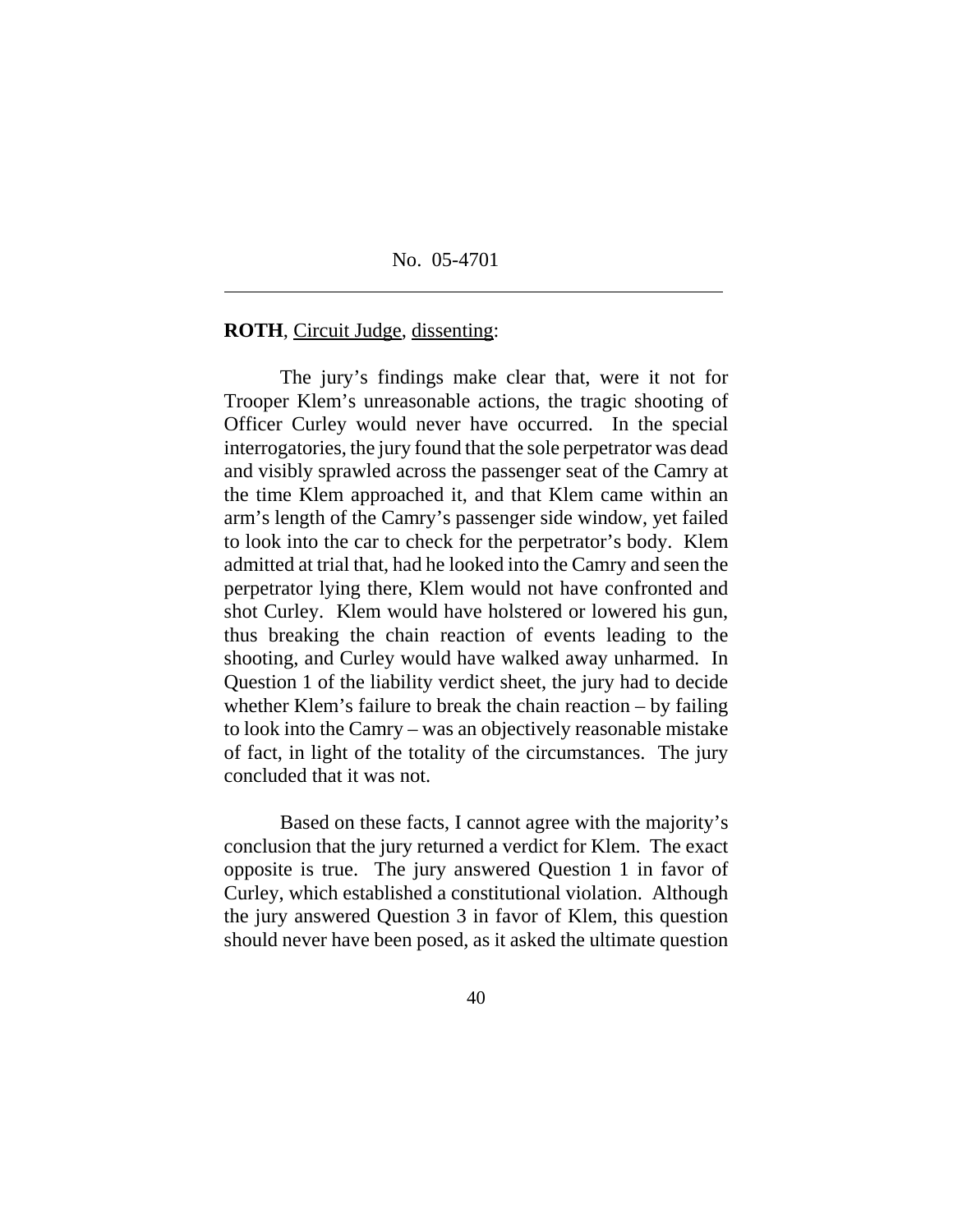of qualified immunity and encompassed purely legal issues reserved exclusively for the court. The majority concedes that such a question is outside the province of the jury, and our prior precedents, including our prior decision in this case, have never stated otherwise. Therefore, in order to justify its decision to affirm, the majority takes a revisionist view of history and refashions Question 3 into a factual, rather than legal, question. The majority does so notwithstanding the fact that the language and structure of the verdict sheet and the understanding of the District Court and the parties clearly demonstrate that Question 3 was an improper legal question.

For these reasons and those that follow, I respectfully dissent. Question 3 should be stricken, the judgment for Klem should be vacated, and this case should be remanded in order to permit the District Court, rather than the jury, to resolve the ultimate question of qualified immunity. If the District Court were to conclude that immunity is not warranted under clearly established law, judgment should be entered in favor of Curley and the case should proceed to a damages determination.

### **I. BACKGROUND**

In *Curley v. Klem*, 298 F.3d 271 (3d Cir. 2002) ("*Curley I*"), we reversed the summary judgment for Klem on Curley's excessive force claim because the District Court failed to "recognize the existence of disputed historical facts that are clearly material to the question of objective reasonableness." *Id.* at 281. Specifically, we identified a series of disputed facts relating to "two key events – the inspection of the suspect's vehicle and the actual confrontation between Klem and Curley."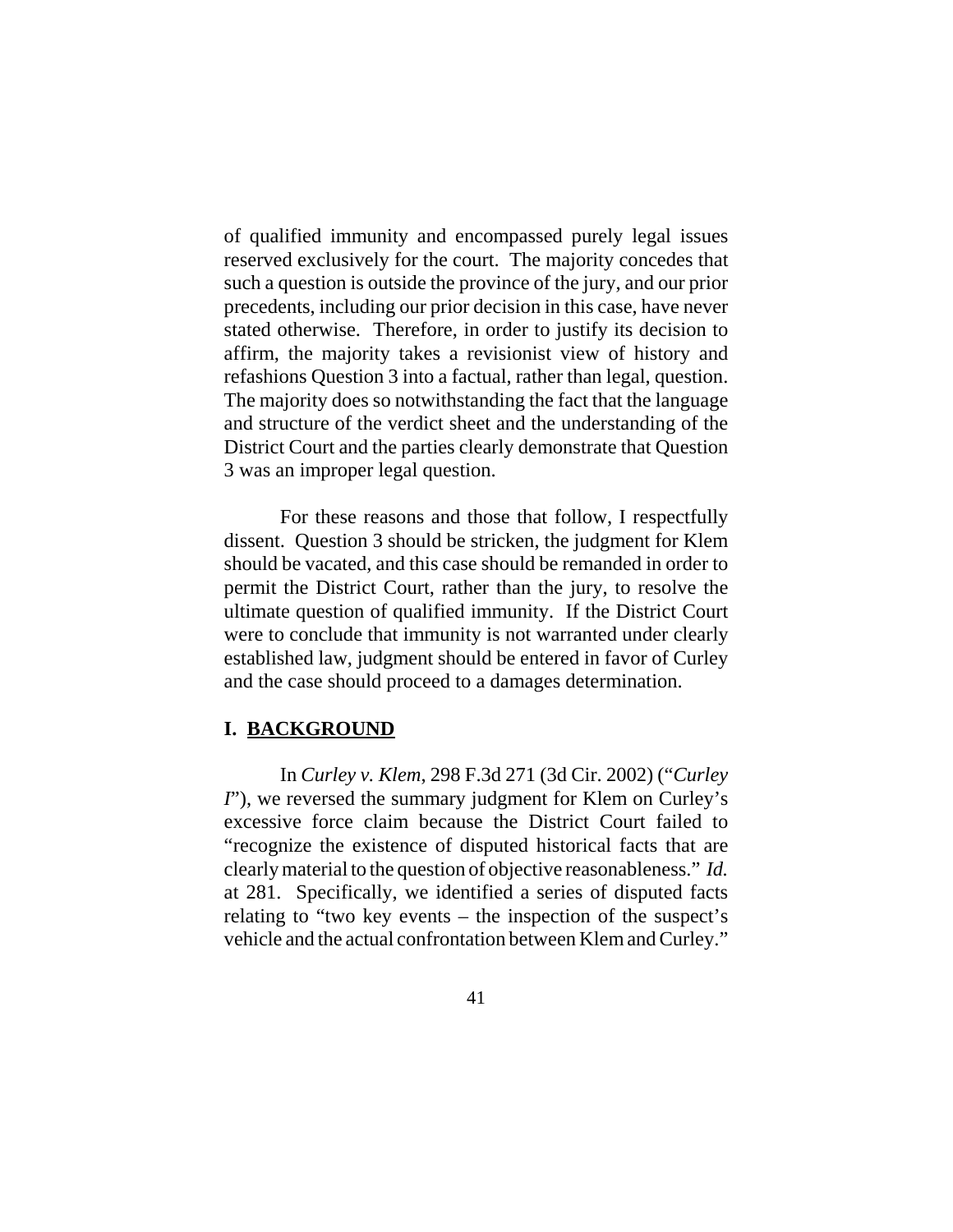*Id.* We discussed each event in detail, under separate topic headings entitled "The Body in the Camry" and "The Confrontation," *id.* at 281-282, and noted their sequential relationship to one another:

> When Klem arrived at the toll plaza, he was unaware that his suspect had just shot and killed himself while sitting inside the stolen Camry. But it is uncontroverted that Klem knew there was only one perpetrator. *Thus, had Klem known of Bailey's suicide, it would have been clearly unreasonable for him later to confuse Curley with the suspect*. Assuming that a reasonable officer in Klem's position would have looked inside the Camry upon arriving at the scene, a key issue becomes whether Klem did, in fact, look inside the Camry's window.

*Id.* at 281 (emphasis added). We noted that, while qualified immunity is supposed to act as immunity from suit, not just liability, "the reality [is] that factual disputes often need to be resolved before determining whether the defendant's conduct violated a clearly established constitutional right." *Id.* at 278. We noted that "[a] judge may use special jury interrogatories, for instance, to permit the jury to resolve the disputed facts upon which the court can then determine, as a matter of law, the ultimate question of qualified immunity." *Id.* at 279. Our analysis was colored by the Supreme Court's directive, in *Saucier v. Katz*, 533 U.S. 194 (2001), that Fourth Amendment qualified immunity analysis "must be undertaken in light of the *specific context of the case*, not as a broad general proposition." *Id.* at 201 (emphasis added).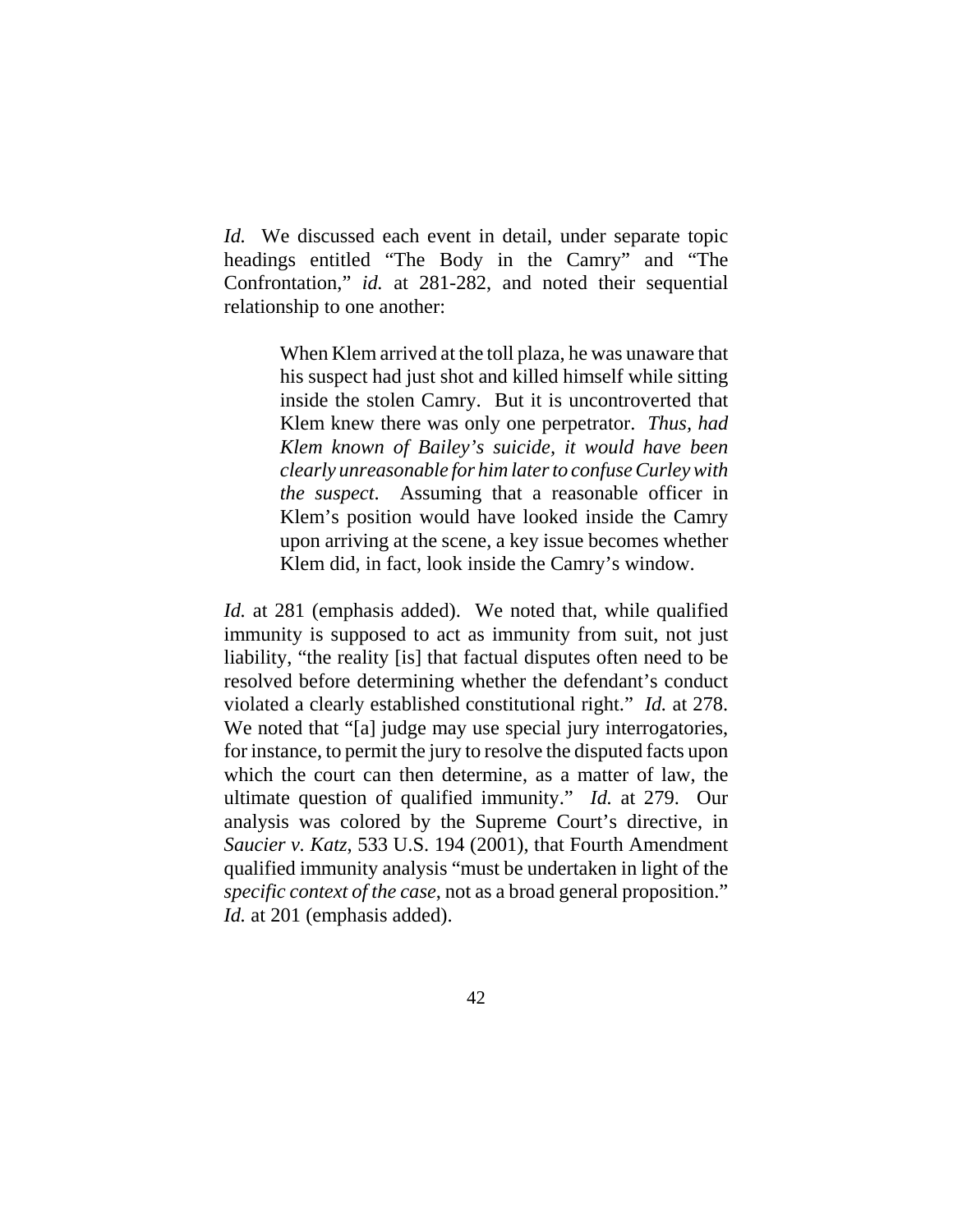In accordance with our directives in *Curley I*, the District Court submitted a series of special interrogatories to the jury at the conclusion of trial. These 10 interrogatories were derived from the material fact disputes we had identified in our decision in *Curley I*. Five interrogatories sought to resolve fact disputes relating to the extent of Klem's inspection of the Camry. All of these interrogatories were answered in favor of Curley in that they tended to demonstrate that Klem had acted unreasonably by failing to look into the Camry, where he would have seen the perpetrator's dead body.<sup>21</sup> The other five interrogatories addressed Klem's subsequent confrontation with Curley –

 $21$  These interrogatories are as follows. Interrogatory 1 asked: "At the time Trooper Klem approached the Camry, was the perpetrator's body on the front seat of the car?" The jury answered: "Yes." Interrogatory 2 asked: "At the time Trooper Klem approached the Camry, was the perpetrator's body on the passenger side floor of the car?" The jury answered: "No." Interrogatory 3 asked: "When Trooper Ron Klem was within about an arm's length from the passenger side window of the Camry, did he look into the window of the Camry to see if the perpetrator was in the car?" The jury answered: "No." Interrogatory 4 asked: "Regardless of where the perpetrator's body was located in the Camry, should it have been visible to someone looking in the passenger side window from where Trooper Klem was positioned?" The jury answered: "Yes." Interrogatory 5 asked: "Did Trooper Ron Klem make an objectively reasonable effort to observe into the Camry to determine if the perpetrator was inside the Camry?" The jury answered: "No."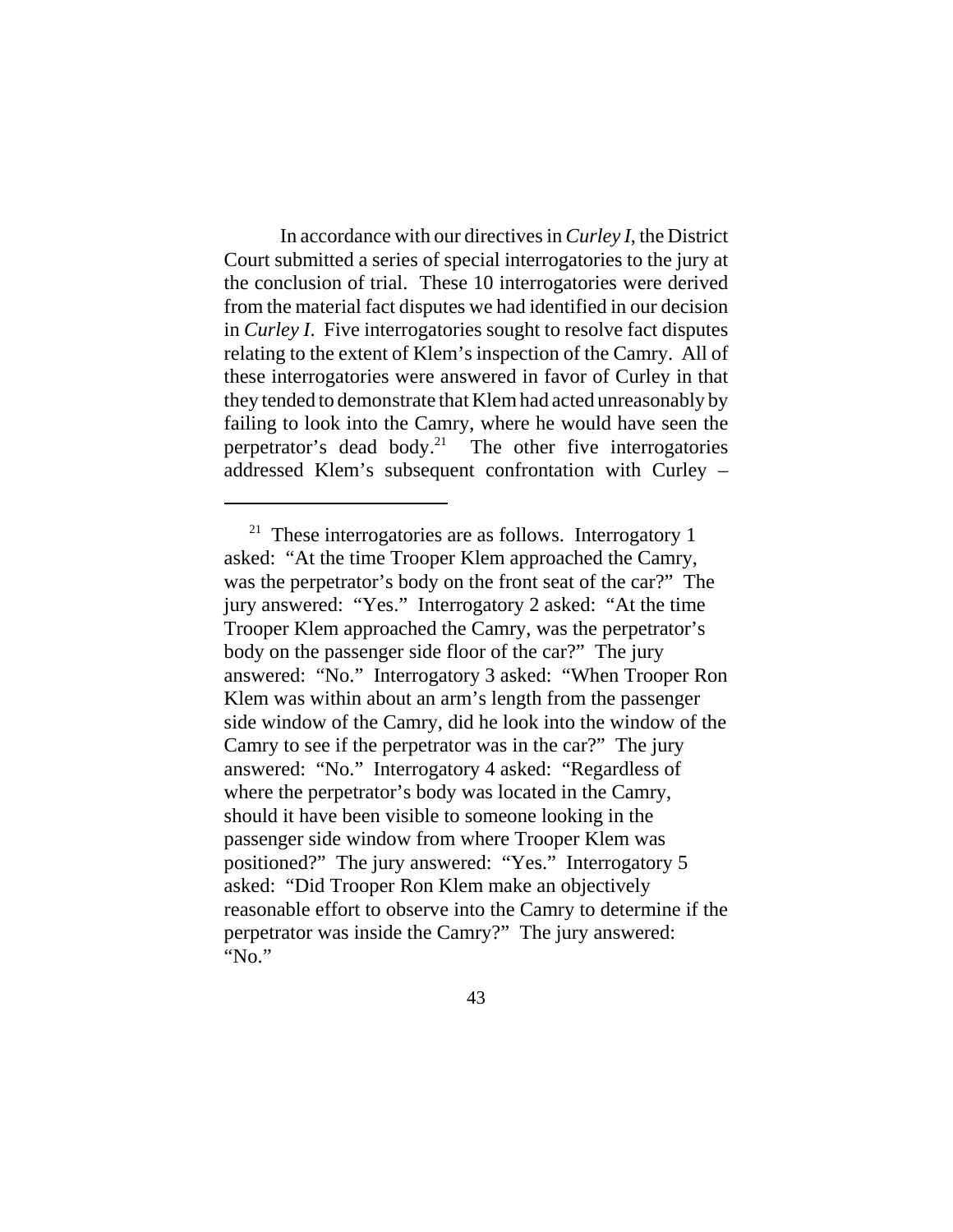which, by Klem's own admission, never would have happened had Klem acted reasonably by looking into the Camry. Two of these interrogatories were answered in favor of Curley (in that they tended to demonstrate that Klem confronted Curley in an unreasonable manner), $^{22}$  one interrogatory was answered in favor of Klem (in that it tended to demonstrate that Klem had acted reasonably), $^{23}$  and two interrogatories were left unanswered due to the jury's failure to reach a unanimous decision on them. $^{24}$ 

<sup>23</sup> This interrogatory, Interrogatory 6, asked: "Was it objectively reasonable for Trooper Ron Klem to believe that toll collector Jenkins signaled to him with an arm motion towards the east side center of the plaza?" The jury answered: "Yes."

 $24$  These interrogatories are as follows. Interrogatory 9 asked: "Was Officer Curley's uniform visible as a police uniform from the position where Trooper Ron Klem was standing?" Interrogatory 10 asked: "Was it objectively reasonable for Trooper Ron Klem to believe that the individual he observed holding a weapon was wearing civilian clothing?"

 $22$  These interrogatories are as follows. Interrogatory 7 asked: "Did Officer Curley raise his gun to point directly at Trooper Ron Klem several times during "the confrontation?" The jury answered: "No." Interrogatory 8 asked: "At the time Officer Curley was shot, was Officer Curley's gun coming up to aim at Trooper Ron Klem?" The jury answered: "No."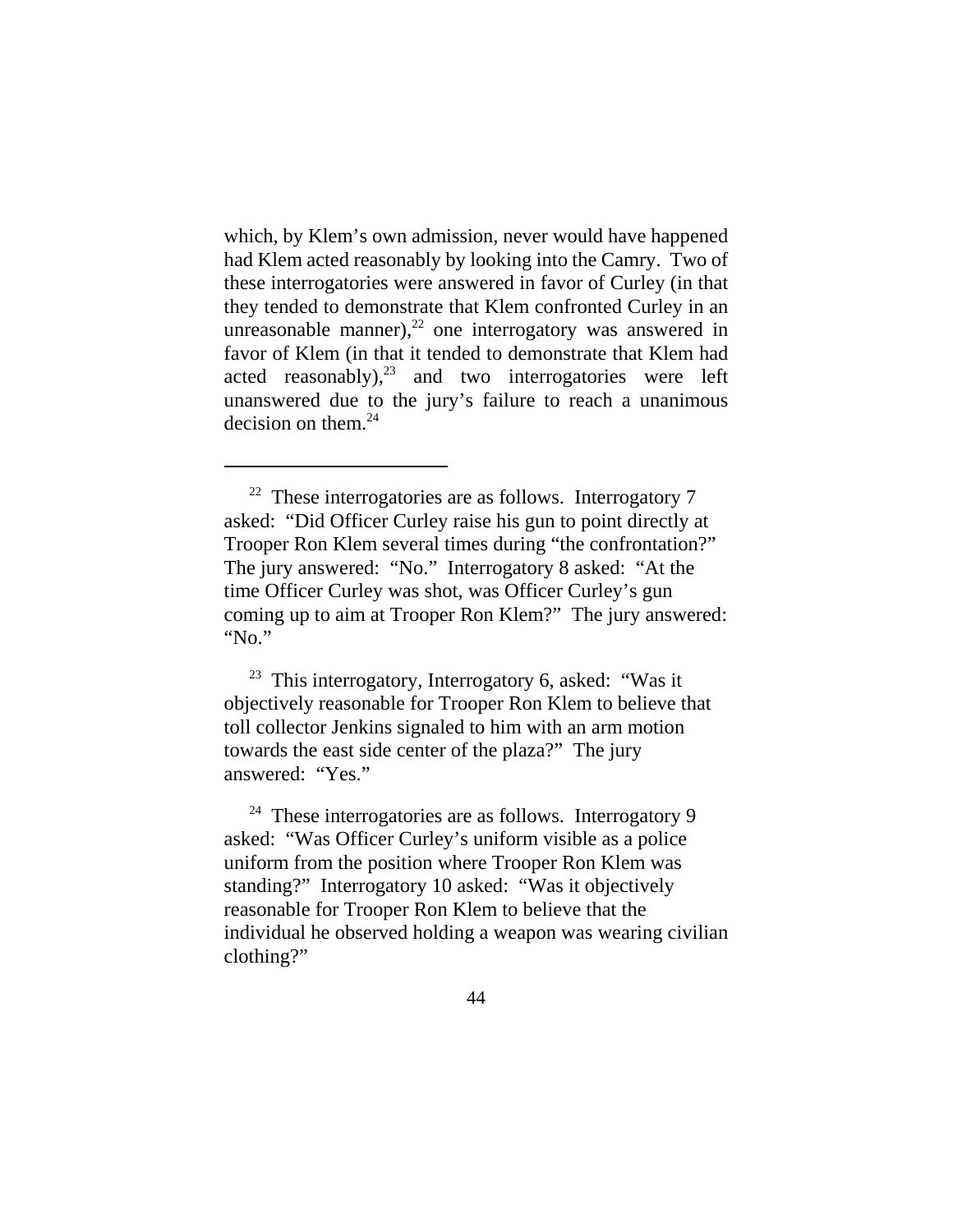The District Court also submitted to the jury a separate "Liability Verdict Sheet" premised on and guided by our discussion in *Curley I*. Although the majority opinion reproduces the four liability questions in full, the majority fails to include the instructions that accompanied these questions. Because these instructions are critical to understanding the meaning of the questions themselves, I set forth the verdict sheet in its entirety, as returned by the jury, below:

## **LIABILITY VERDICT SHEET**

After you have finished answering the written interrogatories, please proceed to liability, and, if appropriate, damage questions.

**1. Did Trooper Ron Klem's failure to act in an objectively reasonable manner in observing the Camry prevent him from seeing the perpetrator's body in the Camry?**

**x** Yes No

**2. Did Trooper Ron Klem act in an objectively reasonable manner in shooting Officer Curley during the confrontation?**

## **X Yes No**

If you answered Yes to Question 1 and/or No to Question 2, proceed to Question 3.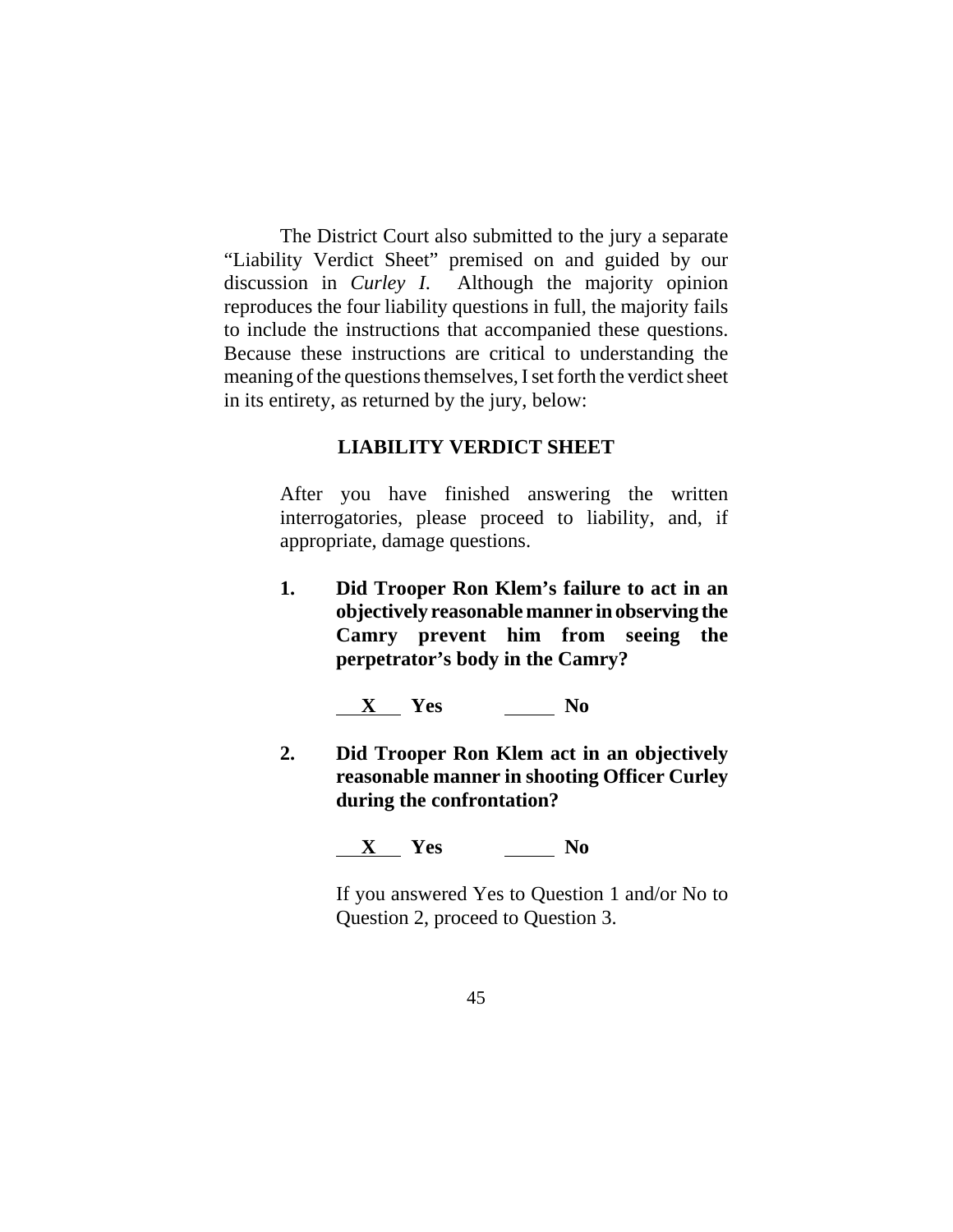If you answered No to Question 1 and also Yes to Question 2, then go no further. Stop deliberating and inform the attendant that you have reached the verdict. If not, proceed to Question 3.

## **3. Was Trooper Ron Klem's mistake in firing his weapon objectively reasonable?**

## **X Yes No**

If you answered No to Question 3, then proceed to Question 4.

If you answered Yes to Question 3 then proceed no further. Stop deliberating and inform the attendant that you have reached a verdict.

**4. Did the plaintiff suffer damages that were proximately caused by Trooper Ron Klem's conduct?**

# *Mes* No

If you answered Yes to Question 4 you must proceed to the Damages Verdict Sheet.

If you answered No to Question 4, proceed no further. Stop deliberating and inform the attendant that you have reached a verdict.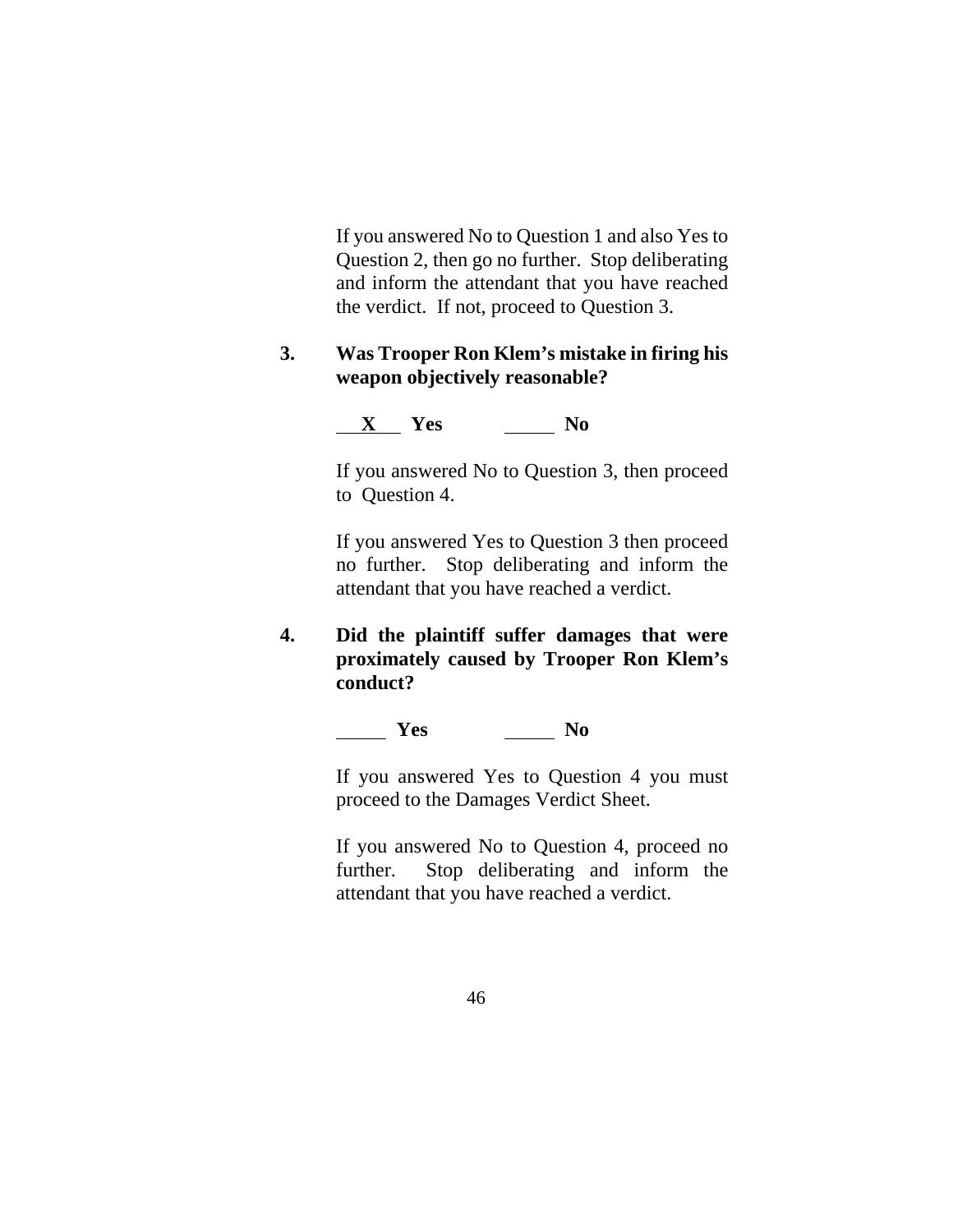There is certainly some ambiguity in the verdict sheet. However, as I will discuss below, I believe it is clear that  $-$  in light of the special interrogatories, the verdict sheet instructions, and other record evidence – Questions 1 and 2 represented alternate theories of liability, and Question 3 represented the ultimate qualified immunity question. Although Questions 1 and 2 were more or less in accordance with our directives in *Curley I*, Question 3 was not – and it never should have been included on the verdict sheet.

Upon receiving the jury's answer to Question 3, the District Court promptly entered judgment for Klem on that basis, without any further analysis, in a two-page judgment order. *See* 9/29/05 Order. In its post-trial opinion, the District Court made clear that the issue of qualified immunity was out of its hands and had been delegated to the jury in Question 3: "Question 3 properly asks the jurors to make the finding that is inherent in the remand, and in answering it as they did, unanimously, *this jury decided the issue of qualified immunity* in Trooper Klem's favor." *Curley v. Klem*, No. 98-5256, 2006 WL 414093, at \*5 (D.N.J. Feb. 21, 2006) (emphasis added). By entering judgment for Klem on the basis of Question 3, the District Court disregarded the jury's answers to the special interrogatories, overrode the jury's finding of liability in Question 1, and improperly delegated the ultimate question of qualified immunity to the jury.

### **II. DISCUSSION**

First, I will explain why Questions 1 and 2 were alternate theories of liability. Second, I will explain why Question 3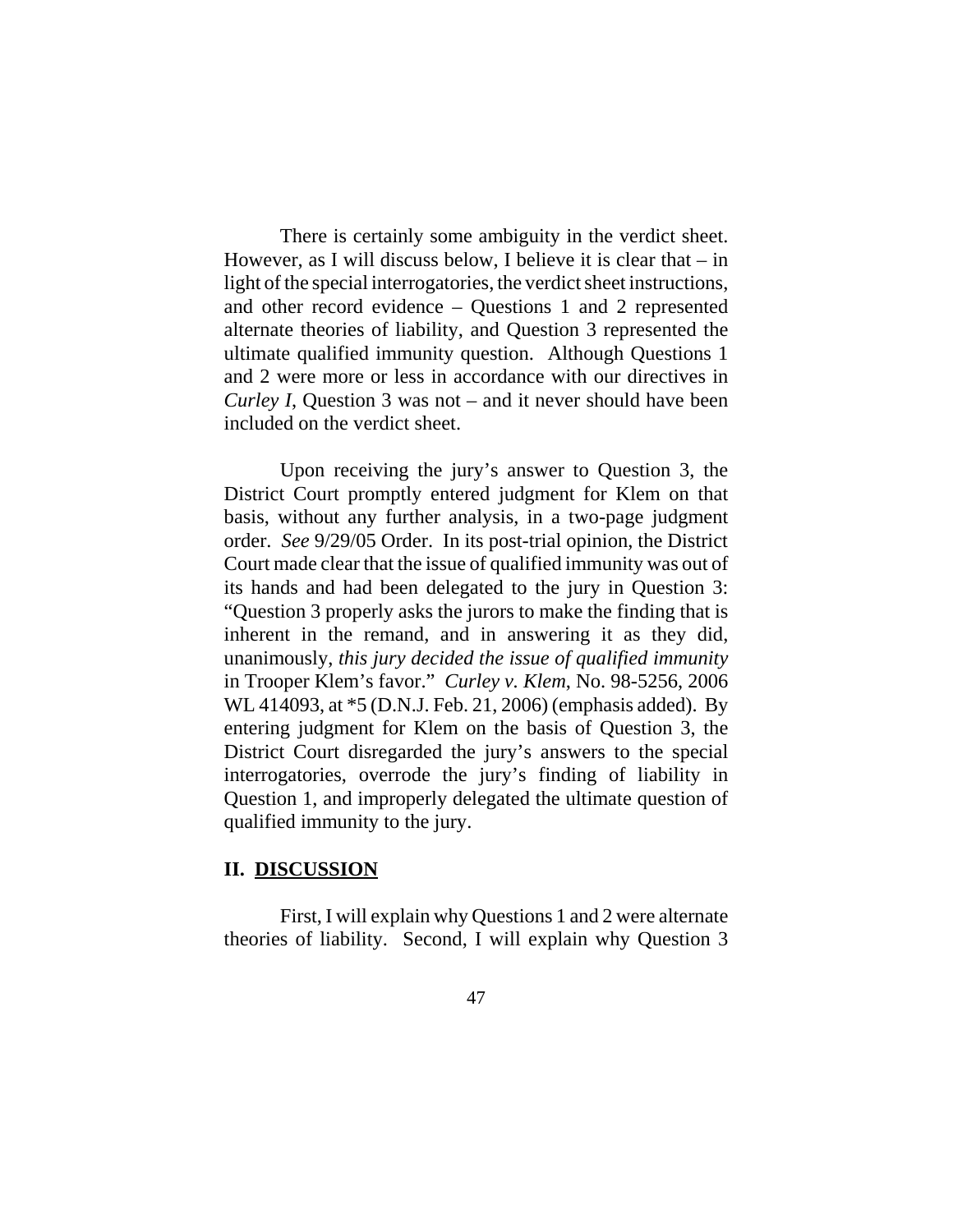asked the ultimate question of qualified immunity, and thus should be stricken. Third, I will explain how the District Court should have handled the issue of qualified immunity.

### **A. Questions 1 & 2**

It is self-evident that Klem shot the wrong man. That mistake alone, however, does not establish a Fourth Amendment violation for unreasonable seizure. Rather, what must be shown is that the facts of the case rendered it objectively unreasonable for Klem to mistake Curley for the fleeing perpetrator and then use deadly force to seize him. As we noted in *Curley I*, there are at least two ways in which the jury could have found the mistaken identification and corresponding shooting to be objectively unreasonable. First, the jury could have concluded that Klem acted unreasonably by failing to check the Camry for the perpetrator's body, which directly led to the mistaken identification and shooting. Indeed, we explicitly stated in *Curley I* that, "had Klem known of Bailey's suicide, it would have been clearly unreasonable for him later to confuse Curley with the suspect." 298 F.3d at 281. Second, even if Klem had acted reasonably in failing to check the Camry, the jury could still find that Klem acted unreasonably in mistaking Curley for the perpetrator during the subsequent confrontation depending on the circumstances of that event. *Id.* at 282.

Although these two theories were not the only potential avenues for liability, they were the focus of our opinion in *Curley I* and influenced the District Court's decision to place Questions 1 and 2 on the verdict sheet as alternative theories of liability. The trial record reflects that the parties and the District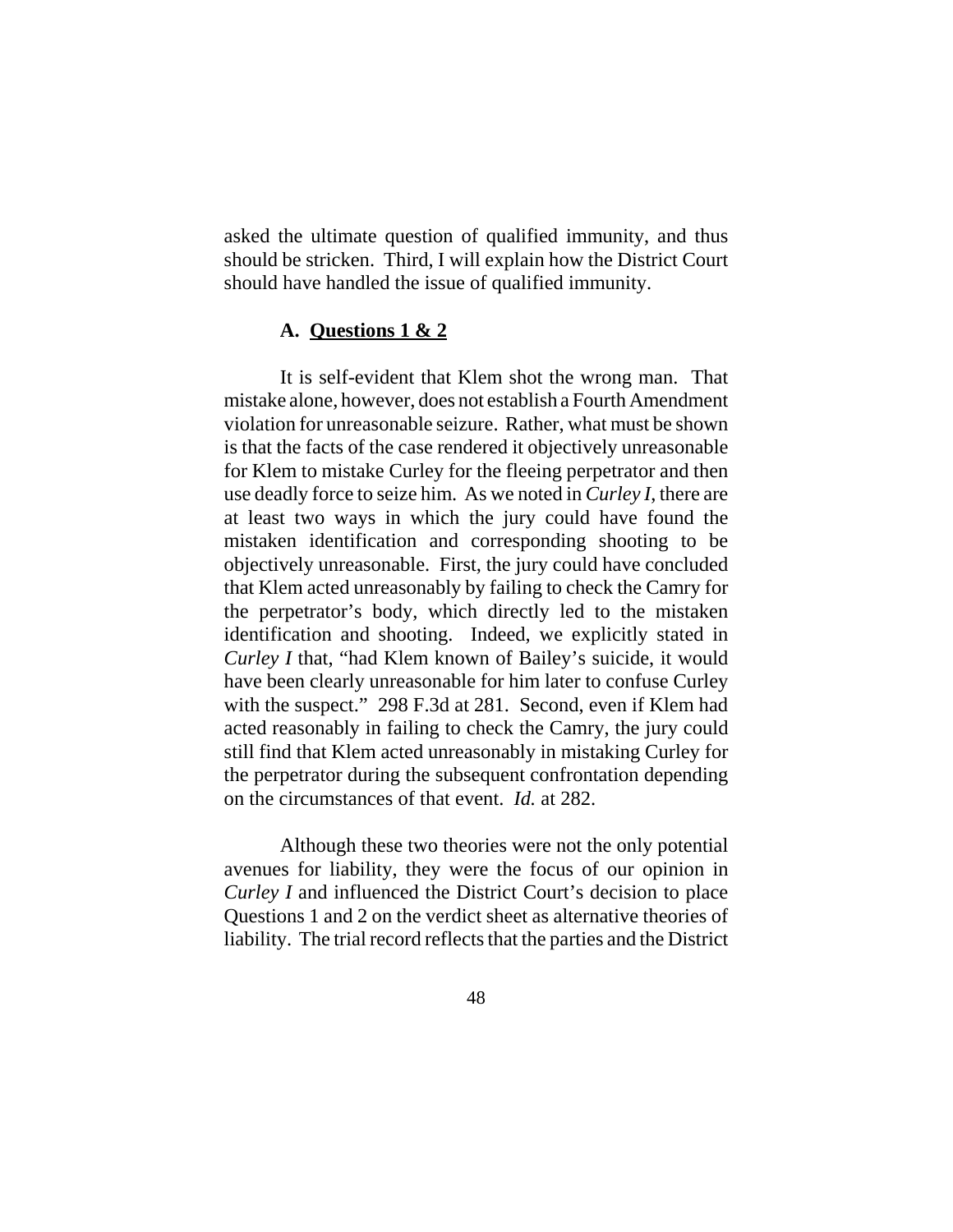Court understood and intended Questions 1 and 2 to be alternate liability questions. This understanding was in line with the verdict sheet instructions directing the jury to proceed to Question 3 "[i]f you answered Yes to Question 1 and/*or* No to Question 2" (emphasis added). The fact that an answer for Curley on *either* Question 1 or 2 warranted consideration of Question 3 suggests that Questions 1 and 2 were in fact alternate and independent liability questions. They had to be, because an answer for Curley on either question took the jury to the same place. Questions 1 and 2 operated independently and a finding for Curley on either one was sufficient to establish a constitutional violation.

Klem argues that Question 1 was actually a special interrogatory, as opposed to an independent liability question. This argument makes little sense in light of the fact that all other special interrogatories were placed on a separate sheet entitled "Special Interrogatories" and Question 1 appeared on the "Liability Verdict Sheet." Klem also argues that the District Court would have included instructions to skip Question 2 upon a finding in favor of Curley on Question 1 if those two questions were actually alternate and independent theories of liability. This argument seems plausible at first blush, but Curley rightly points out that it was sensible for the District Court to instruct the jury to answer both questions, despite being independent of one another, in case this Court were to invalidate one of the two theories of liability on appellate review – a reasonable concern given the complexity and history of this case. Finally, Klem argues that our comment in *Curley I* that "a key issue" – as opposed to *the* key issue – was "whether Klem did, in fact, look inside the Camry's window," *id.* at 281, shows that it is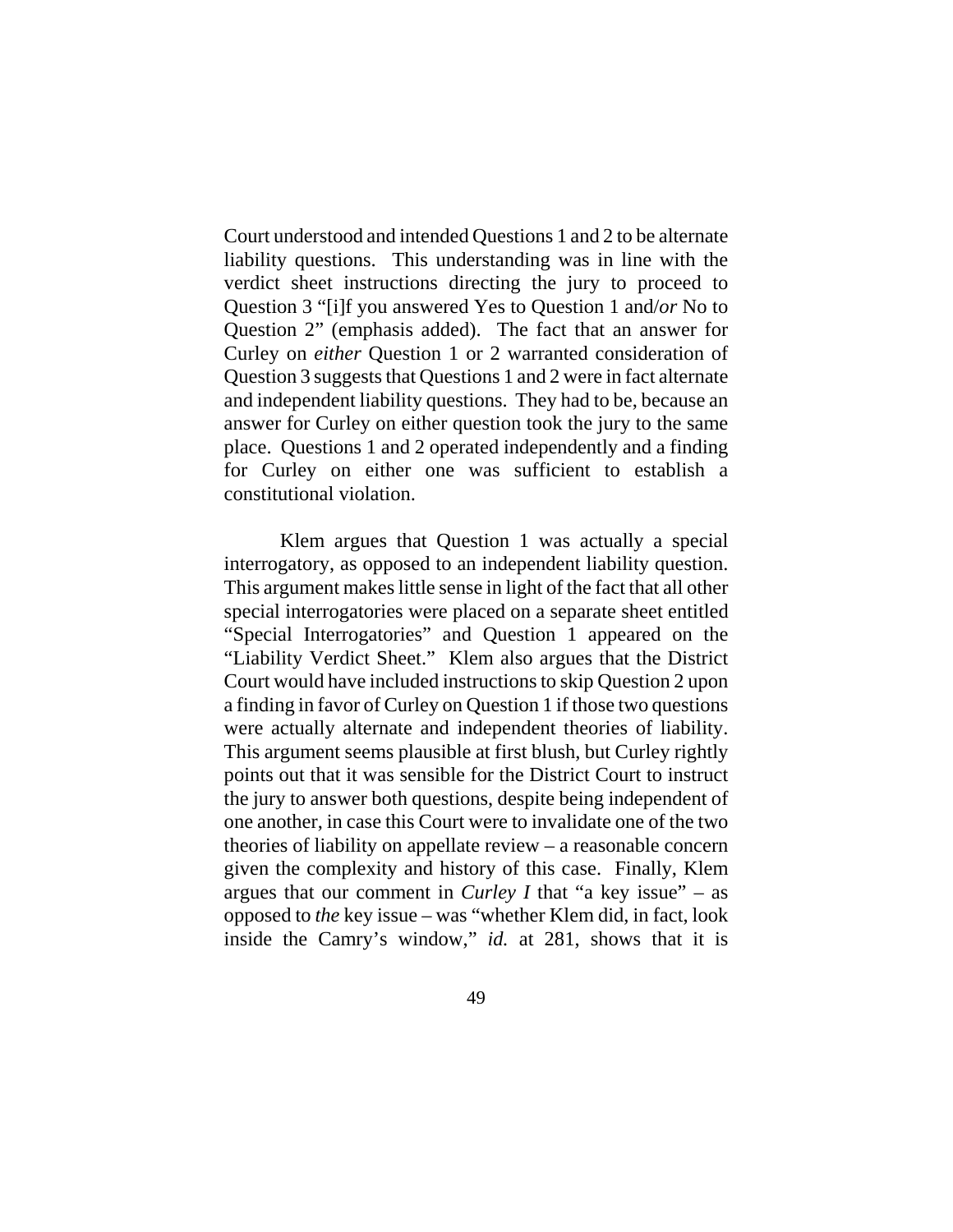impossible for Question 1 to be outcome-determinative. This argument falls short because it fails to appreciate the fact that identifying *a* proximate cause of an injury can be outcome-

determinative even if it is not the *only* proximate cause of that injury.

With regard to this last argument, the majority adopts a somewhat similar view by arguing that one event – the unreasonable failure to inspect the Camry – cannot alone support liability because the totality of the circumstances must be considered. I do not dispute that the totality of the circumstances must be considered and I fully agree that "[a]ll of the events leading up to the pursuit of the suspect are relevant." *Carswell v. Borough of Homestead,* 381 F.3d 235, 243 (3d Cir. 1999) (citing *Abraham v. Raso*, 183 F.3d 279, 292 (3d Cir. 1999)). Indeed, the jury was instructed to consider the totality of the circumstances,  $2^5$  and did so in answering Question 1. Application of the totality of the circumstances standard, however, does not make it impossible for one particular circumstance to be outcome-determinative, as it was here, because it is entirely possible that some circumstances are more important that others. *See Abraham*, 183 F.3d at 292 (disagreeing with the proposition that "all preceding events are equally important" in a similar Fourth Amendment case). We highlighted this fact in *Curley I* when we explained that Klem's

 $25$  In its charge to the jury, the District Court stated that "[a]ll of the events leading up to the pursuit of the suspect are relevant," apparently quoting *Carswell* verbatim. App. at T1166.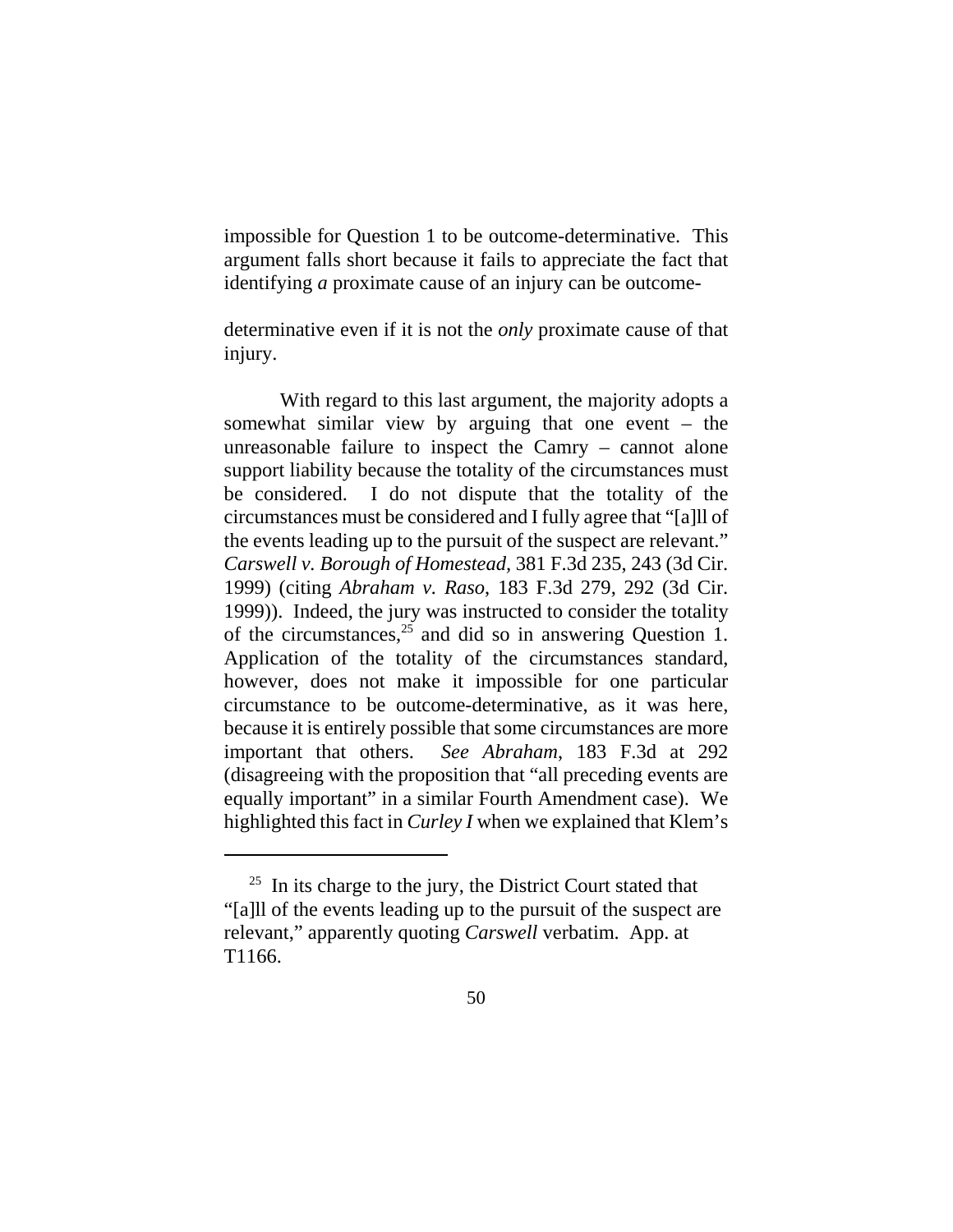unreasonable failure to look into the Camry would be important enough to render his misidentification and shooting of Curley immediately thereafter unreasonable; in other words, the first unreasonable act would necessarily carryover and render the second act unreasonable as well. *See Curley I*, 298 F.3d at 281.

This is so because the high-speed chase was composed of a sequence of events forming a chain reaction, like a row of falling dominoes. One event caused the next event which caused the next. Had Klem looked into the Camry for the sole perpetrator – which is what the jury concluded an objectively reasonable police officer would have done in light of the circumstances<sup>26</sup> – a key domino would have been removed and the chase would have come to an end. Indeed, Klem admitted at trial that, had he seen the perpetrator in the Camry, he never would have shot Curley. App. at T1016. Klem's admission negates any suggestion that, even if he knew of the perpetrator's death, Curley's subsequent approach with a gun might have

<sup>&</sup>lt;sup>26</sup> In *Curley I*, we "[a]ssum[ed] that a reasonable officer in Klem's position would have looked inside the Camry upon arriving at the scene." 298 F.3d at 281. Our assumption was borne out by the jury's findings in Interrogatory 5 and Question 1. In Interrogatory 5, the jury was asked, "Did Trooper Ron Klem make an objectively reasonable effort to observe into the Camry to determine if the perpetrator was inside the Camry?," and answered, "No." In Question 1, the jury was asked, "Did Trooper Ron Klem's failure to act in an objectively reasonable manner in observing the Camry prevent him from seeing the perpetrator's body in the Camry?," and answered, "Yes."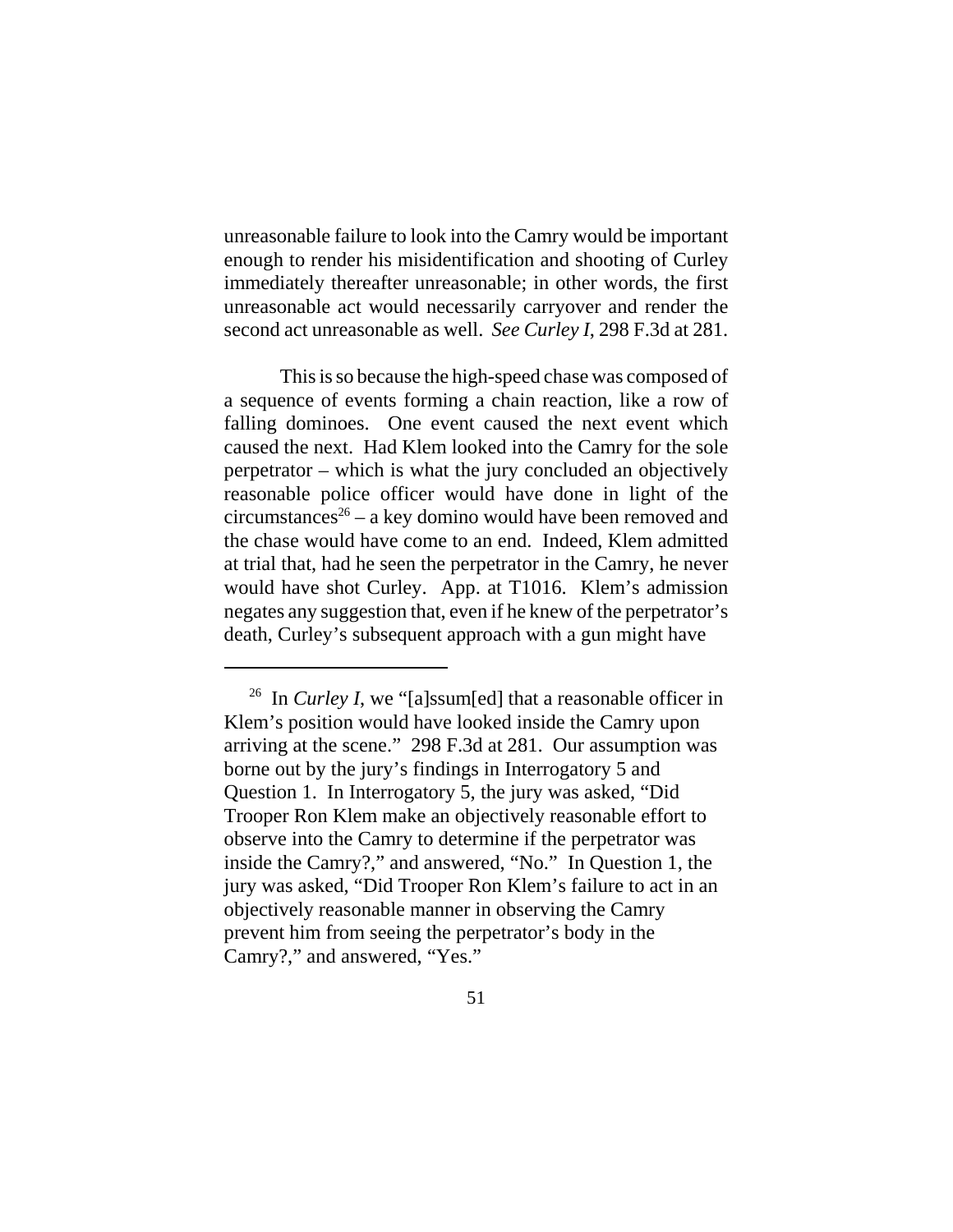nevertheless presented a new danger that would have warranted the use of deadly force.

The District Court correctly instructed the jury: "The question is whether, in the circumstances here, a reasonable officer would not have made the mistake that Trooper Klem made." App. at T1166-67. By concluding, in Question 1, that a reasonable officer would have looked in the Camry – where, according to the jury's findings in the special interrogatories, Bailey was lying in plain view – the jury answered the dispositive question of liability in favor of Curley. For Klem's shooting of Curley to have been reasonable, Klem's misidentification of Curley must have been reasonable as well. The jury concluded that Klem's misidentification was not reasonable. Therefore, the shooting could not have been reasonable.<sup>27</sup> It is this simple syllogism, premised upon the law

 $27$  This is so notwithstanding the jury's answer to Question 2, which, as discussed above, was answered in case this Court were to invalidate Question 1. The shooting during the confrontation was unreasonable by necessity – due to the sequential nature of the events – once the jury concluded that it was unreasonable for Klem not to look into the car. The unreasonableness of Klem's failure to look into the Camry carried over and rendered Klem's misidentification during the confrontation unreasonable as well. This "carry over" effect can be understood with a hypothetical. If, during a highspeed car chase, an officer unreasonably turned off his police radio and therefore did not hear that the perpetrator being pursued had been stopped, by necessity it would be unreasonable if the officer then rammed an innocent driver,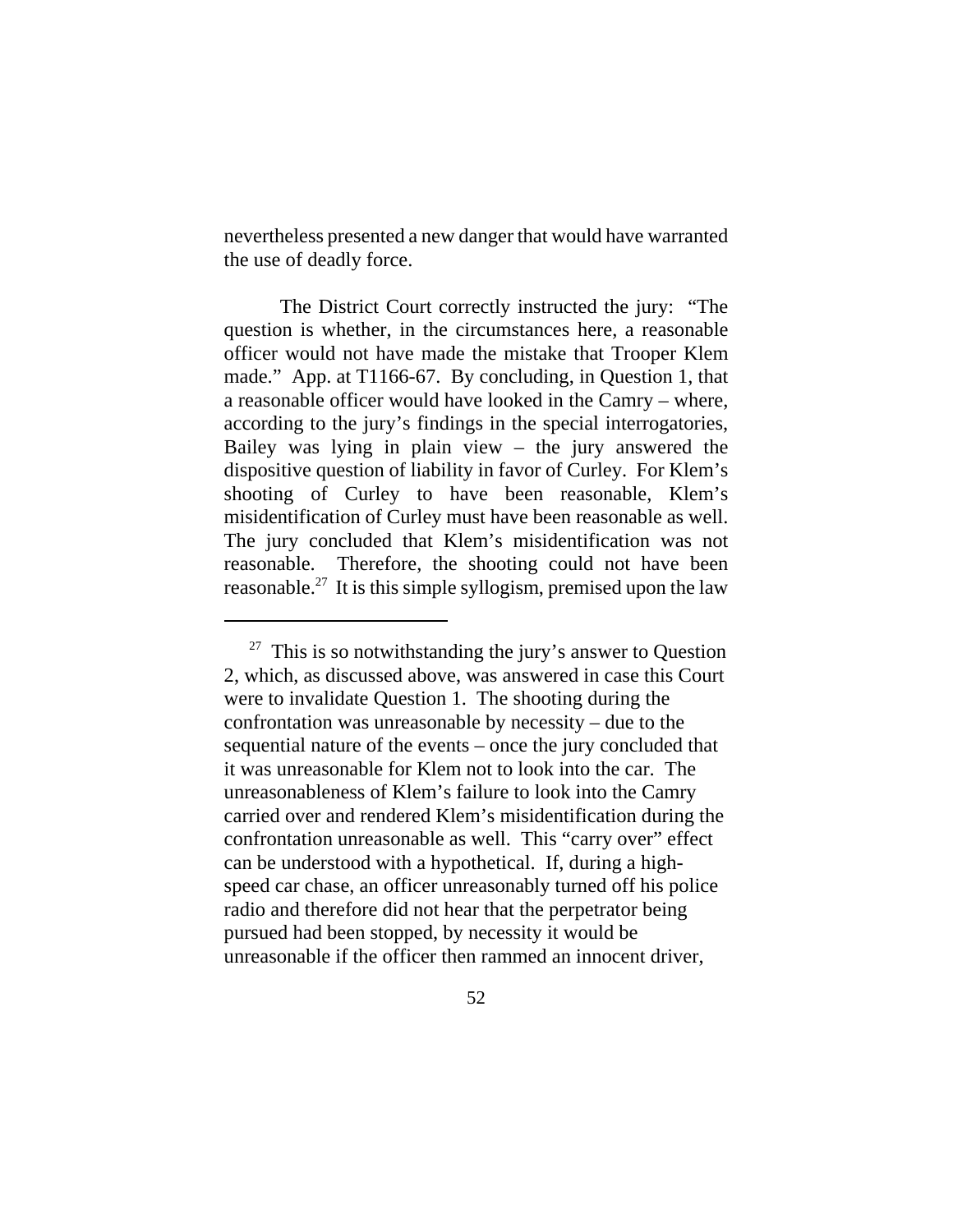of the case as set forth in *Curley I*, *see In re City of Phila. Litig.*, 158 F.3d 711, 722 (3d Cir. 1998) (applying law of the case doctrine in a similar Fourth Amendment case), that the majority fails to appreciate.

For these reasons, I would conclude that, by answering Question 1 in favor of Curley, the jury found that Klem had committed a constitutional violation. In this case, proof of an unreasonable action that directly causes a later action that might otherwise be reasonable but nevertheless should not have occurred should be enough to prove a violation.<sup>28</sup> Having concluded that the jury found a constitutional violation, I

 $28$  This is not to say that in all circumstances one unreasonable action that occurs within a series of reasonable actions necessarily establishes a violation. For example, if the hypothetical officer discussed above, *supra* note 7, turned his radio back on before any relevant information was transmitted, the officer's misidentification later would not necessarily constitute a violation simply because of the officer's earlier unreasonable action of turning off his radio.

wrongly identified as the feeling perpetrator, after the unreasonable action of turning off the radio – an unreasonable action directly responsible for the misidentification and ramming of the innocent driver. Similarly, Klem's misidentification of Curley is unreasonable due to the unreasonable action that directly preceded it – the failure to look into the Camry – which directly caused the misidentification and shooting to occur.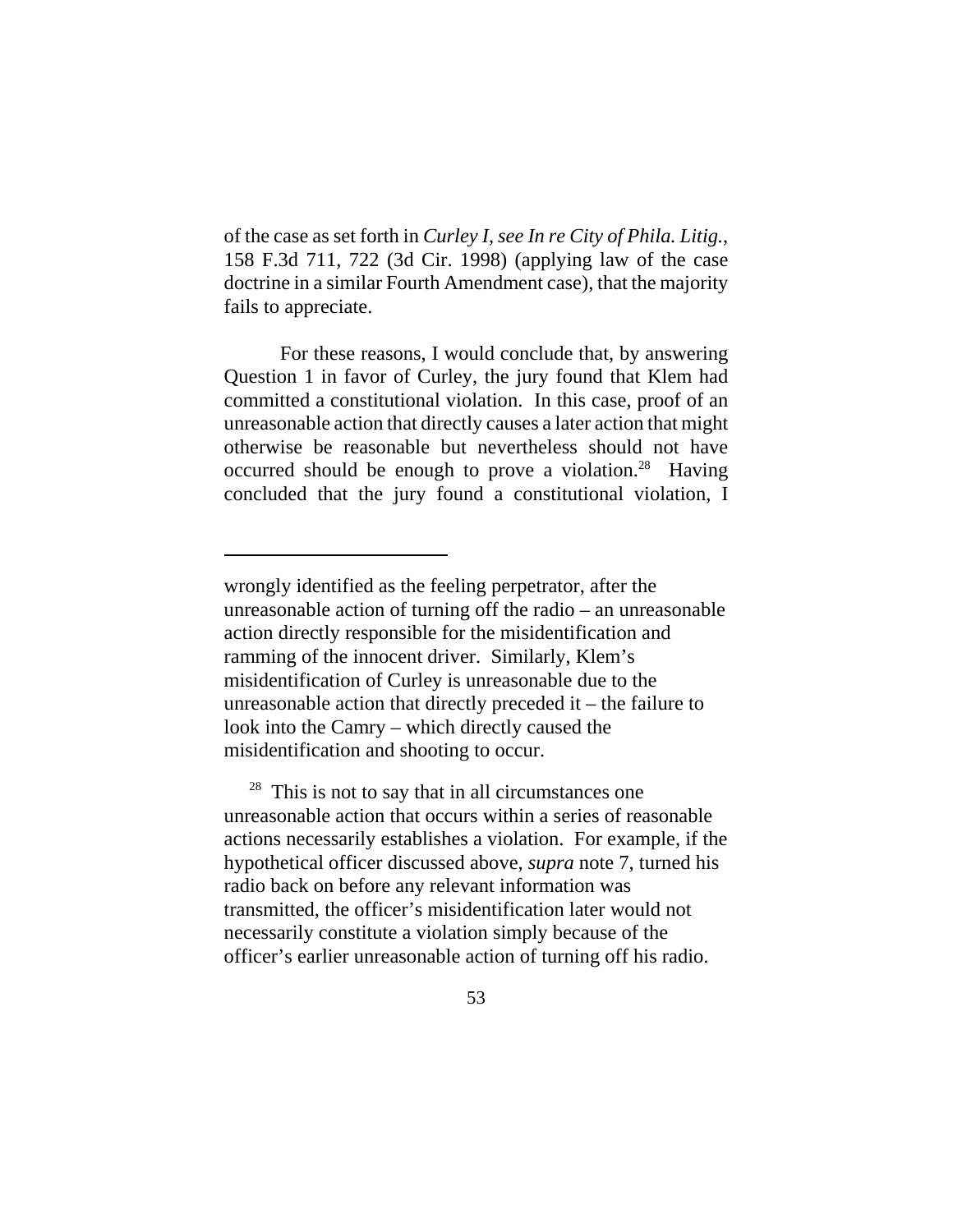consider whether we should permit that finding to be negated by Question 3.

## **B. Question 3**

As I noted above, there is no dispute that Klem shot the wrong man. Therefore, Questions 1 and 2 did not ask whether Klem had made a mistake, since that was conceded; rather, they asked whether Klem's mistake was an objectively reasonable one, for Fourth Amendment purposes, in light of the factual circumstances at hand. That is, Questions 1 and 2 resolved step one of the *Saucier* test concerning whether a constitutional violation had occurred.

Since the jurors found a constitutional violation by answering "Yes" to Question 1, they next considered Question 3, which asked, "Was Trooper Ron Klem's mistake in firing his weapon objectively reasonable?" The majority acknowledges that "Question Three on the liability verdict sheet was evidently intended to reach the question of qualified immunity," i.e., *Saucier* step two, but nevertheless concludes that Question 3 "actually pertains to whether there was any constitutional violation at all." Maj. Slip Op. at 27. The majority's conclusion is unfounded because, as discussed above, the language and the structure of the verdict sheet make clear that Questions 1 and 2 already asked whether a constitutional violation had occurred. Under the majority's reading, Question 3 is essentially redundant. I believe the more logical reading is that Question 3 sought to resolve *Saucier* step two, i.e., the objective reasonableness of a mistake of law, whereas Questions 1 and 2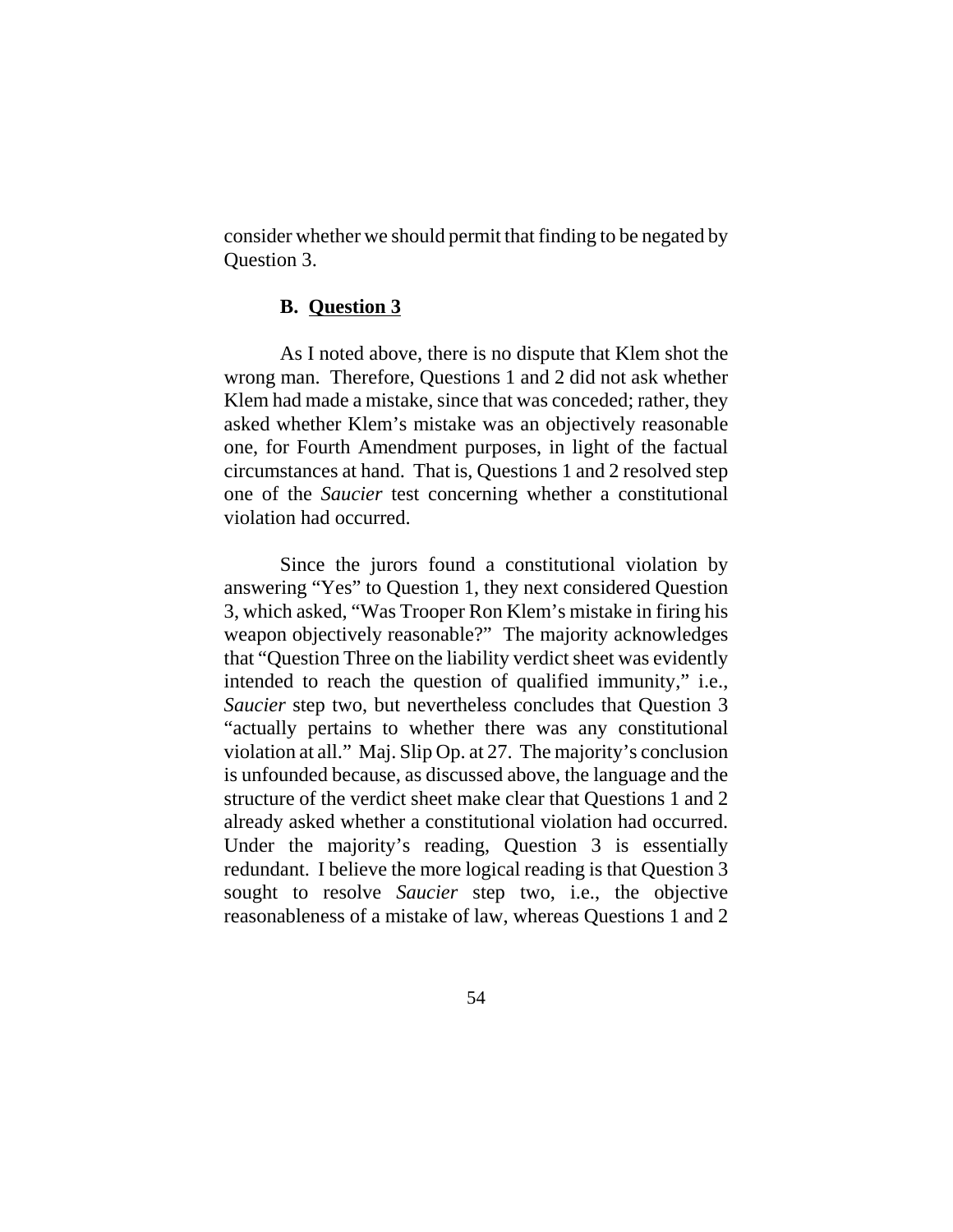resolved *Saucier* step one, i.e., the objective reasonableness of a mistake of fact.29

As alluded to by the majority, my conclusion is in line with the understanding of the parties and the District Court. In its post-trial opinion, the District Court made clear that Question 3 asked the ultimate question of qualified immunity. The District Court stated that "the litigants agreed to submit the ultimate question of qualified immunity to the jury,"30 despite

 $29$  That said, there is certainly some ambiguity in the verdict sheet, in large part because "objective reasonableness" is the standard by which a mistake of fact (or any decision based on real or perceived facts) and a mistake of law (or any decision based on a correct or incorrect understanding of the law) must be judged in the context of a Fourth Amendment case such as this one. *See* Maj. Slip Op. at 17-18 (noting that, in a Fourth Amendment case, *Saucier* steps one and two require an objective analysis of what is reasonable under the facts and the law, respectively). Courts create confusion by talking about "objective reasonableness" in the Fourth Amendment context without specific reference to either *Saucier* step one or two.

<sup>&</sup>lt;sup>30</sup> It should be noted, however, that Curley never agreed to submit the qualified immunity question to the jury. The record clearly reflects that Curley objected to the inclusion of Question 3 on the verdict sheet prior to its submission to the jury. Curley correctly noted that Question 3 asked about a purely "legal matter" that "should not be a jury question." App. at T1062.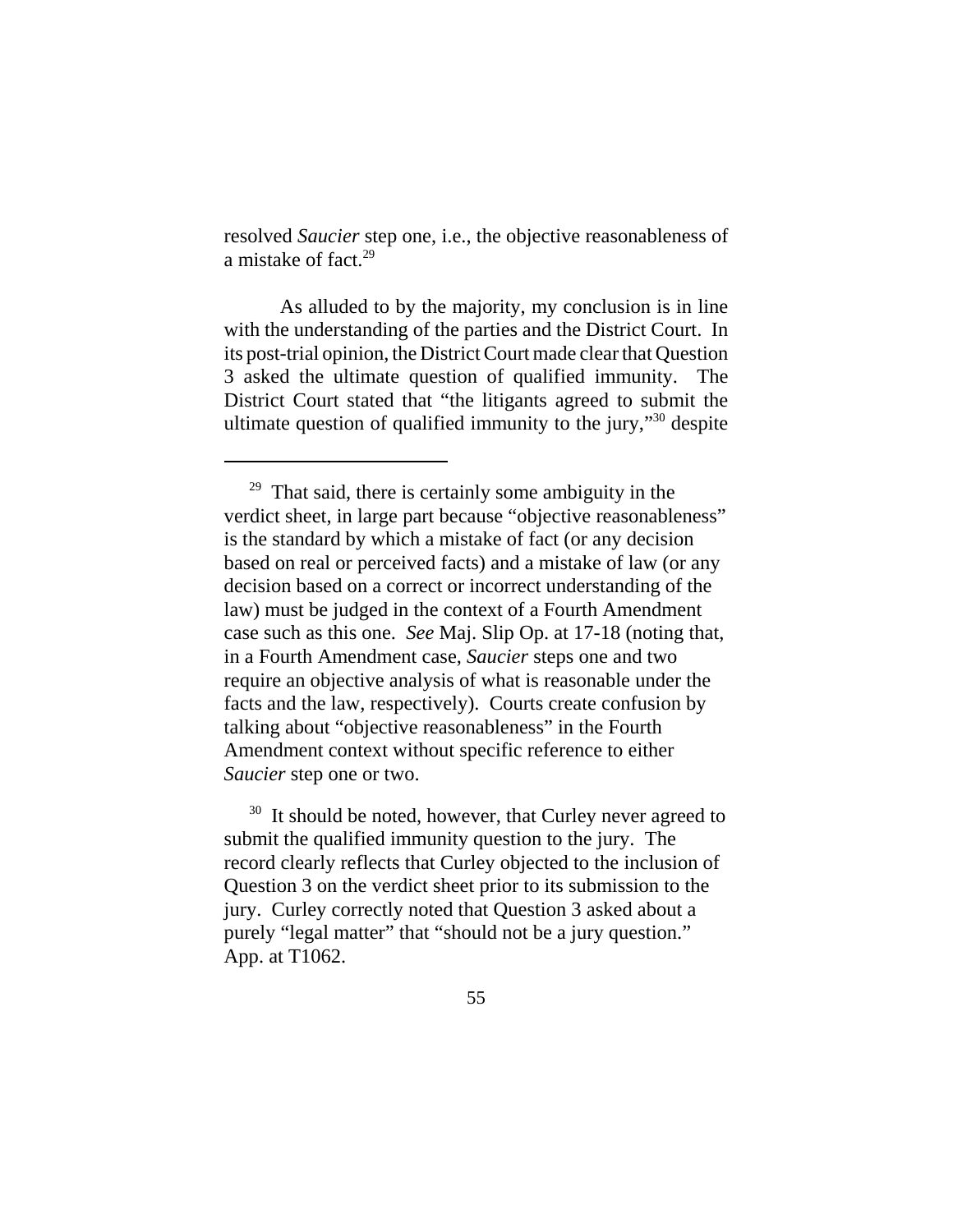the fact that "there is Third Circuit law on the books that indicates the trial judge, and not the jury, decides qualified immunity." *Curley*, 2006 WL 414093, at \*1. Therefore, "the jury would decide the issue of qualified immunity," *id.* at \*4, "and in answering [Question 3] as they did, unanimously, this jury decided the issue of qualified immunity in Trooper Klem's favor," *id.* at \*5. By interpreting Question 3 to apply to *Saucier* step one, rather than step two, the majority is rewriting history.

Having concluded that Question 3 did, in fact, ask the ultimate question of qualified immunity, I consider whether it was permissible for the District Court to submit that question to the jury. I have no trouble concluding that it was not. Although the objective reasonableness of a mistake of *fact* is a question that the jury may answer, the jury may never consider the objective reasonableness of a mistake of *law*. 31 *See Carswell*, 381 F.3d at 242 ("The court must make the ultimate determination on the availability of qualified immunity as a matter of law.") (citing *Curley I*, 298 F.3d at 279 and *Sharrar v. Felsing*, 128 F.3d 810, 828 (3d Cir. 1997)). The majority agrees: "whether an officer made a reasonable mistake of law and is thus entitled to qualified immunity is a question of law that is properly answered by the court, not a jury." Maj. Slip Op. at 25. This was the law at the time of trial, and this is the

 $31$  In this case, the mistake of fact was for Klem to think that Curley was the fleeing perpetrator. The mistake of law, if there was one, would have been for Klem to think that the Fourth Amendment jurisprudence of the Supreme Court and this Court permitted the use of deadly force in this situation, when it did not.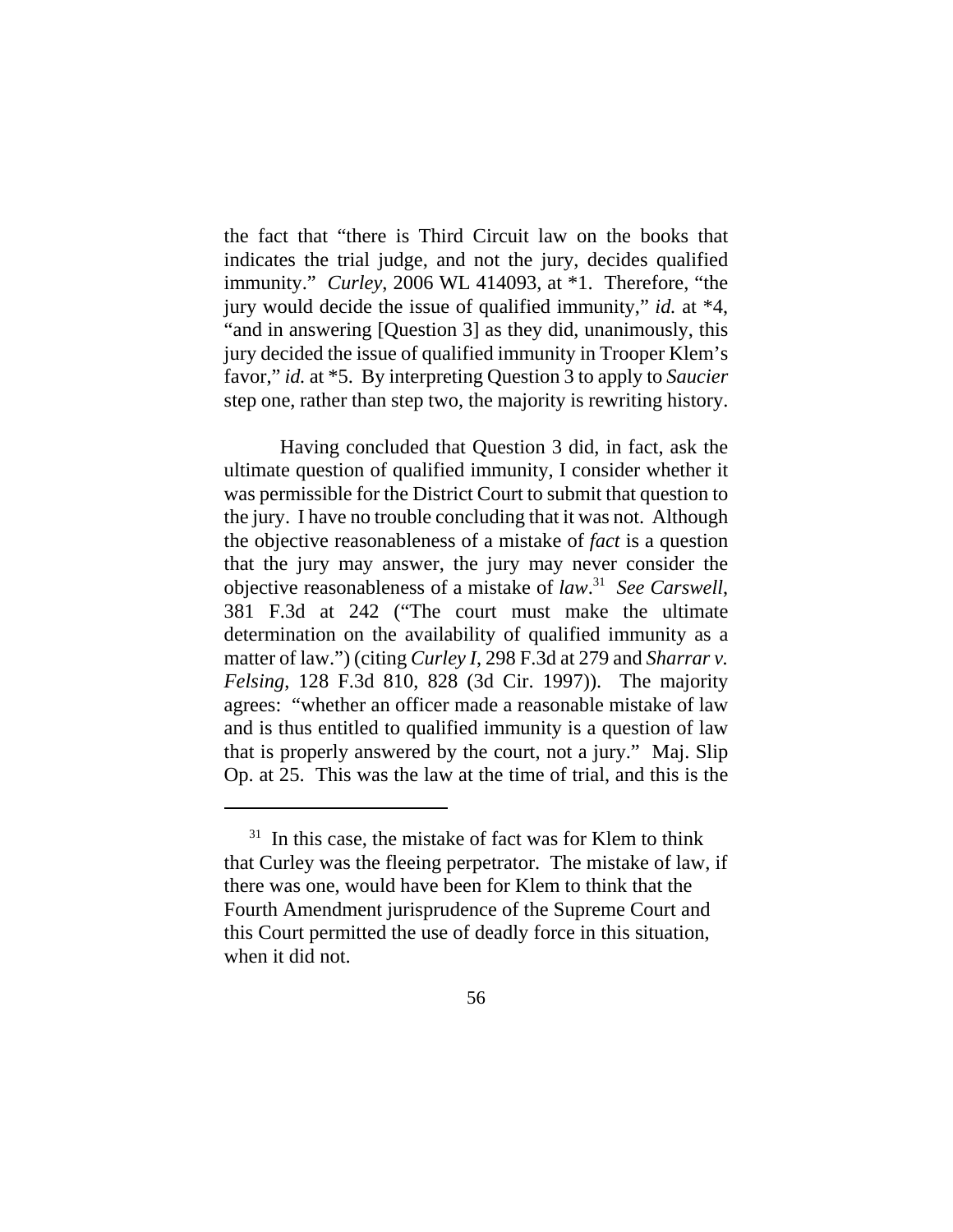law today. Although the jury may "determine[] disputed historical facts material to the qualified immunity question," *Carswell*, 381 F.3d at 242, under no circumstances may the court delegate the ultimate question of qualified immunity to the jury, *id.*, as was done in this case. Rather, the court should have decided – based on the facts of the case, as clarified by the special interrogatories – whether immunity was warranted under the Fourth Amendment jurisprudence of the Supreme Court and this Court.

The majority suggests that our decision in *Curley I* left open the possibility of giving the ultimate question of qualified immunity to the jury. The majority points out that we stated in that case "that a jury can evaluate objective reasonableness when relevant factual issues are in dispute." Maj. Slip Op. at 25 (quoting *Curley I*, 298 F.3d at 279). I disagree with the majority's interpretation of *Curley I*. To the extent we were permitting juries to consider the question of "objective reasonableness," we were referring to the objective reasonableness of one's view of the facts (i.e., *Saucier* step one, which asks whether a violation occurred), as opposed to the objective reasonableness of one's view of the law (i.e., *Saucier* step two, which asks whether a right was clearly established under the case law). *See supra* note 9. Indeed, we made clear the respective roles of the judge and jury in cases such as this one: "A jury must resolve these [fact] issues before a court can determine whether it would have been clear to a reasonable officer that Klem's conduct was unlawful." *Curley I*, 298 F.3d at 283.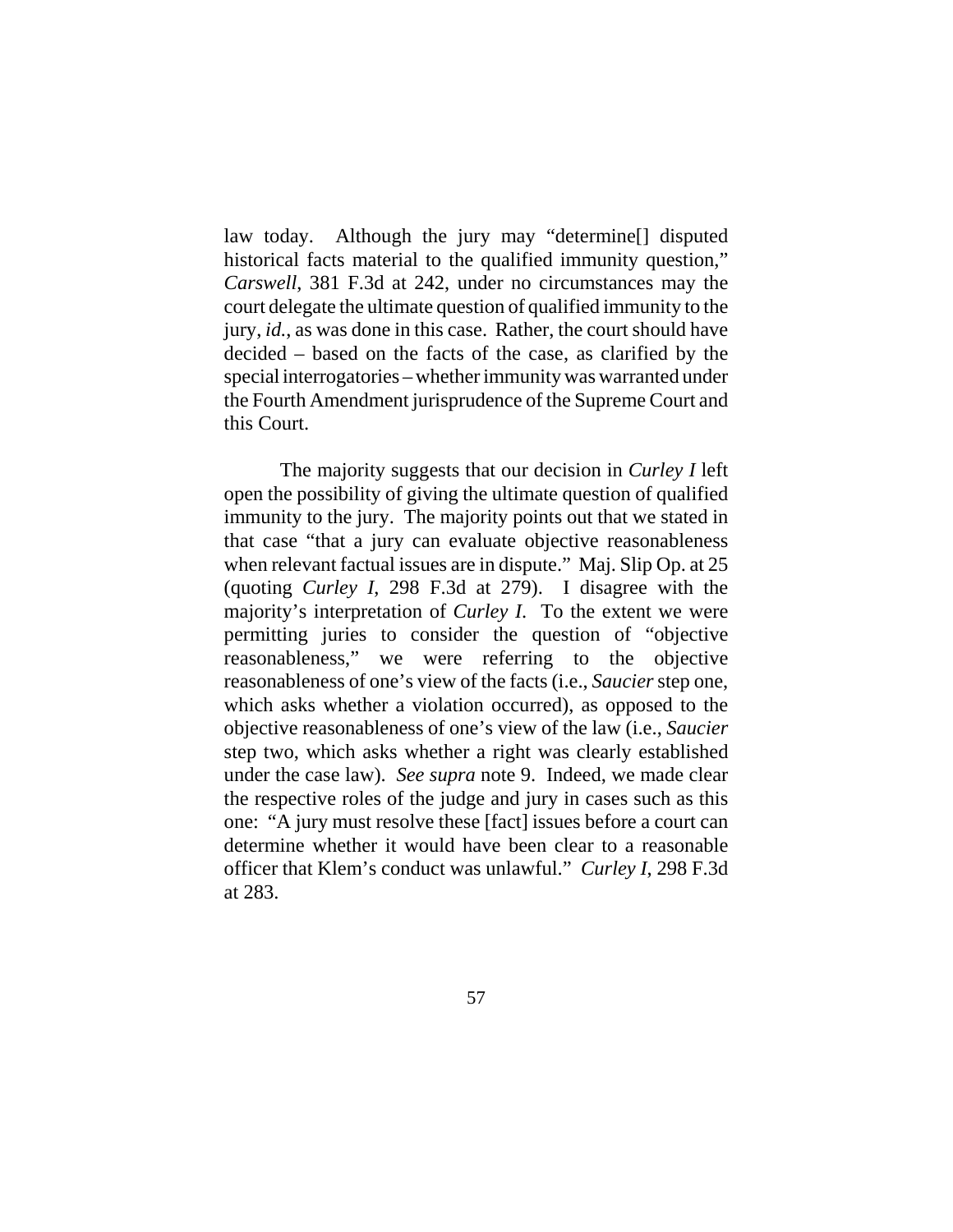The majority also suggests that our decisions in *Sharrar* and *Karnes v. Skrutski*, 62 F.3d 485 (3d Cir. 1995), both Fourth Amendment cases, demonstrate that "[w]e had previously permitted the jury to answer the key immunity question of whether the challenged behavior of a government official was objectively reasonable." Maj. Slip Op. at 22. Although *Sharrar* and *Karnes* are not controlling in light of our subsequent cases, such as *Carswell* and *Curley I*, it is important to note that the majority's suggestion concerning our supposedly "evolv[ing]" precedents, Maj. Slip Op. at 22, is not accurate and is the result of a misreading of *Sharrar* and *Karnes* that resembles the majority's misreading of *Curley I*. In each instance, the majority improperly assumes that a jury empowered to address the objective reasonableness of one's view of the facts may also address the objective reasonableness of one's view of the law. That is not the case and never has been. We have never said that the qualified immunity question concerning the objective reasonableness of an officer's view of the law may be submitted to the jury. "Objective reasonableness" can be a jury issue to the extent it applies to the question of whether, as a factual matter, a violation was committed. However, "objective reasonableness" is most definitely not a jury issue to the extent it applies to the question of whether, as a legal matter, a right was clearly established. Whether a right was clearly established is the "key immunity question"; we have never permitted a jury to answer that question. Indeed, we never would have said so because determining whether a right is clearly established – which requires a review of the applicable case  $law - is clearly$ outside the expertise of the jury. There is simply nothing in *Sharrar* or *Karnes* that permits submission of the ultimate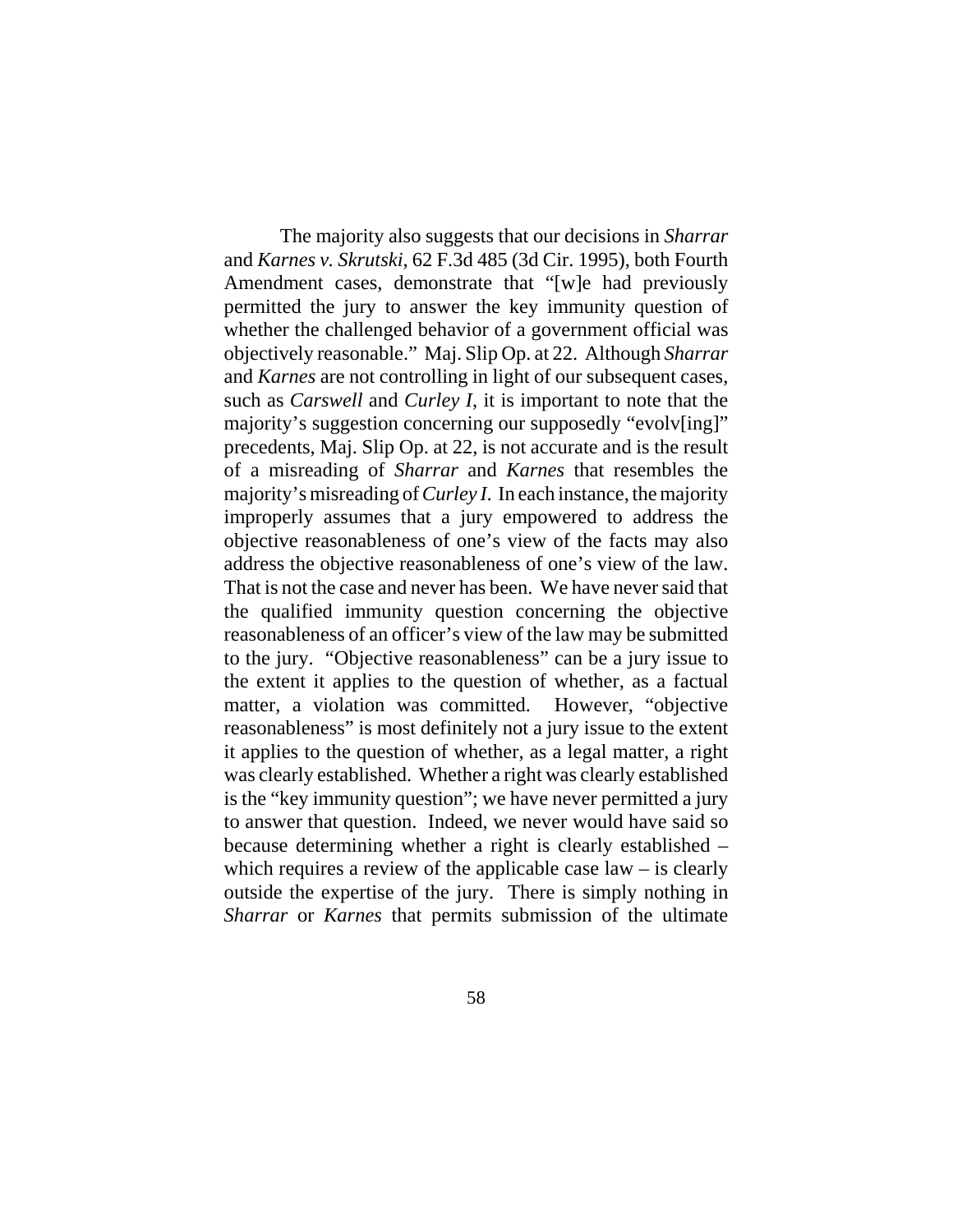question of qualified immunity, i.e., *Saucier* step two, to the jury.<sup>32</sup>

 32 For example, in *Sharrar*, we held "that in deciding whether defendant officers are entitled to qualified immunity it is not only the evidence of 'clearly established law' that is for the court but also whether the actions of the officers were objectively reasonable. Only if the historical facts material to *the latter issue* are in dispute . . . will there be an issue for the jury." 128 F.3d at 828 (emphasis added). Therefore, we made clear that consideration of *Saucier* step two is exclusively reserved for the court. (Consequently, I believe the majority misstates the law by saying that, "in a line of cases beginning with *Doe v. Groody*, we began highlighting that 'qualified immunity is an objective question to be decided by the court as a matter of law.'" Maj. Slip Op. at 23 (citation omitted). This basic proposition cited by the majority was well-established before *Doe*; it was previously set forth in *Bartholomew v. Pennsylvania*, 221 F.3d 425, 428 (3d Cir. 2000), where we actually cited *Sharrar*, 128 F.3d at 828 for support.) We went on to find no reversible error where the jury decided the objective reasonableness of what was essentially a mistake of fact, i.e., one officer's mistaken belief that an accompanying officer had obtained a warrant. *Id.* at 830-31. In *Karnes*, we made the unremarkable statement that, "[w]hile the qualified immunity defense is frequently determined by courts as a matter of law, a jury should decide disputed factual issues relevant to that determination." 62 F.3d at 491. We stopped short of saying that a jury may answer the ultimate question of qualified immunity, and we remanded for jury resolution of disputed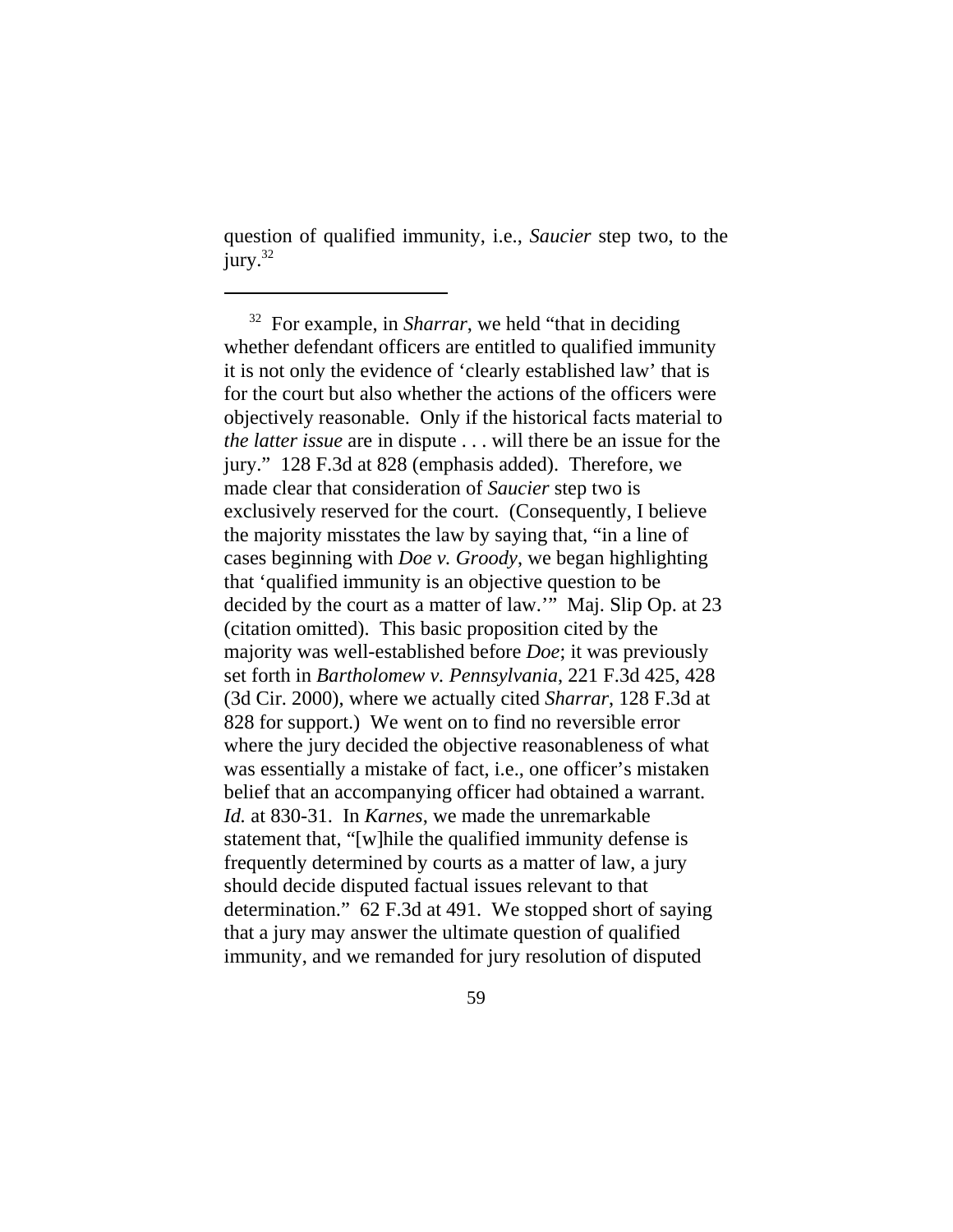As previously noted, *supra* note 9, any ambiguity in our precedents exists because "objective reasonableness" is the standard by which mistake of facts *and* mistakes of law are to be judged in the context of the Fourth Amendment's prohibition of unreasonable searches and seizures. Courts, including this one, create confusion by talking about "objective reasonableness" in the Fourth Amendment context without specific reference to either *Saucier* step one or two. The use of the term "objective reasonableness" without reference to factual or legal reasonableness is what has made this area of the law so confusing and it is why our precedents appear at times to say contradictory things with regard to the respective roles of judge and jury in determining objective reasonableness.

I will try to clarify matters. If there are no disputed material facts, the court must determine the objective reasonableness of a mistake of fact (here, whether it was objectively reasonable for Klem to mistake Curley for the perpetrator). However, if there are triable issues of material fact, the jury must determine the objective reasonableness of that mistake of fact. With regard to the objective reasonableness of a mistake of law (here, whether it was objectively reasonable for Klem to believe that the law permitted him to use of deadly force against Curley in the situation at hand), the court should *always* determine this issue, because doing so requires a review of case law, which is not a task appropriate for the jury. (Of course, this second *Saucier* step need not be reached if it is established that no constitutional violation occurred. At that

issues of credibility related to qualified immunity, but not qualified immunity itself. *Id.* at 499.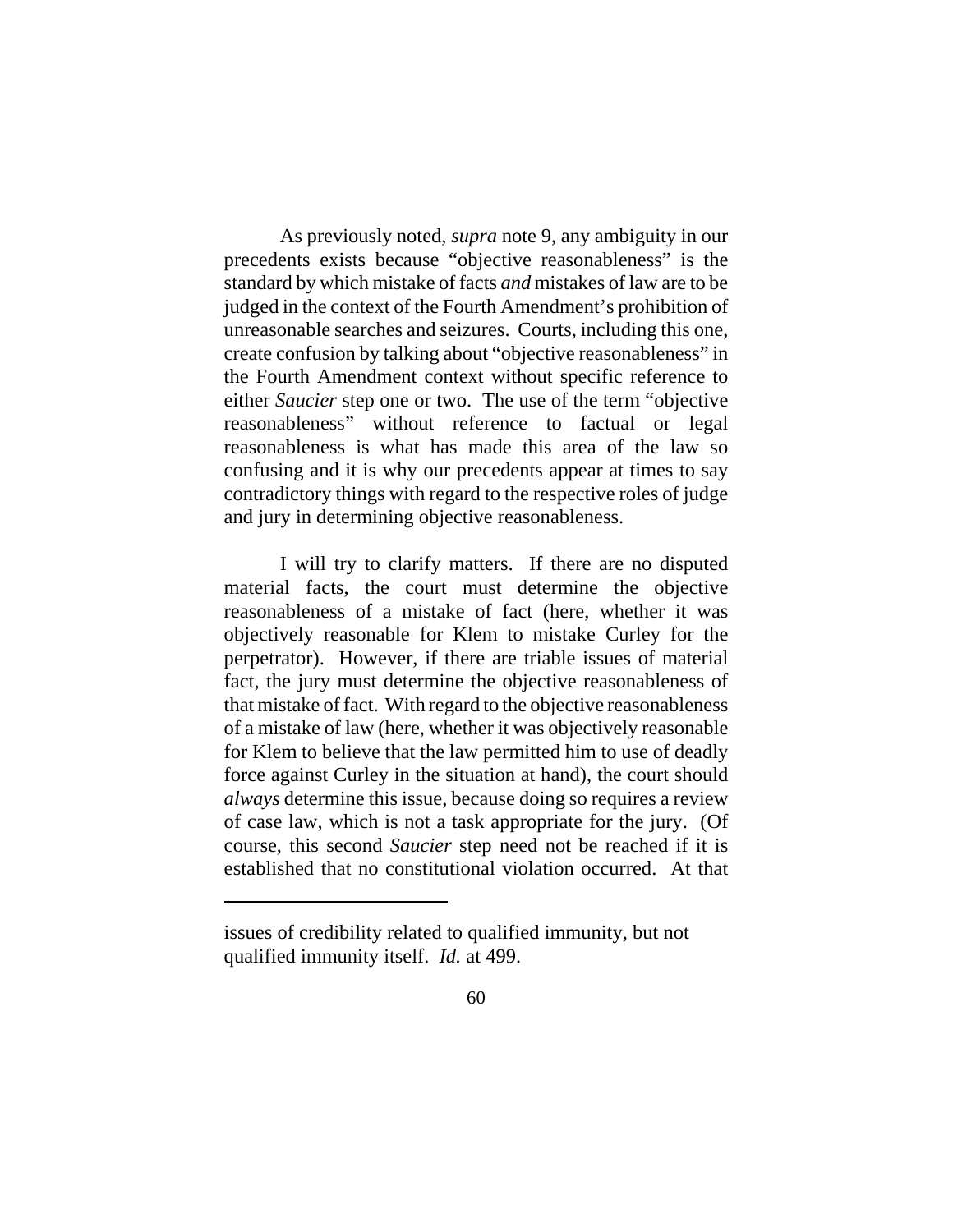point, there is no violation, so there is no need for immunity analysis.) If there are no disputed material facts, the court should make this determination as soon as possible. However, if factual disputes relevant to this legal analysis do exist, the court will have to postpone making this determination until the jury resolves all the relevant factual disputes, because determining what actually happened is a prerequisite to determining whether the law clearly established that a particular action was permitted or prohibited by the Fourth Amendment under those circumstances. *See Saucier*, 533 U.S. at 202 (noting that step two asks "whether it would be clear to a reasonable officer that his conduct was unlawful *in the situation he confronted*") (emphasis added). After the jury resolves these relevant fact disputes, presumably through the use of special interrogatories, *see Curley I*, 298 F.3d at 279 (suggesting this method), the court is then capable of deciding whether or not the law clearly permitted or prohibited the conduct constituting the constitutional violation.

The District Court committed reversible error by submitting the ultimate question of qualified immunity to the jury by way of Question 3. Having so concluded, I next address what the District Court should have done instead. In doing so, I address what I believe to be the proper methods for handling qualified immunity where material fact disputes preclude resolution of that issue prior to trial.

### **C. Proper Methods**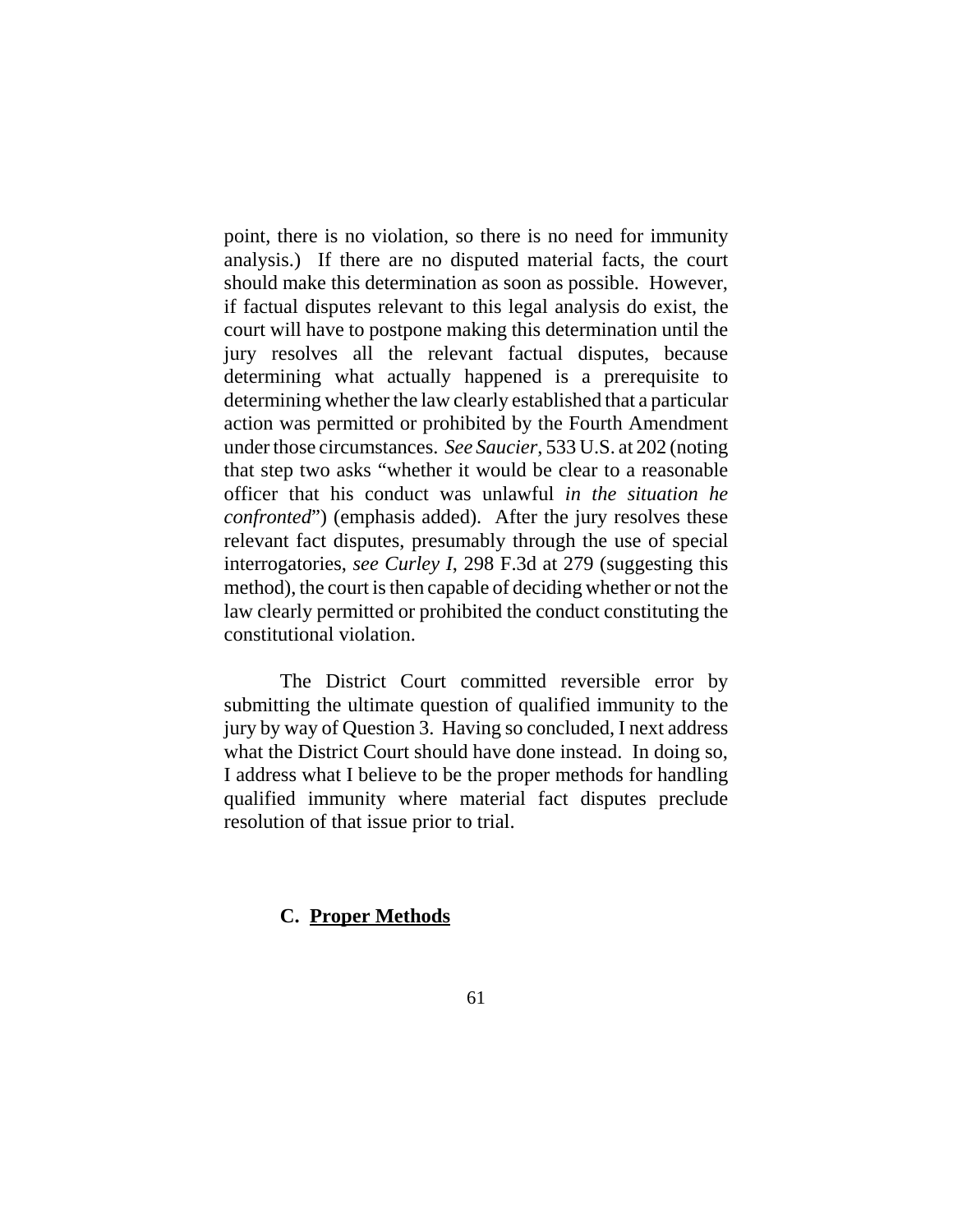After answering one of the two alternate liability questions in favor of Curley, the jury should have been instructed to proceed to Question 4, concerning proximate causation. The jury would have had to find that Klem's shooting of Curley caused Curley's injuries, since the evidence overwhelmingly reflected that fact and the issue was essentially uncontested. Indeed, at the charging conference, counsel for Klem agreed to place the proximate causation question separately at the bottom of the verdict sheet, rather than alongside each liability question, because causation was "not really a contested issue in this case." App. at T1061-62. Next, the jurors should have been instructed to proceed to the separate damages verdict sheet, where they would have had to decide on dollar amounts that accurately reflected the economic and noneconomic losses suffered by Curley as a result of Klem's violation.

After receiving the jury's verdict for Curley, the District Court should have considered whether qualified immunity, *Saucier* step two, nevertheless prevented judgment from being entered against Klem. That would have been appropriate if the Fourth Amendment jurisprudence of the Supreme Court and this Court did not clearly establish that Klem's conduct, in the circumstances at hand, was unlawful. In other words, if Klem's conduct could have been the result of an objectively reasonable but mistaken view of law, he should have been entitled to qualified immunity.

In making the ultimate qualified immunity determination for a Fourth Amendment case such as this one, the District Court should have reviewed the answers to the special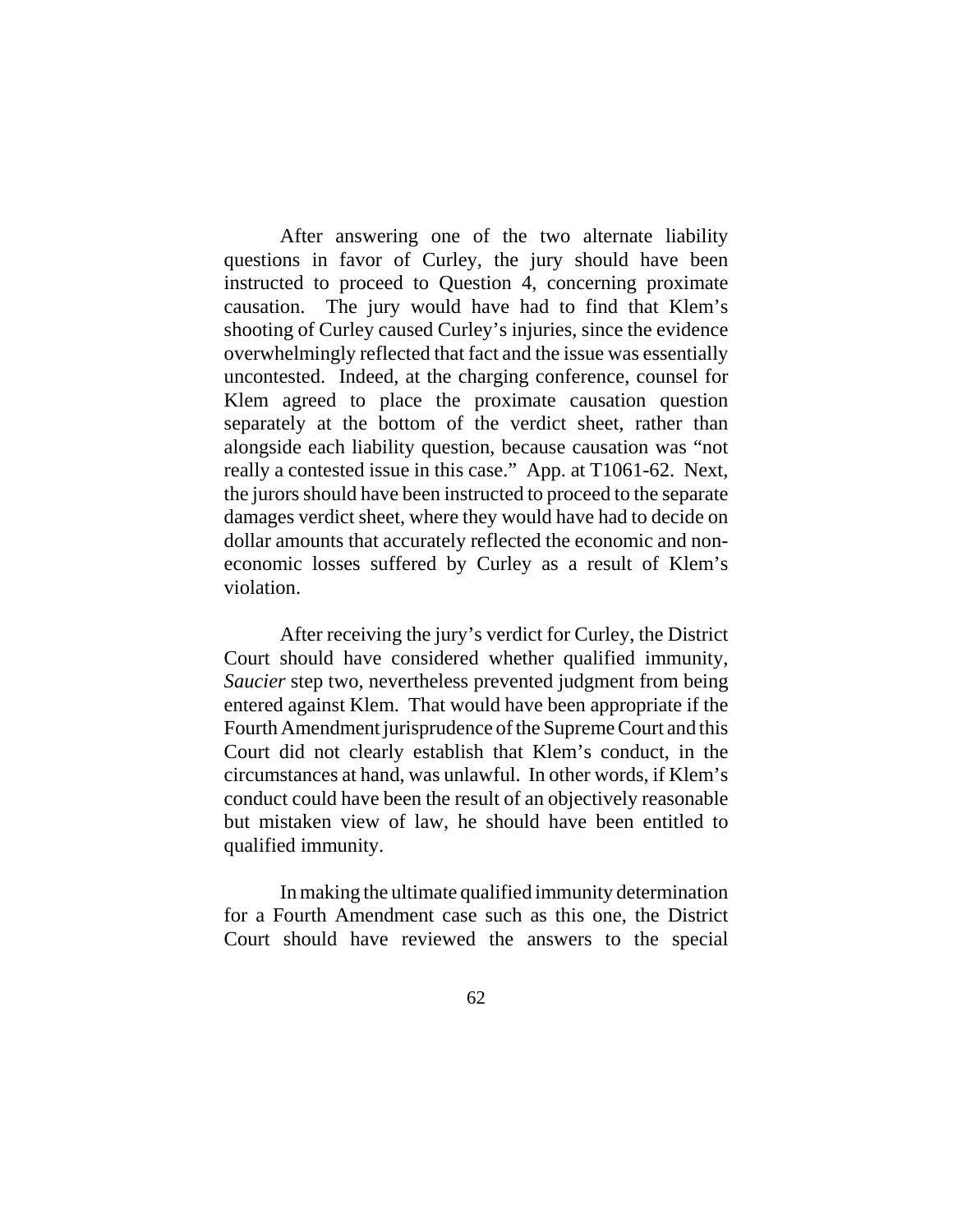interrogatories in order to determine what actually happened. Then the District Court should have applied these findings to its survey of the relevant case law in order to determine if it was clearly established that a police officer was permitted to use deadly force in circumstances similar to the instant case. Posttrial briefing likely would have been helpful to the District Court in this regard. If the District Court had concluded that Klem was entitled to qualified immunity, judgment should have been entered for Klem, notwithstanding the jury's verdict. If the District Court had made the opposite conclusion, judgment should have been entered for Curley. Either way, the District Court should have issued a written opinion explaining its reasoning with regard to qualified immunity.

## **III. CONCLUSION**

In my view, the District Court improperly delegated the ultimate question of qualified immunity to the jury. I would vacate the judgment for Klem and remand the case so that the District Court can decide the question of qualified immunity in the first place. $33$ 

 $33$  However, I would not remand to a different judge, as Curley requests, because there is little evidence, if any, of judicial bias. Curley attempts to show bias by pointing to several unremarkable rulings and remarks made by Judge Hayden during the official proceedings of this case. This Court has said, however, that such official judicial activity is almost never sufficient to warrant recusal under 28 U.S.C. § 455. *See United States v. Bertoli*, 40 F.3d 1384, 1412 (3d Cir. 1994) (citing *Liteky v. United States*, 510 U.S. 540, 554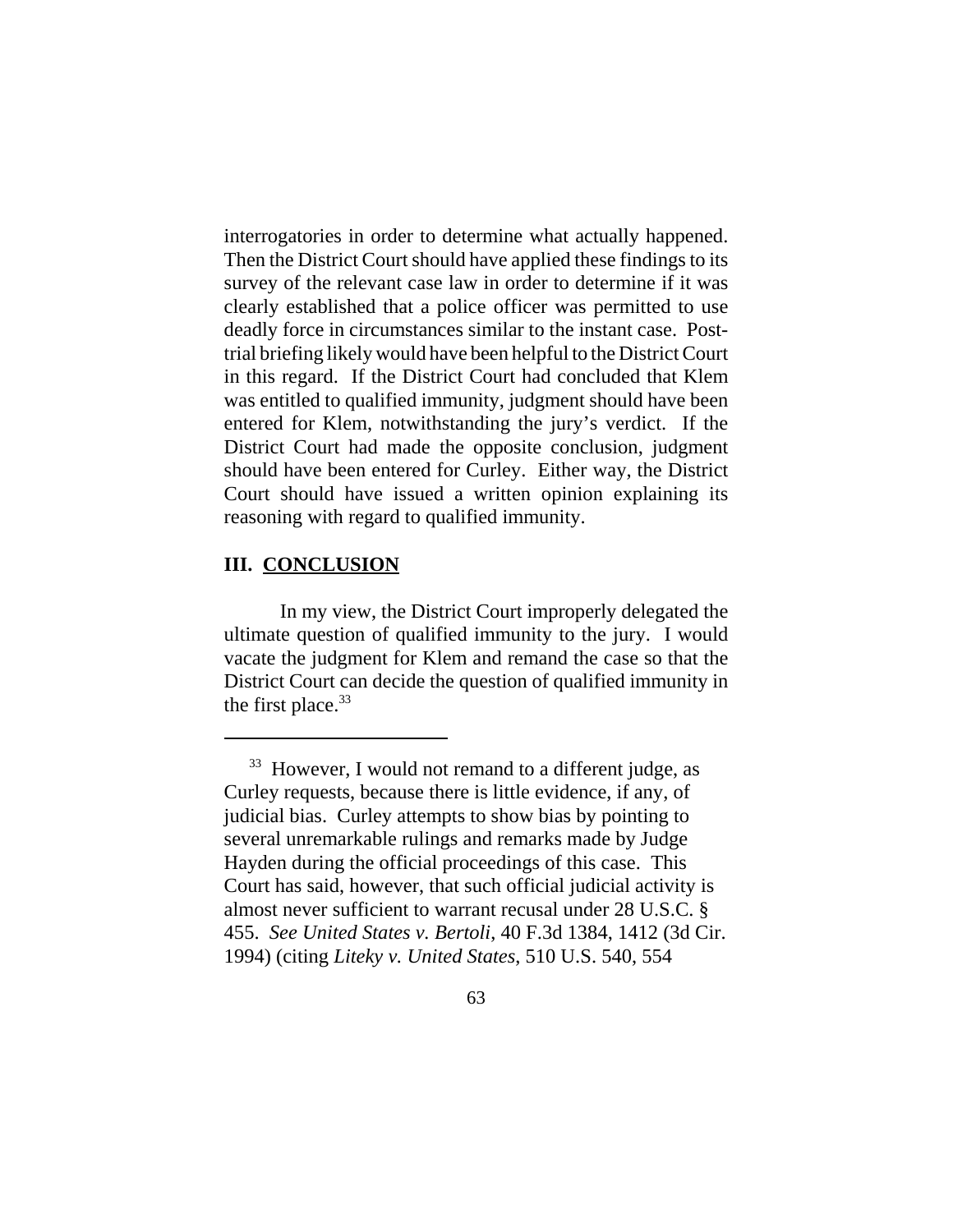The District Court considered post-trial motions regarding various issues, including potential inconsistencies in the verdict, and in doing so conducted some analysis of the special interrogatory answers. However, the District Court has not considered qualified immunity anew based on the jury's answers to the special interrogatories and the relevant case law, which is what I believe the law in the Circuit requires. If the District Court were to conclude that Klem was not entitled to qualified immunity, a trial would have to be held on the damages issue, which never reached the jury. If, on the other hand, the court were to conclude that Klem was entitled to qualified immunity, then the court would have to set aside the liability verdict as it had before.<sup>34</sup>

 $34$  Although this Court might be able to conduct the immunity analysis for the first time on appeal based on a review of the law in light of the jury's special interrogatory answers, the District Court is in a better position to do so. For example, the District Court, having sat through the trial and being very familiar with the facts, is in a better position to determine the meaning of answers to some of the more ambiguous special interrogatory questions (such as

<sup>(1994)).</sup> In addition, a new trial in not required, as Curley requests, for purported racial discrimination during juror selection. The District Court correctly concluded that Curley failed to make out a prima facie showing of racial discrimination during voir dire under *Batson v. Kentucky*, 476 U.S. 79, 96 (1986) and *United States v. Milan*, 304 F.3d 273, 281 (3d Cir. 2002). In any case, Klem's race-neutral explanation for striking the juror at issue was adequate.